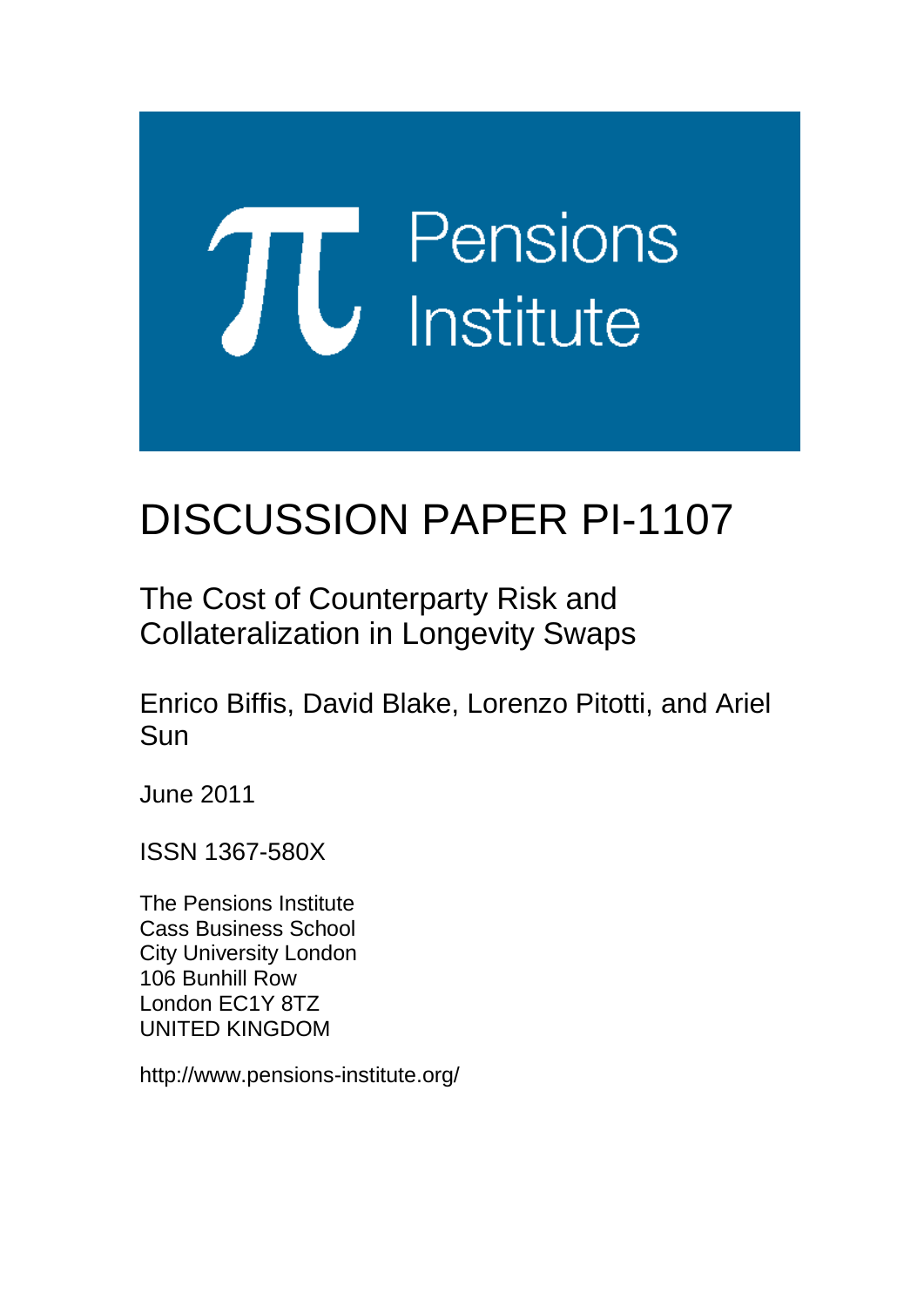## The cost of counterparty risk and collateralization in longevity swaps<sup>∗</sup>

Enrico Biffis† David Blake‡ Lorenzo Pitotti§ Ariel Sun¶

This version: June 20, 2011.

### Abstract

Derivative longevity risk solutions, such as bespoke and indexed longevity swaps, allow pension schemes and annuity providers to swap out longevity risk, but introduce counterparty credit risk, which can be mitigated if not fully eliminated by collateralization. We examine the impact of bilateral default risk and collateral rules on the marking to market of longevity swaps, and show how longevity swap rates must be determined endogenously from the collateral flows associated with the markingto-market procedure. For typical interest rate and mortality parameters, we find that the impact of collateralization is modest in the presence of symmetric default risk, but more pronounced when default risk and/or collateral rules are asymmetric. Our results suggest that the overall cost of collateralization is comparable with, and often much smaller than, that found in the interest-rate swaps market (as a result of the offsetting effects of interest rate and longevity risks), which may then provide the appropriate reference framework for the credit enhancement of both indemnity-based and indexed longevity risk solutions.

Keywords: longevity swap, counterparty risk, default risk, collateral, marking-tomarket.

<sup>∗</sup>This version: June 20, 2011. Earlier versions were presented at the Summer School in Risk Management and Control (Swiss Institute in Rome), Longevity 6 conference (Sydney), AXA Longevity Risk and Pension Funds conference (Paris), University of Ulm, and Georgia State University. We are grateful to the participants in those conferences and seminars for helpful suggestions, as well as to Damiano Brigo and an anonymous longevity swaps dealer for valuable feedback. **Disclaimer**: The views and opinions expressed in this study are those of the authors and are not those of Algorithmics or Risk Management Solutions (RMS). The authors, Algorithmics and RMS do not accept any liability in respect of the content of this study or any claims, losses or damages arising from the use of, or reliance on, all or any part of this study.

<sup>&</sup>lt;sup>†</sup>Biffis (E.Biffis@imperial.ac.uk) is at Imperial College Business School, Imperial College London, South Kensington Campus, SW7 2AZ United Kingdom.

<sup>‡</sup>Blake (D.Blake@city.ac.uk) is at the Pensions Institute, Cass Business School, 106 Bunhill Row, London, EC1Y 8TZ, United Kingdom.

 $\S$ Pitotti (Lorenzo.Pitotti@algorithmics.com) is at Imperial College London and Algorithmics, 30 North Colonnade, Canary Wharf, London E14 5GP, United Kingdom.

<sup>¶</sup>Sun (ariel.sun@rms.com) is at Risk Management Solutions Ltd, Peninsular House, 30 Monument Street, London EC3R 8NB, United Kingdom.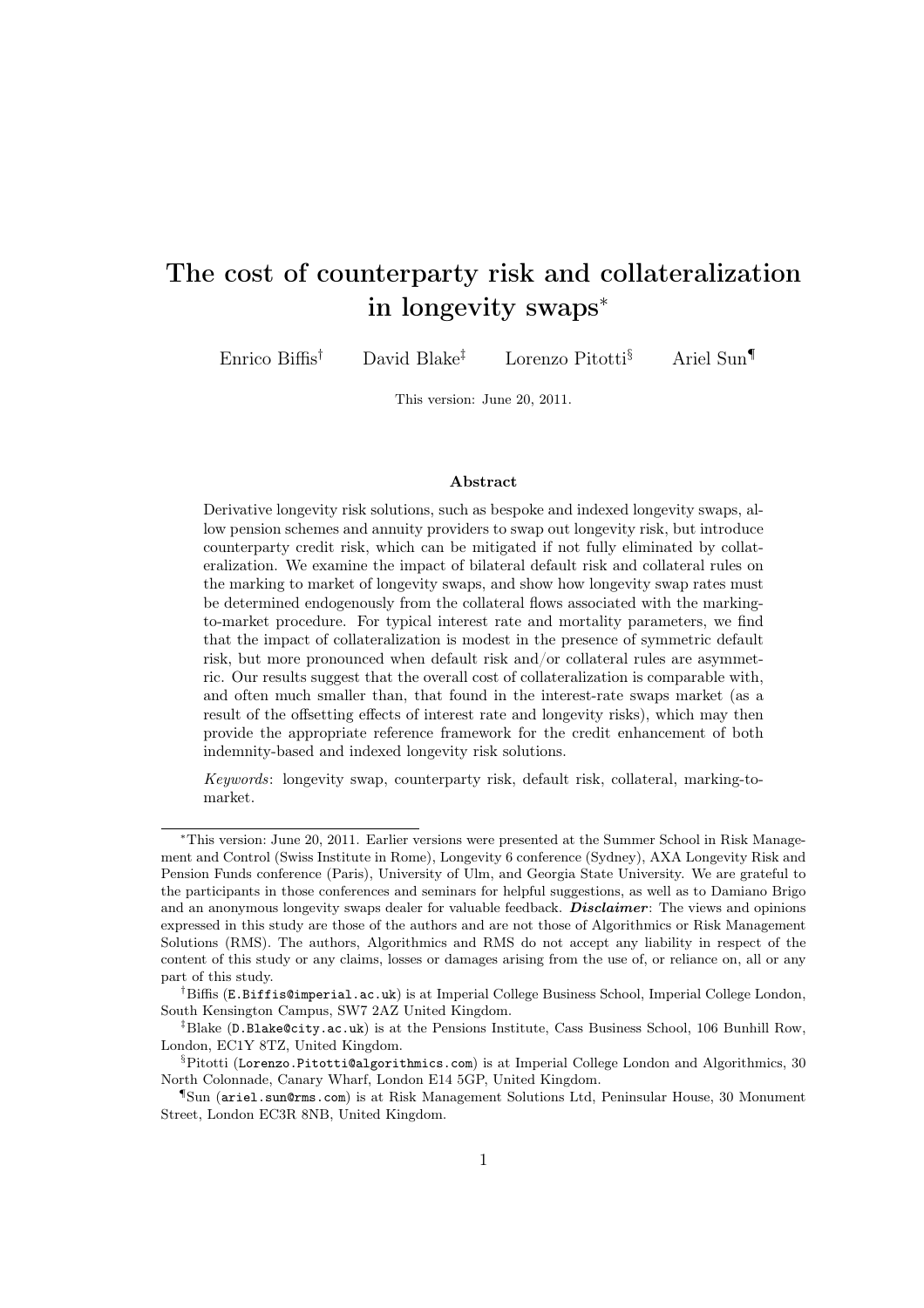### 1 Introduction

The market for longevity-linked securities and derivatives has recently experienced a surge in transactions in longevity swaps. These pure longevity hedges are agreements between two parties to exchange fixed payments against variable payments linked to the number of survivors in a reference population (see Dowd *et al.*, 2006). Table 1 presents a list of recent deals that have been publicly disclosed. So far, transactions have mainly involved pension funds and annuity providers wanting to hedge their exposure to longevity risk but without having to bear any basis risk. The variable payments in such longevity swaps are designed to match precisely the mortality experience of each individual hedger: hence the name bespoke longevity swaps. This is essentially a form of longevity risk insurance, similar to annuity reinsurance in reinsurance markets. Indeed, most of the longevity swaps executed to date have been bespoke, indemnity-based swaps of the kind familiar in reinsurance markets. This is true despite the fact that some of the swaps listed in table 1 have been arranged by investment banks: the banks have worked with insurance companies (in some cases insurance company subsidiaries) in order to deliver a solution in a format familiar to the counterparty.

A fundamental difference from other forms of reinsurance, however, is that longevity swaps are typically collateralized, whereas typical insurance/reinsurance transactions are not.<sup>1</sup> The main reason is that longevity swaps are often part of a wider de-risking strategy involving other collateralized instruments (interest-rate and inflation swaps, for example), and also the fact that hedgers have been increasingly concerned with counterparty risk<sup>2</sup> in the wake of the Global Financial Crisis of 2008-09. In this article, we

<sup>&</sup>lt;sup>1</sup>One rationale for this is that reinsurers aggregate several uncorrelated risks and pooling/diversification benefits compensate for the absence of collateral (e.g., Lakdawalla and Zanjani, 2007; Cummins and Trainar, 2009). Insurers/reinsurers are still required by their regulators to post regulatory or solvency capital which plays a similar role to collateral.

<sup>2</sup>Basel II (2006, Annex 4) defines counterparty risk as 'the risk that the counterparty to a transaction could default before the final settlement of the transaction's cash flows'. The recent Solvency II proposal makes explicit allowance for a counterparty risk module in its 'standard formula' approach; see CEIOPS (2009).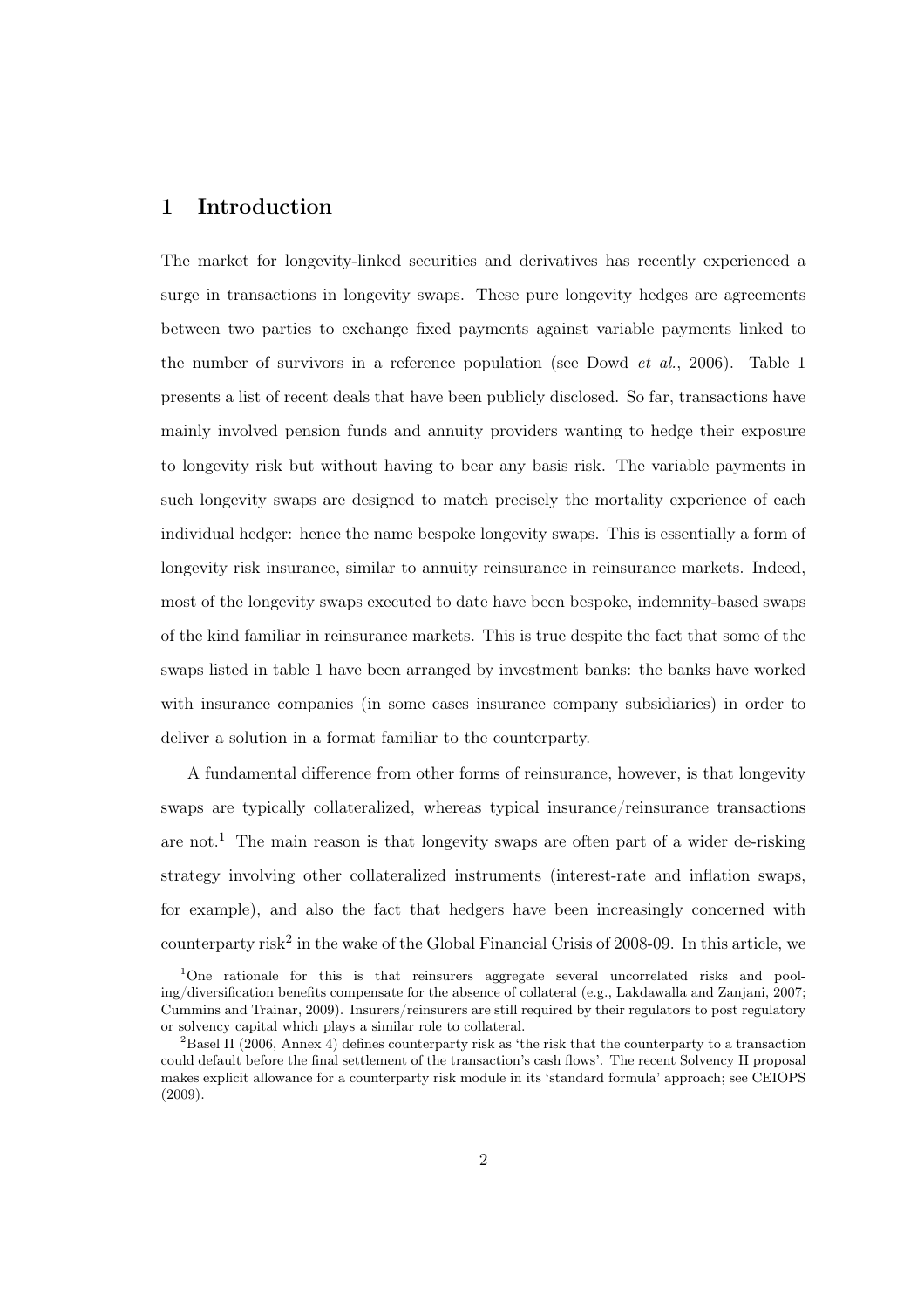provide a framework to quantify the trade-off between the exposure to counterparty risk in longevity swaps and the cost of credit enhancement strategies such as collateralization.

As there is no accepted framework yet for marking to market/model longevity swaps, hedgers and hedge suppliers look to other markets to provide a reference model for counterparty risk assessment and mitigation. In interest-rate swap markets, for example, the most common form of credit enhancement is the posting of collateral. According to the International Swap and Derivatives Association (ISDA) almost every swap at major financial institutions is 'bilaterally' collateralized (ISDA, 2010b), meaning that either party is required to post collateral depending on whether the market value of the swap is positive or negative.<sup>3</sup> The vast majority of transactions is collateralized according to the Credit Support Annex to the Master Swap Agreement introduced by ISDA (1994). The Global Financial Crisis highlighted the importance of bilateral counterparty risk and collateralization for over-the-counter markets, spurring a number of responses (e.g, ISDA, 2009; Brigo and Capponi, 2009; Assefa *et al.*, 2010; Brigo *et al.*, 2011). The Dodd-Frank Wall Street Reform and Consumer Protection Act (signed into law by President Barack Obama on July 21, 2010) is likely to have a major impact on the way financial institutions will manage counterparty risk in the coming years.<sup>4</sup> The recently founded Life and Longevity Markets Association (LLMA)  $<sup>5</sup>$  has counterparty risk at the center</sup> of its agenda, and will certainly draw extensively from the experience garnered in fixedincome and credit markets.

The design of collateralization strategies is intended to address the concerns aired by pension trustees regarding the efficacy of longevity swaps, but introduces another dimension in the traditional pricing framework used for insurance transactions. The 'insurance

<sup>&</sup>lt;sup>3</sup>'Unlike a firm's exposure to credit risk through a loan, where the exposure to credit risk is unilateral and only the lending bank faces the risk of loss, counterparty credit risk creates a bilateral risk of loss: the market value of the transaction can be positive or negative to either counterparty to the transaction. The market value is uncertain and can vary over time with the movement of underlying market factors.' (Basel II, 2006, Annex 4).

<sup>4</sup>See, for example, 'Berkshire may scale back derivative sales after Dodd-Frank', Bloomberg, August 10, 2010.

 ${}^{5}$ See http://www.llma.org.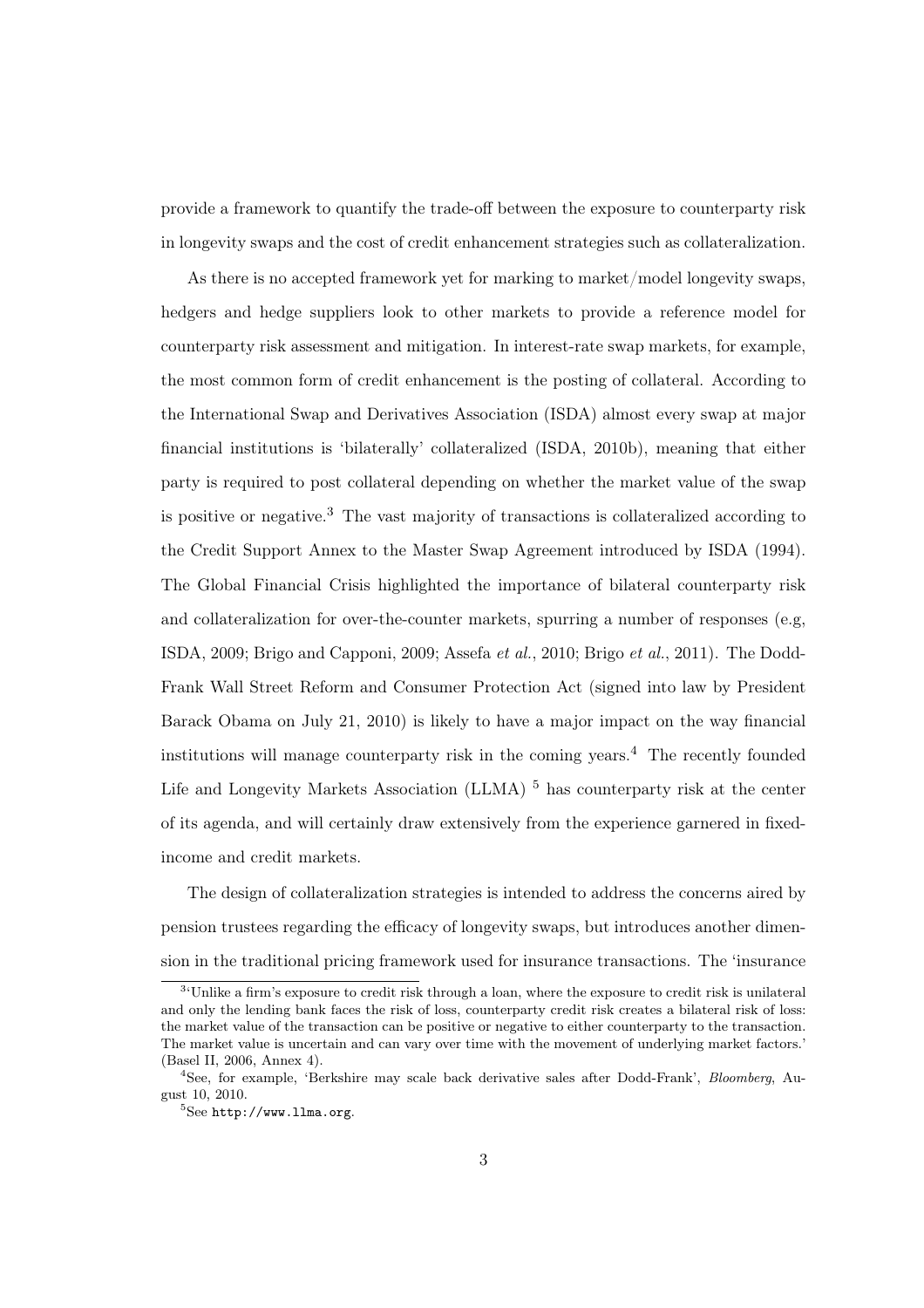premium' embedded in a longevity swap rate reflects not only the aversion (if any) of the counterparties to the risk being transferred and the cost of regulatory capital involved in the transaction, but also the expected costs to be incurred from posting collateral during the life of the swap. The fact that collateral is costly simply reflects the costs entailed by credit risk mitigation. To quantify the impact of collateral on swap rates, we must examine the relative sensitivity of the counterparties to its cost. Let us first take the perspective of a hedge supplier (reinsurer or investment bank) issuing a collateralized longevity swap to a counterparty (pension fund or annuity provider). Whenever the swap is sufficiently out-of-the-money, the hedge supplier is required to post collateral, which can be used by the hedger to mitigate losses in the event of default. Although interest on collateral is typically rebated, there is both a funding cost and an opportunity cost, as the posting of collateral depletes the resources the hedge supplier can use to meet her capital requirements at aggregate level as well as to write additional business. On the other hand, whenever the swap is sufficiently in-the-money, the hedge supplier will receive collateral from the counterparty, thus benefiting from capital relief in regulatory valuations and freeing up capital that can be used to sell additional longevity protection. The benefits can be far larger if collateral can be re-pledged for other purposes, as in the interest-rate swaps market.<sup>6</sup> The same considerations can be made from the viewpoint of the hedger, but the funding needs and opportunity costs of the two parties are unlikely to offset each other exactly. This is particularly relevant for transactions involving parties subject to different regulatory frameworks. In the UK and several other countries, for example, longevity risk exposures are more capital intensive for hedge suppliers, such as insurers, than for pension funds.<sup>7</sup>

In the absence of collateral, and ignoring longevity risk aversion, swap rates depend

 $6$ According to ISDA (2010b), the vast majority of collateral is rehypothecated for other purposes in interest-rate swap markets. Currently, collateral can be re-pledged under the New York Credit Support Annex, but not under the English Credit Support Deed (see ISDA, 2010a).

<sup>7</sup>This asymmetry is, in part, a by-product of rules allowing, for example, pension liabilities to be quantified by using outdated mortality tables or discount rates reflecting optimistic expected returns.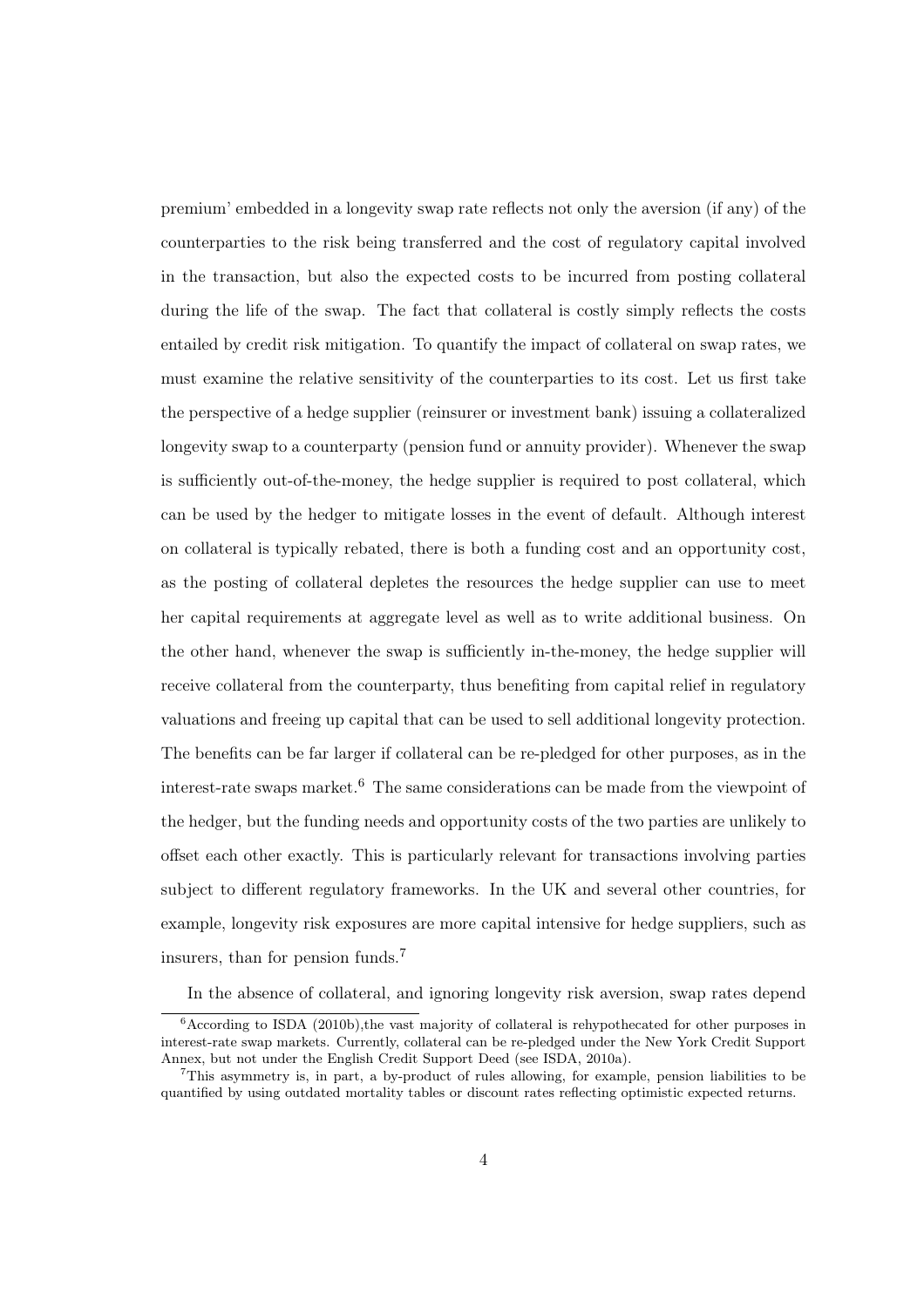on best estimate survival probabilities for the hedged population and on the degree of covariation between the floating leg of the swap and the defaultable term structure of interest rates facing the hedger and the hedge supplier.<sup>8</sup> This means that a proper analysis of a longevity swap cannot disregard the sponsor's covenant when the hedger is a pension plan (see section 3 below). In the presence of collateralization, longevity swap rates are also shaped by the expected collateral costs, and swap valuation formulae involve a discount rate reflecting the cost of collateral. As a result, default-free valuation formulae are not appropriate even in the presence of full collateralization and the corresponding absence of default losses.<sup>9</sup>

We quantify collateral costs in two ways: i) in terms of funding costs that are incurred or mitigated when collateral is posted or received, and ii) as the opportunity cost of selling additional longevity protection. In both cases, we find that, for typical interest rate and mortality parameters, the impact of collateralization on swap rates is modest when default risk and collateral rules are symmetric. There are two opposing effects at play here:

i) On the one hand, the receiver of the fixed survival rate (the hedge supplier) posts collateral when mortality is lower and hence longevity exposures are more capital intensive. On the other hand, she receives collateral when mortality is higher and longevity protection less capital intensive. The overall effect is to push (fixed) swap rates higher, to compensate the hedge supplier for the positive dependence between collateral flows and capital costs.

ii) When the hedge supplier is out-of-the-money, collateral outflows are larger in low interest rate environments (i.e., when liabilities are discounted at a lower rate), hence there is a negative relationship between the amount of collateral posted and the hedge supplier's funding/opportunity costs. On the other hand, when the hedge supplier is

<sup>8</sup>Along the same lines, Inkmann and Blake (2010) show how the discount rate for the valuation of pension liabilities should reflect funding risk.

<sup>9</sup>See Johannes and Sundaresan (2007) for the case of symmetric default risk and full collateralization in interest-rate swaps.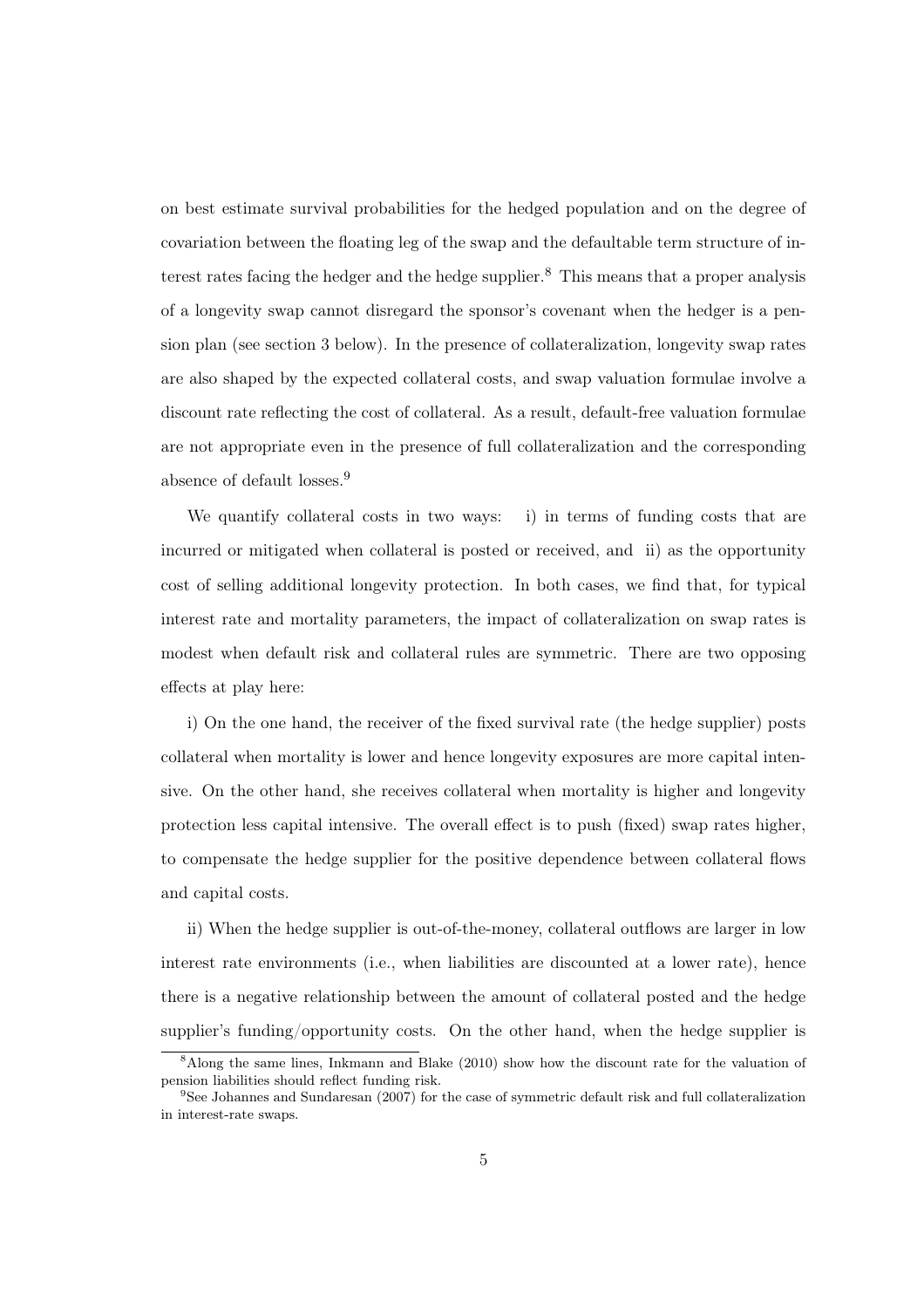in-the-money, collateral inflows are larger exactly when funding/opportunity costs are more significant. The opposite situation is faced by the hedger, who demands lower swap rates as a compensation for the positive dependence between collateral costs and collateral amounts.

When default risk and/or collateral rules are asymmetric, the offsetting effects are of different magnitudes and, as a result, the impact of collateral costs on longevity swap rates is larger. For example, we find that swap rates increase substantially when the hedger has a lower credit standing and the collateral rules are more favorable to the hedge supplier. Although collateralization introduces an explicit link between the individual risk exposures and the hedge supplier's funding risk (hence some of the pooling/diversification benefits used to substitute for collateralization in the standard insurance model may be lost), in our examples we find that the opposite effects of longevity and interest rate risk make the overall impact of collateralization comparable with, and typically lower than, that observed in fixed-income markets (e.g., Johannes and Sundaresan, 2007). An important implication is that the interest-rate swaps market might provide an appropriate framework for the collateralization of bespoke solutions, even though the latter lack of the transparency and standardization benefits associated with indexedbased instruments. Investment banks have sold index-based longevity swaps which have a structure that would be more familiar to capital markets investors, but they have so far been less popular than bespoke solutions. Nevertheless, for the longevity swaps market to really take off, it is necessary to expand beyond the limits of the reinsurance market and attract such new investors. We therefore also examine the costs of collateral in index-based swaps.

On the methodological side, we show how longevity swap rates must be determined endogenously from the dynamic marking to market<sup>10</sup> of the swap and the collateral

 $10$ Here and in what follows, by 'market value' and 'marking to market' we mean that assets and liabilities are assumed to be valued according to accounting/regulatory standards, all of which have now adopted a market-consistent valuation approach.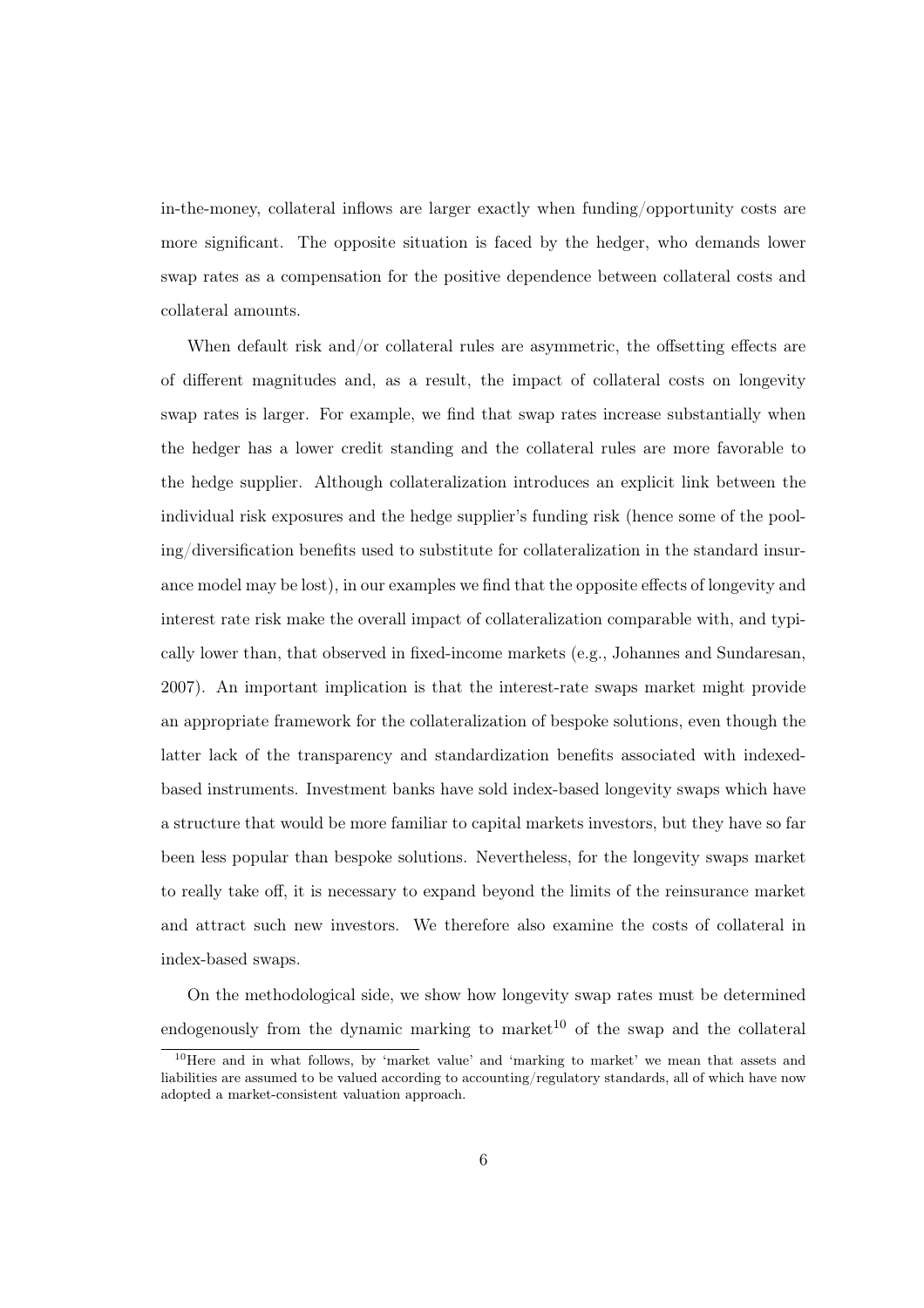rules specified by the contract. To see why, note that the market value of the swap at each valuation date depends on the evolution of the relevant state variables (mortality, interest rates, credit spreads), as well as on the swap rate locked in at inception. On the other hand, the swap's market value will typically affect collateral amounts and, in a setting where collateral is costly, will embed the market value of expected future collateral flows. Hence, the swap rate can only be determined by explicitly taking into account the marking-to-market process and the dynamics of collateral posting. To avoid the computational burden of nested Monte Carlo simulations, we use an iterative procedure based on the Least-Squares Monte Carlo approach<sup>11</sup> (see Glassermann, 2004, and references therein). We provide several numerical examples showing how different collateralization rules shape longevity swap rates giving rise to margins in (best estimate) survival probabilities reflecting the cost of future collateral flows. Although our focus is on longevity risk solutions, the approach can be applied to other instruments, such as bespoke solutions for inflation and credit risk.

Our work contributes to the existing literature on longevity risk pricing in at least three ways: i) we introduce default risk in the pricing of longevity risk solutions, and properly address its bilateral nature; ii) we explicitly allow for collateralization rules, which are the backbone of any real-world hedging solution and materially affect the pricing of over-the-counter transactions; and iii) we introduce a 'structural' dimension in an otherwise reduced-form pricing framework, by allowing for funding/opportunity costs associated with longevity risk exposures held by hedgers and hedge suppliers. As there is essentially no publicly available information on swap rates, our approach<sup>12</sup> has the advantage of using publicly available information on credit markets and regulatory standards, without having to rely exclusively on calibration to primary insurance market prices, approximate hedging methods or assumptions on agents' risk preferences (e.g.,

<sup>&</sup>lt;sup>11</sup>A similar approach is used by Bacinello *et al.* (2010) for surrender guarantees in life policies and by Bauer et al. (2010b) for the computation of capital requirements within the Solvency II framework.

 $12$ Similarly, Biffis and Blake (2010a) endogenize longevity risk premia by introducing asymmetric information and capital requirements in a risk-neutral setting.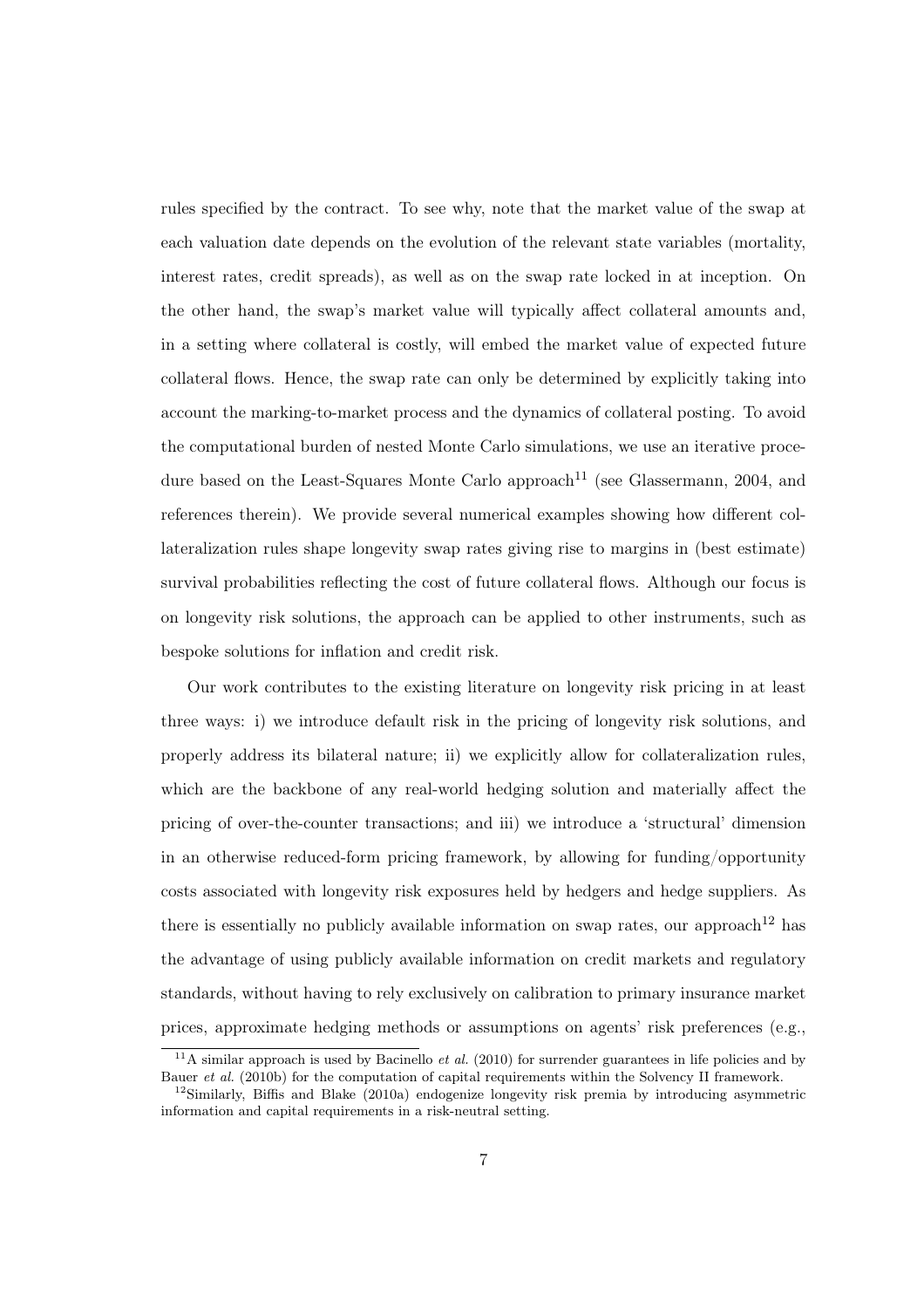Dowd *et al.*, 2006; Ludkovski and Young, 2008; Bauer *et al.*, 2010a; Biffis *et al.*, 2010; Chen and Cummins, 2010; Cox *et al.*, 2010, among others).

The article is organized as follows. In the next section, we introduce longevity swaps and formalize their payoffs. We consider the case of both bespoke and index-based swaps, but, in the latter case, we ignore the issue of basis  $risk^{13}$  to keep the article focused. In section 2.1, we examine the marking to market of a longevity swap during its lifetime to demonstrate the impact of counterparty risk on the hedger's balance sheet. Section 3 introduces bilateral default risk in longevity swap valuation formulae. We identify the main channels through which default risk affects the market value of swaps and show why an iterative procedure is needed to compute swap rates. Section 4 introduces credit enhancement in the form of collateralization, and shows how longevity swap rates are affected even in the presence of full cash collateralization (and hence absence of default losses). We explain how swap rates can be computed by using an iterative procedure based on the Least-Squares Monte Carlo approach. In section 5, several stylized examples are provided to understand how different collateralization rules may affect longevity swap rates. Concluding remarks are offered in section 6. Further details and technical remarks are collected in an appendix.

### $<$  TABLE 1 ABOUT HERE  $>$

### 2 Longevity swaps

We consider a hedger (insurer selling annuities, pension fund), referred to as party A, and a hedge supplier (reinsurer, investment bank), referred to as counterparty B. Agent A has the obligation to pay amounts  $X_{T_1}, X_{T_2}, \ldots$ , possibly dependent on interest rates and inflation, to each survivor at fixed dates  $0 < T_1 \leq T_2, \ldots$  of an initial population

<sup>&</sup>lt;sup>13</sup>See, for example, Coughlan *et al.* (2011), Salhi and Loisel (2010) and Stevens *et al.* (2010b) for some results related to this risk dimension.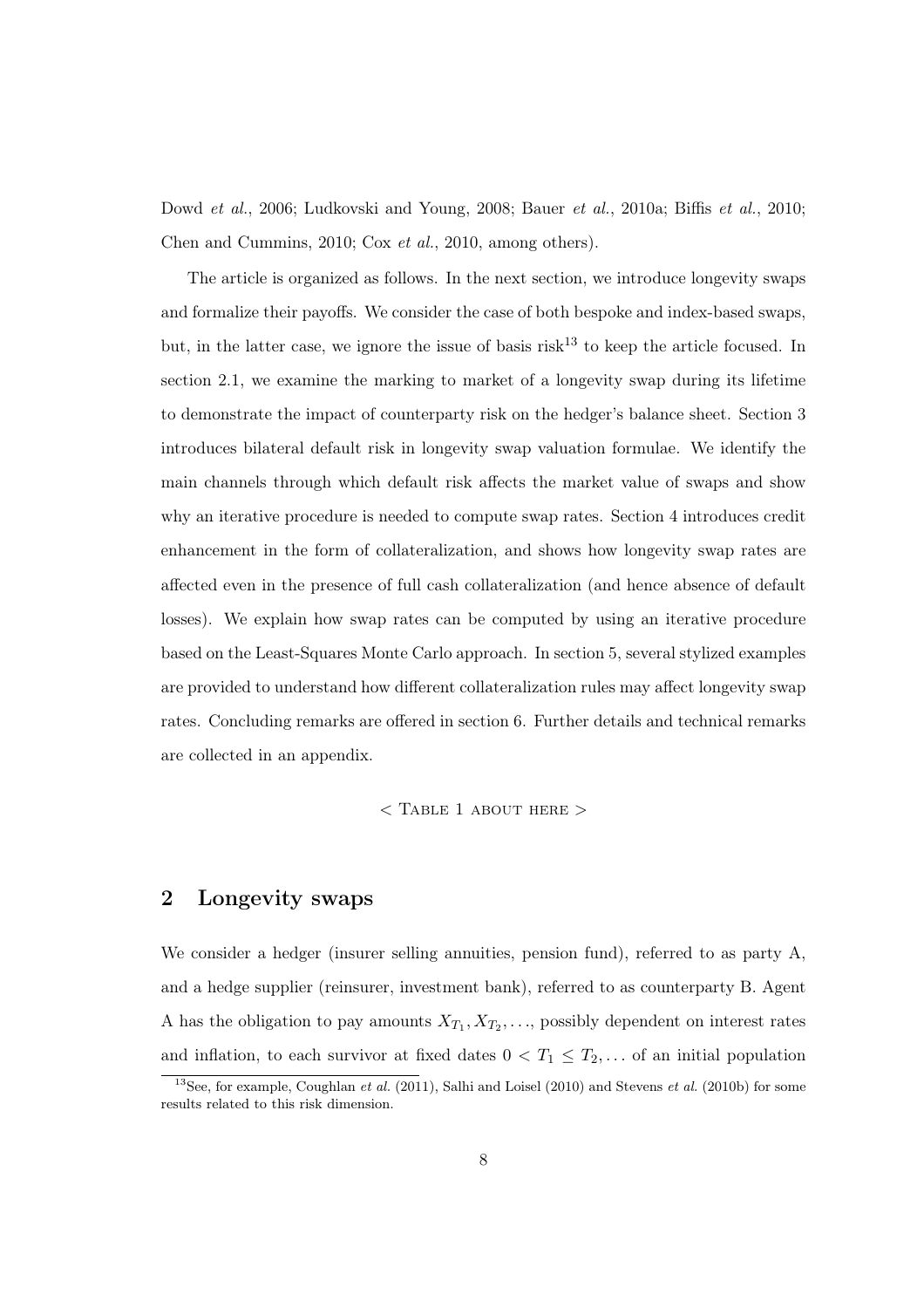of n individuals alive at time zero (annuitants or pensioners). We are clearly restricting our attention to homogeneous liabilities for ease of exposition, more general situations requiring obvious modifications. Party A's liability at a generic payment date  $T > 0$ is given by the random variable  $(n - N_T)X_T$ , where  $N_T$  counts the number of deaths experienced by the population during the period  $[0, T]$ . Assuming that the individuals' death times have common intensity<sup>14</sup>  $(\mu_t)_{t\geq 0}$ , the expected number of survivors at time T can be written as  $E^{\mathbb{P}}[n - N_T] = np_T$ , with the survival probability  $p_T$  given by (see the appendix)

$$
p_T := E^{\mathbb{P}} \left[ \exp \left( - \int_0^T \mu_t \mathrm{d}t \right) \right]. \tag{2.1}
$$

Here and in the following,  $\mathbb P$  denotes the real-world probability measure. The intensity could be modeled by using, for example, any of the stochastic mortality models considered in Cairns *et al.* (2009). For our examples, we will rely on the simple Lee-Carter model.

Let us now consider a financial market and introduce the risk-free rate process  $(r_t)_{t>0}$ . We assume that a market-consistent price of the liabilities can be computed by using a risk-neutral measure  $\widetilde{\mathbb{P}}$ , equivalent to  $\mathbb{P}$ , such that the death times have the same intensity process  $(\mu_t)_{t>0}$  (with different dynamics, in general, under the two measures; see Biffis *et al.*, 2010). The time-0 market value of the aggregate liability can then be written as

$$
E^{\widetilde{\mathbb{P}}}\left[\sum_{i} \exp\left(-\int_{0}^{T_i} r_t \mathrm{d}t\right)(n - N_{T_i}) X_{T_i}\right] = n \sum_{i} E^{\widetilde{\mathbb{P}}}\left[\exp\left(-\int_{0}^{T_i} (r_t + \mu_t) \mathrm{d}t\right) X_{T_i}\right].
$$

For the moment, we take the pricing measure as given: we will give it more structure later on.

We consider two instruments which A can enter into with B to hedge its exposure: a

<sup>&</sup>lt;sup>14</sup>Intuitively,  $\mu_t$  represents the instantaneous conditional death probability for an individual alive at time t. As discussed more in detail in the appendix, for tractability we restrict our attention to the case of doubly stochastic (or Cox, conditionally Poisson) death times.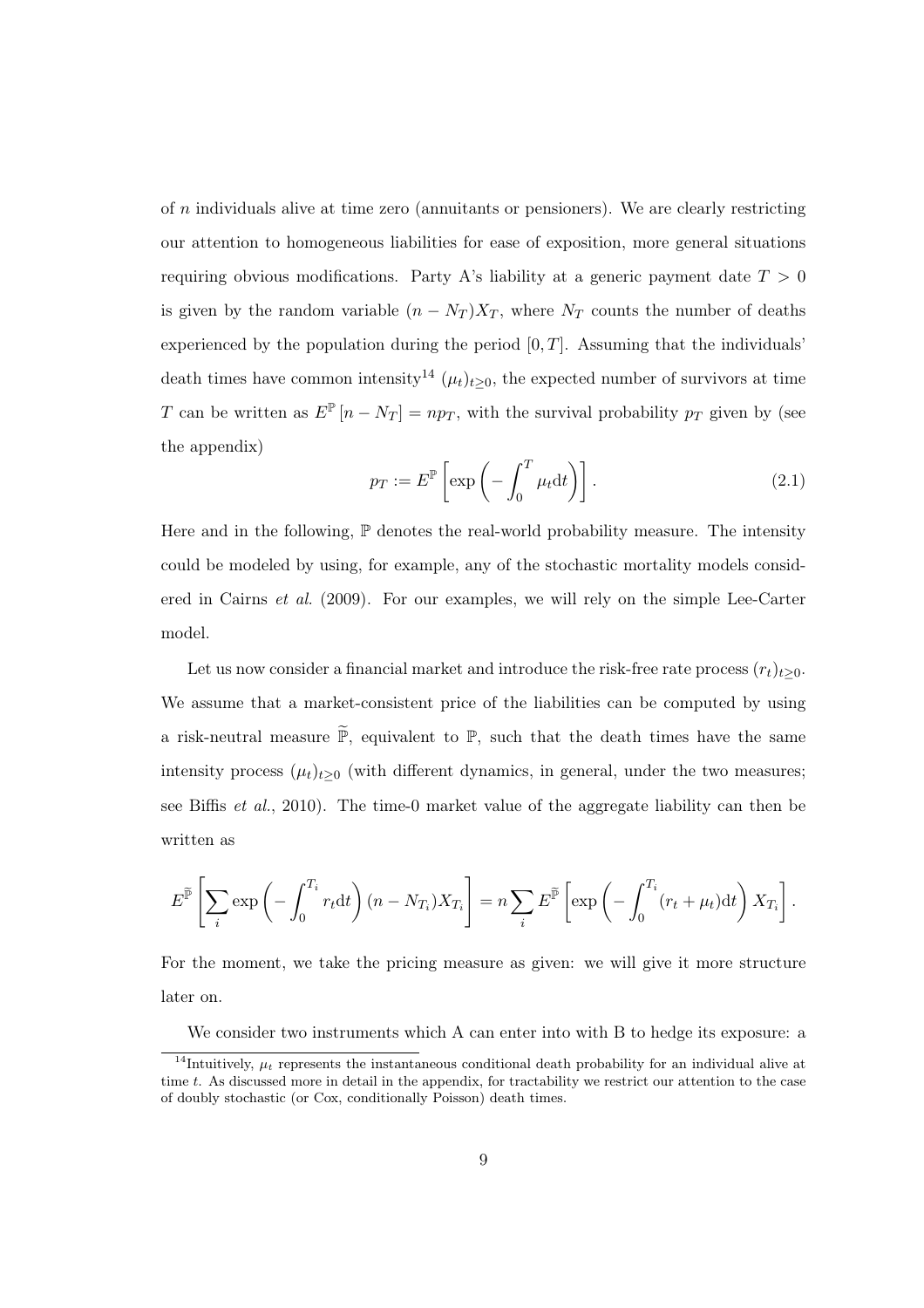bespoke longevity swap and an index-based longevity swap. In these swaps, in contrast with interest rate swaps, the fixed leg will be a series of fixed rates each one pertaining to an individual payment date. The reason is that mortality increases substantially at old ages and a single fixed rate would introduce a growing mismatch between the cashflows provided by the swap and those needed by the hedger. However, as with interest rate swaps, we can treat a longevity swap as a portfolio of forward contracts on the underlying floating (survival) rate.<sup>15</sup> In this section, we ignore default risk and focus on individual payments at maturity  $T > 0$ . Throughout the article, we always assume the perspective of the hedger.

A bespoke longevity swap allows party A to pay a fixed rate  $\bar{p}^N \in (0,1)$  against the realized survival rate experienced by the population between time zero and time T. Assuming a notional amount equal to the initial population size, n, the net payout to the hedger at time T is<sup>16</sup>

$$
n\left(\frac{n-N_T}{n}-\overline{p}^N\right),
$$

i.e., the difference between the realized number of survivors and the pre-set number of survivors  $n\bar{p}^N$  agreed at inception. Letting  $S_0$  denote the market value of the swap at inception, we can write

$$
S_0 = nE^{\tilde{\mathbb{P}}}\left[\exp\left(-\int_0^T r_t dt\right)\left(\frac{n - N_T}{n} - \overline{p}^N\right)\right]
$$
  
=  $nE^{\tilde{\mathbb{P}}}\left[\exp\left(-\int_0^T (r_t + \mu_t) dt\right)\right] - nB(0, T)\overline{p}^N,$  (2.2)

with  $B(0,T)$  denoting the time-zero price of a zero-coupon bond with maturity T. By

<sup>&</sup>lt;sup>15</sup>With a slight abuse of terminology, we use the term 'swap rate' for individual forward rates as well as for swap curves (a series of swap rates). We note that swap curves are often summarized by the improvement factor applied to the survival probabilities of a reference mortality table/model.

<sup>&</sup>lt;sup>16</sup>For ease of exposition, here and in the following sections, we consider contemporaneous settlement only. Other settlement conventions (e.g. in arrears) have negligible effects, but make valuation formulae more involved when bilateral and asymmetric default risk is introduced.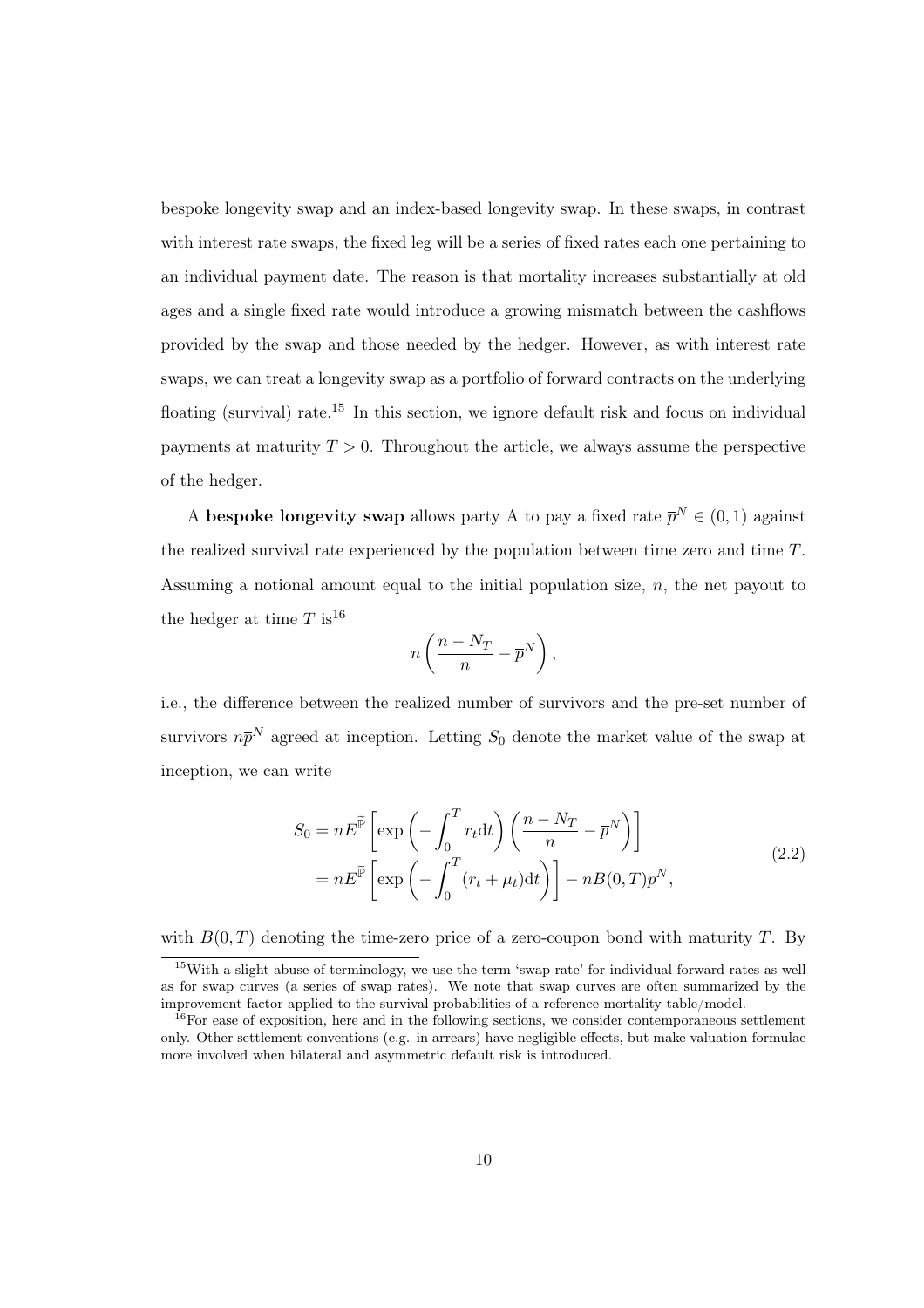setting  $S_0 = 0$ , we obtain the swap rate as

$$
\overline{p}^N = \widetilde{p}_T + B(0,T)^{-1} \text{Cov}^{\widetilde{\mathbb{P}}}\left(\exp\left(-\int_0^T r_t \mathrm{d}t\right), \exp\left(-\int_0^T \mu_t \mathrm{d}t\right)\right),\tag{2.3}
$$

where the risk-adjusted survival probability  $\tilde{p}_T$  is defined as in (2.1) with expectations taken under  $\widetilde{\mathbb{P}}$ . Expression (2.3) shows that if the intensity of mortality is uncorrelated with bond market returns (a reasonable first-order approximation), the longevity swap curve just involves the survival probabilities  $\{\widetilde{p}_{T_i}\}\$  relative to the different maturities  ${T<sub>i</sub>}$ . Several studies have recently addressed the issue of how to quantify risk-adjusted survival probabilities, for example, by calibration to annuity prices and books of life policies traded in secondary markets, or by use of approximate hedging methods (see references in Section 1). As there is essentially no publicly available information on swap rates, for our numerical examples we will suppose a baseline case in which  $\tilde{p}_{T_i} = p_{T_i}$  for each maturity  $T_i$  and focus on how counterparty default risk and collateral requirements might generate a positive or negative spread on best estimate survival rates. Although in what follows, we mainly concentrate on longevity risk, in practice, the floating payment of a longevity swap might involve a LIBOR component or survival indexation rules different from the ones considered above. To keep the setup general, we will at times consider instruments making a generic variable payment,  $P$ , and write the corresponding swap rate  $\bar{p}$  as

$$
\overline{p} = E^{\widetilde{\mathbb{P}}}[P] + B(0,T)^{-1} \text{Cov}^{\widetilde{\mathbb{P}}}\left(\exp\left(-\int_0^T r_t \mathrm{d}t\right), P\right). \tag{2.4}
$$

The setup can easily accommodate index-based longevity swaps, standardized instruments allowing the hedger to pay a fixed rate  $\bar{p}^I \in (0,1)$  against the realized value of a survival index  $(I_t)_{t\geq 0}$  at time T. The latter might reflect the mortality experience of a reference population closely matching that of the liability portfolio. Examples are represented by the LifeMetrics index developed by J.P. Morgan, the Pensions Institute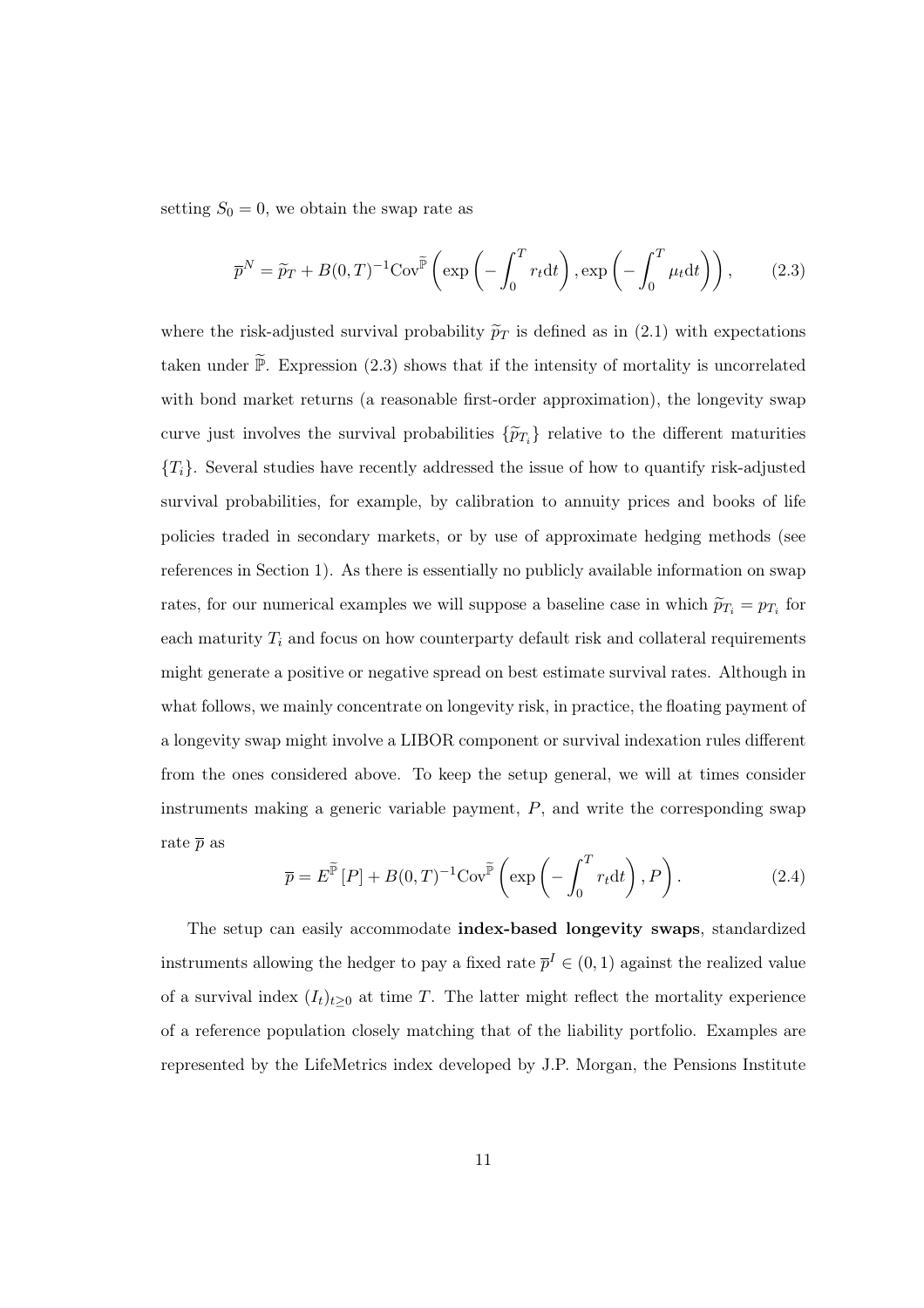and Towers Watson,<sup>17</sup> or the Xpect indices developed by Deutsche Boerse.<sup>18</sup> The relative advantages and disadvantages of index-based versus bespoke swaps are discussed, for example, in Biffis and Blake (2010b). Assuming that the index admits the representation  $I_t = \exp(-\int_0^t \mu_s^I ds)$ , with  $(\mu_t^I)_{t \geq 0}$  the intensity of mortality of a reference population, the swap rate  $\bar{p}^I$  is given again by expression (2.3), but with the process  $\mu$  replaced by  $\mu^I$ , and with  $\widetilde{p}_T$  replaced by the corresponding risk-adjusted survival probability  $\widetilde{p}_T^I$ .

### 2.1 The marking-to-market (MTM) process

Longevity swaps are not currently exchange traded and there is no commonly accepted framework for counterparties to mark to market/model their positions.<sup>19</sup> The presence of counterparty default risk and collateralization rules, however, makes the MTM procedure a very important feature of these transactions for at least three reasons. First, at each payment date, the difference between the variable and pre-set payment generates a cash inflow or outflow to the hedger, depending on the evolution of mortality. In the absence of basis risk (which is the case for bespoke solutions), these differences show a pure 'cashflow hedge' of the longevity exposure in operation. Second, as market conditions change (e.g., mortality patterns, counterparty default risk), the MTM procedure could result in the swap switching status in the hedger's balance sheet between that of an asset and that of a liability. This may have the implication that, even if the swap payments are expected to provide a good hedge against longevity risk, the hedger's position may still turn into a liability if, for example, deterioration in the hedge supplier's credit quality shrinks the expected present value of the variable payments. Third, for solvency requirements, it is important to value a longevity swap under extreme market/mortality scenarios ('stress testing'). This means, for example, that even if a longevity swap qualifies as a liability on a market-consistent basis, it might still provide considerable capital relief when valued

<sup>&</sup>lt;sup>17</sup>See www.lifemetrics.com.

 $^{18}$ See www.xpect-index.com.

<sup>19</sup>At the time of writing, LLMA was working on this issue.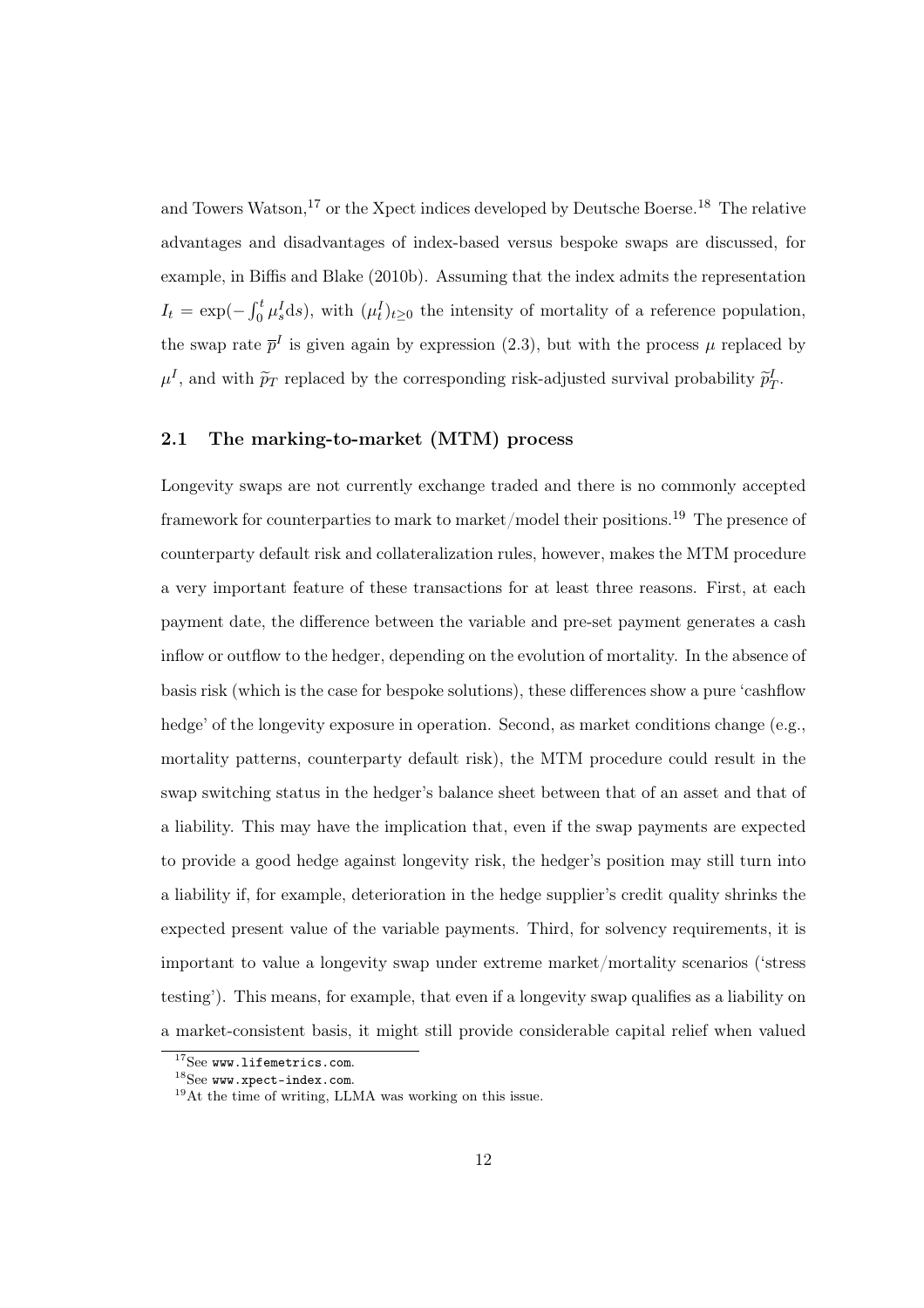on a regulatory basis.

To illustrate some of these points, let us consider the hypothetical situation of an insurer A with a liability represented by a group of ten thousand 65-year-old annuitants drawn from the population of England & Wales in 1980. We assume that party A entered a 25-year pure longevity swap in 1980 and we follow the evolution of the contract until maturity. The population is assumed to evolve according to the death rates reported in the Human Mortality Database (HMD) for England  $\&$  Wales.<sup>20</sup> We assume that interest-rate risk is hedged away through interest rate swaps, locking in a rate of 5% throughout the life of the swap. The role of collateral is examined later on; here, we show how the hedging instrument operates from the point of view of the hedger. For this bespoke solution, the market value of each floating-for-fixed payment occurring at a generic date T can be computed by using the valuation formula

$$
S_t = nE_t^{\widetilde{\mathbb{P}}}\left[\exp\left(-\int_t^T r_s \mathrm{d}s\right) \left(\frac{n - N_t}{n} \exp\left(-\int_t^T \mu_s \mathrm{d}s\right)\right)\right] - n(t,T)\overline{p}^N,\tag{2.5}
$$

for each time t in  $[0, T]$  at which no default has yet occurred, with  $B(t, T)$  denoting the market value of a zero-coupon bond with time to maturity  $T-t,$  and  $E_t^{\widetilde{\mathbb P}}\left[\cdot\right]$  the conditional expectation given the information available at time t. As a simple benchmark case, we assume that market participants receive information from the HMD and use the Lee-Carter model to value longevity-linked cashflows. In other words, at each MTM date (including inception), longevity swap rates are based on Lee-Carter forecasts computed using the latest HMD information available.<sup>21</sup> Figure 1 illustrates the evolution of swap survival rates for an England & Wales cohort tracked from age 65 in 1980 to age 90 in 2005. It is clear that the systematic underestimation of mortality improvements by the Lee-Carter model in this particular example will mean that the hedger's position

 $^{20}$ See www.mortality.org.

<sup>&</sup>lt;sup>21</sup>See Dowd *et al.* (2010a,b); Cairns *et al.* (2011) for a comprehensive analysis of alternative mortality models; see also Girosi and King (2008) and Pitacco et al. (2009).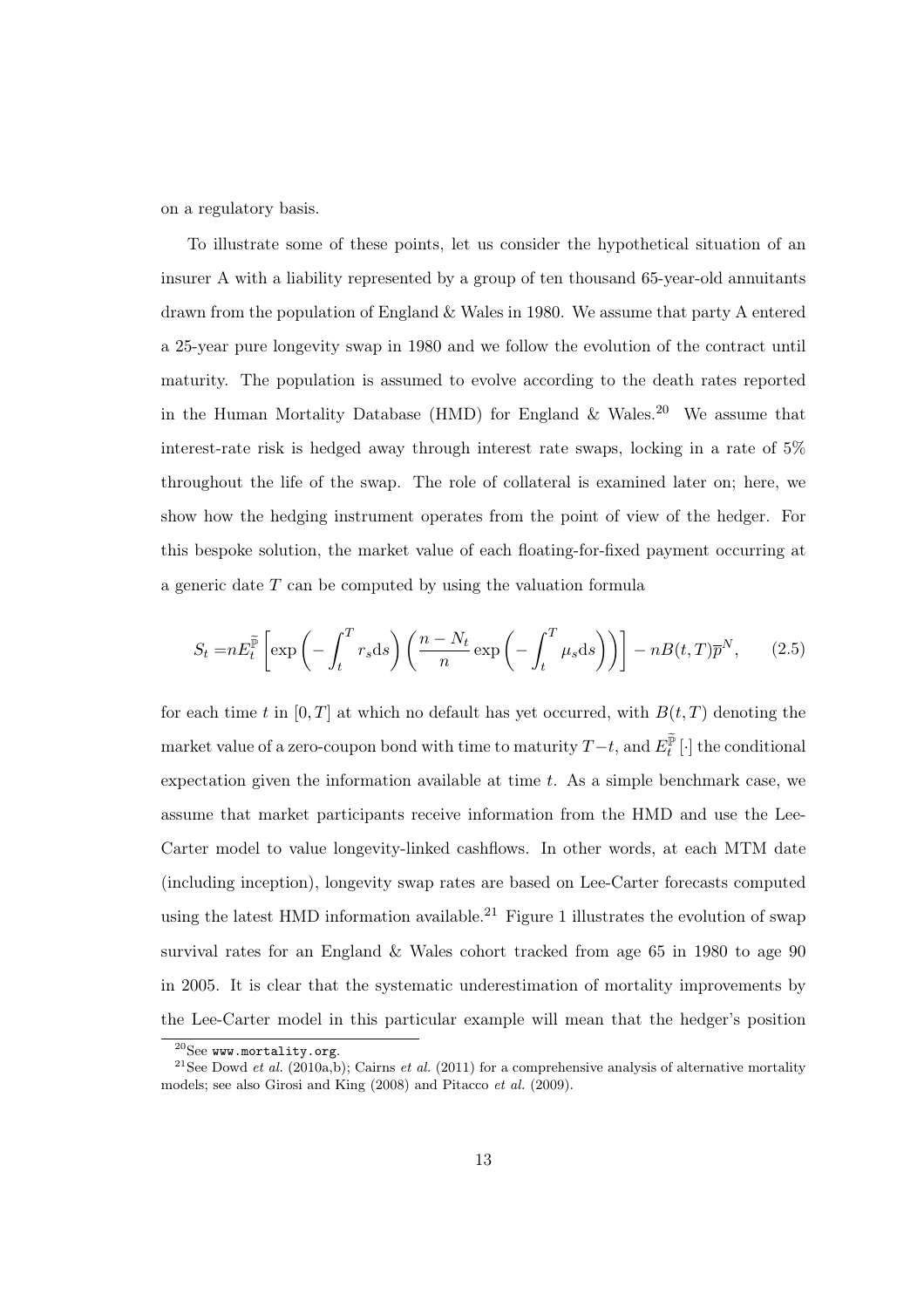will become increasingly in-the-money as the swap matures. This is shown in Figure 2. In practice, the contract may allow the counterparty to cancel the swap or re-set the fixed leg for a nonnegative fee, but we ignore these features in this example. Figure 2 also reports the sequence of cash inflows and outflows generated by the swap, which are lower ex-post than what was anticipated from an examination of the MTM basis. As interest rate risk is hedged − and again ignoring default risk for the moment − cash inflows/outflows arising in the backtesting exercise only reflect the difference between the realized survival rates and the swap rates locked in at inception. On the other hand, the swap's market value reflects changes in market swap rates, which by assumption follow the updated Lee-Carter forecasts plotted in Figure 1 and differ from the realized survival rates. As is evident from Figure 2, the credit exposure of a longevity swap is close to zero at inception and at maturity, but may be sizable in between, depending on the tradeoff between changes in market/mortality conditions and the residual swap payments (amortization effect). The credit exposure is quantified by the replacement cost, i.e., the cost that the nondefaulting counterparty would have to incur at the default time to replace the instrument at market prices then available. As a simple example which predicts the next section, let us introduce credit risk (but no default) and assume that in 1988 the credit spread of the hedge supplier widens across all maturities by 25 and 50 basis points. The impact of these two scenarios on the hedger's balance sheet is dramatic, as shown again in Figure 2, demonstrating how MTM profits and losses can jeopardize a successful cashflow hedge.

 $<$  FIGURE 1 ABOUT HERE  $>$ 

 $\langle$  FIGURE 2 ABOUT HERE  $>$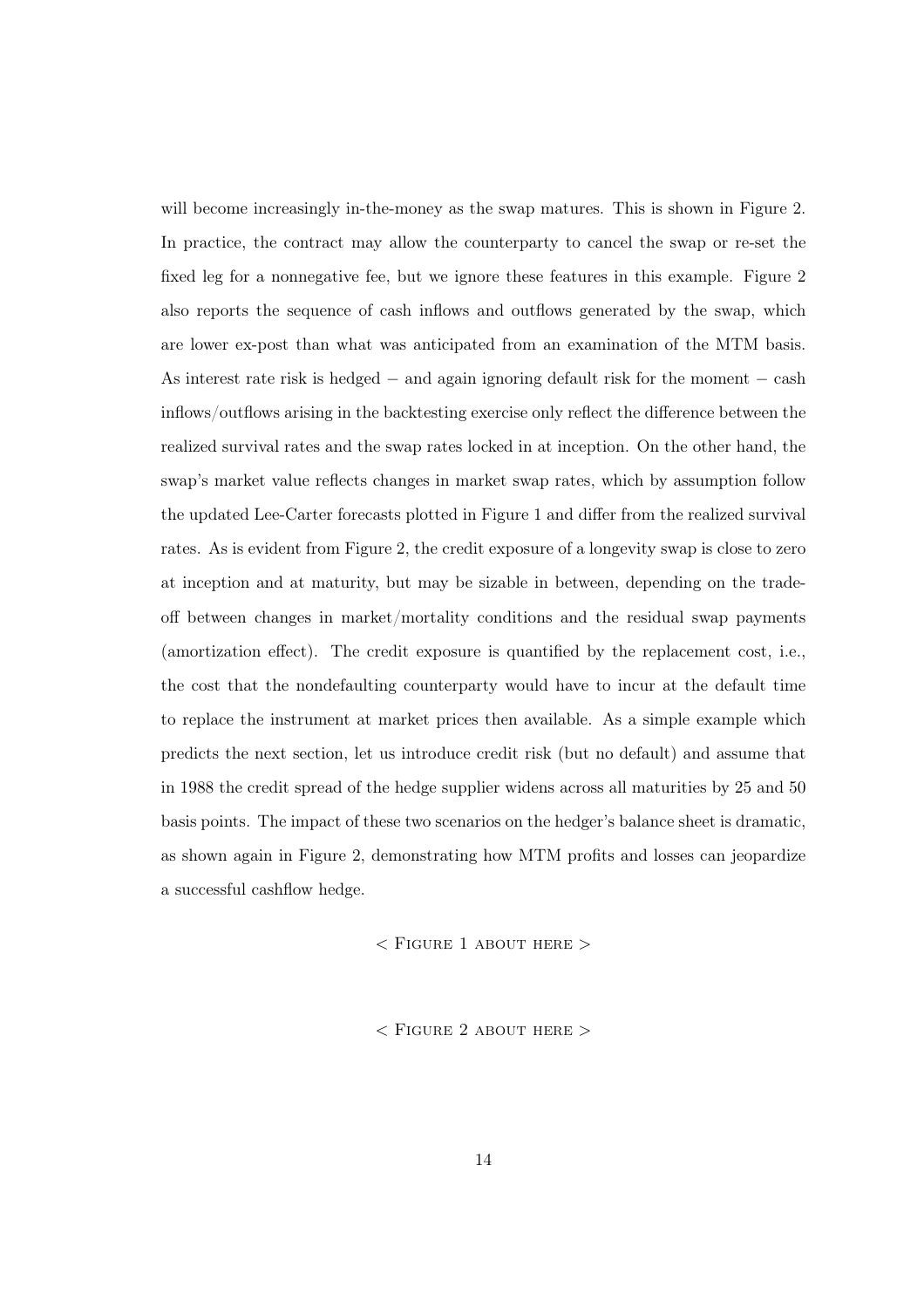### 3 Counterparty default risk

The backtesting exercise of the previous section has demonstrated the importance of the hedge supplier's credit risk and the marking to market procedure in assessing the value of a longevity swap to the hedger. A correct approach, however, should allow for the fact that counterparty risk is bilateral. This is the case even when the hedger is a pension plan. Private sector defined benefit pension plans in countries such as the UK are founded on trust law and rely on a promise by (rather than a guarantee from) the sponsoring employer to pay the benefits to plan members. This promise is known as the 'sponsor covenant'. The strength of the sponsor covenant depends on both the financial strength of the employer and the employer's commitment to the scheme.<sup>22</sup> As a reasonable but imperfect proxy for the effect of the sponsor covenant, we use the sponsor's default intensity (party A's default intensity). For large corporate pension plans, the intensity can be derived/extrapolated from spreads observed in corporate bond and CDS markets. For smaller plans, an analysis of the funding level and strategy of the scheme is required.

Assume that both party A (the hedger) and B (the hedge supplier) may default at random times  $\tau^A, \tau^B$ , admitting default intensities<sup>23</sup>  $(\lambda_t^A)_{t\geq0}$ ,  $(\lambda_t^B)_{t\geq0}$ . Defining by  $\tau := \min(\tau^A, \tau^B)$  the default time of the swap transaction, we further assume that, on the event  $\{\tau \leq T\}$ , the nondefaulting counterparty, say party *i*, receives a fraction  $\psi^j \in [0,1]$   $(i \neq j$ , with  $i, j \in \{A, B\}$  of the market value of the swap before default,  $S_{\tau-}$ , if she is in-the-money, otherwise she has to pay the full pre-default market value  $S_{\tau-}$  to the defaulting counterparty. Following Duffie and Huang (1996), we can then

 $^{22}$ In the UK, for example, The Actuarial Profession (2005, par. 3.2) defined the sponsor covenant as: "the combination of (a) the ability and (b) the willingness of the sponsor to pay (or the ability of the trustees to require the sponsor to pay) sufficient advance contributions to ensure that the scheme's benefits can be paid as they fall due." See also The Pensions Regulator (2009).

 $23$  For tractability and symmetry with the mortality model of section 2, we work with doubly stochastic default times (see the appendix). The main drawback is that the occurrence of default does not affect the conditional default probability of the surviving counterparty, thus limiting the extent to which close-out risk can be properly modelled.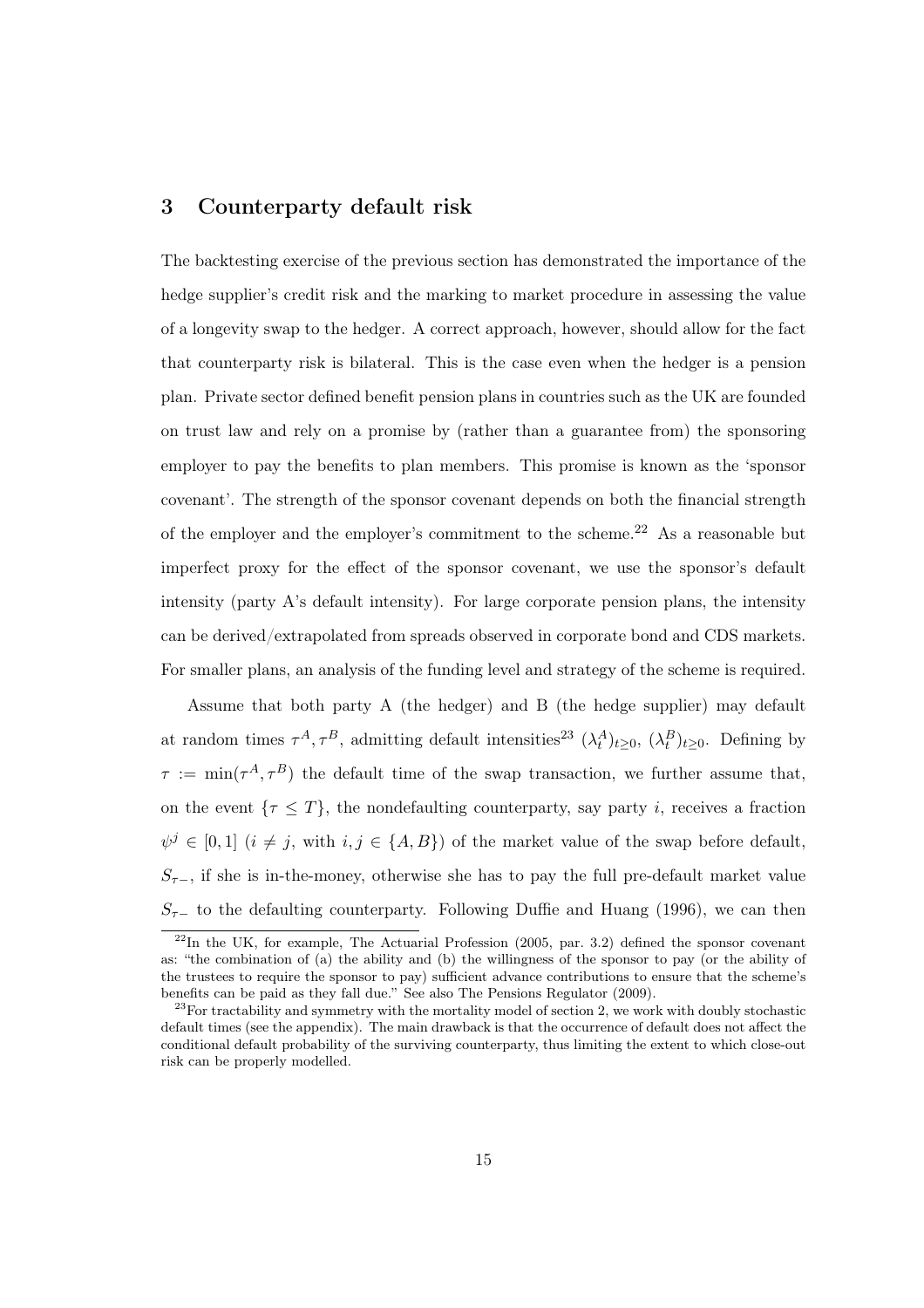write the market value of a swap with notional amount  $n$  as

$$
S_0 = nE^{\widetilde{\mathbb{P}}}\left[\exp\left(-\int_0^T (r_t + 1_{\{S_t < 0\}}(1 - \psi^A)\lambda_t^A + 1_{\{S_t \ge 0\}}(1 - \psi^B)\lambda_t^B)\mathrm{d}t\right) \left(P - \overline{p}^d\right)\right],\tag{3.1}
$$

where P denotes the variable payment,  $\bar{p}^d$  the fixed rate, and the indicator function  $1_H$  takes the value of unity if the event H is true, zero otherwise. To understand the above formula, note that, in our setting, the risk-neutral valuation of a defaultable claim involves the use of a default-risk-adjusted short rate  $r_t + \lambda_t^A + \lambda_t^B$  and dividend payment  $\lambda_t^A(\psi^A 1_{S_{t-}<0} + 1_{S_{t-}\geq 0}) + \lambda_t^B(\psi^B 1_{S_{t-}\geq 0} + 1_{S_{t-}<0})$  determined by the recovery rules described above. As a result, the valuation formula (3.1) entails discounting at a spread above the risk-free rate given by

$$
\Lambda_t := \lambda_t^A + \lambda_t^B - \lambda_t^A (\psi^A 1_{S_t < 0} + 1_{S_t \ge 0}) - \lambda_t^B (\psi^B 1_{S_t \ge 0} + 1_{S_t < 0})
$$
  
=  $1_{\{S_t < 0\}} (1 - \psi^A) \lambda_t^A + 1_{\{S_t \ge 0\}} (1 - \psi^B) \lambda_t^B$ ,

showing a switching-type dependence on the characteristics of the counterparty that is out-of-the-money at each given time prior to default. The swap rate admits the representation

$$
\overline{p}^d = E^{\widetilde{\mathbb{P}}}[P] + \frac{\text{Cov}^{\widetilde{\mathbb{P}}}\left(\exp\left(-\int_0^T (r_t + \Lambda_t) \mathrm{d}t\right), P\right)}{E^{\widetilde{\mathbb{P}}}\left[\exp\left(-\int_0^T (r_t + \Lambda_t) \mathrm{d}t\right)\right]},
$$
\n(3.2)

and hence depends in a complex way not only on the interaction between the variable payments and risk factors such as interest rates, default intensities and recovery rates, but also on the path of the swap's market value itself. When P does not include a demographic component, as in the case of interest-rate swaps, the covariance term is typically negative. To see this, consider the case of the standard swap valuation formula obtained by assuming that both counterparties have the same default intensity  $(\lambda_t :=$  $\lambda_t^A = \lambda_t^B$  and there is no recovery conditional on default  $(\psi^A = \psi^B = 0)$ . If the credit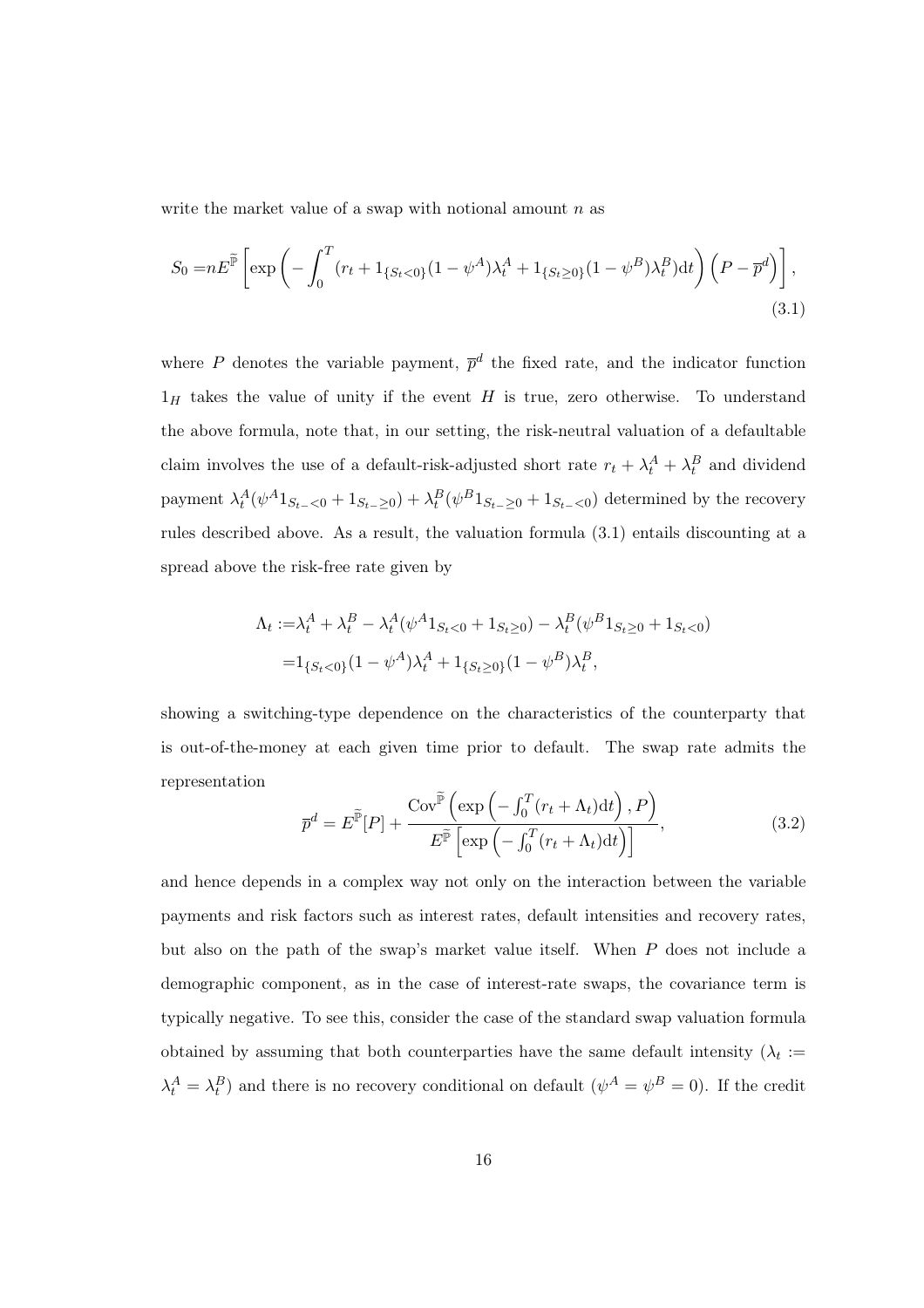risk of the counterparties is equal to the average credit quality of the LIBOR panel, the discount rate in (3.2) is simply given by  $r + \lambda$ , where  $\lambda$  is just the LIBOR-Treasury (TED) spread. For a swap paying the LIBOR rate, we would then have a negative covariance term and hence  $\bar{p}^d \leq E^{\tilde{\mathbb{P}}}[P]$ . When P only includes a demographic component, as in expression (2.3) for example, we may expect the covariance term also to be negative, as longevity-linked payments are likely to be positively correlated with the credit quality of hedge suppliers<sup>24</sup> and companies with significant pension liabilities. The case of floating payments linked to both mortality and interest rates would then suggest a swap rate satisfying  $\bar{p}^d \leq E^{\tilde{\mathbb{P}}}[P]$ . In the next section, we will show that this is not necessarily the case. To understand why, consider, for example, the case of full recovery  $(\psi^A = \psi^B = 1)$ : expression (3.2) reduces to a default-free risk-neutral valuation formula, irrespective of both the default intensities of the counterparties and the costs involved by the credit enhancement tools needed to ensure that full recovery is indeed achieved upon default! Counterparty risk can be mitigated in a number of ways, for example by introducing termination rights (e.g., credit puts and break clauses) or using credit derivatives (e.g., credit default swaps and credit spread options). We will focus on collateralization, a form of direct credit support requiring each party to post cash or securities when it is out-of-the-money. For simplicity, we consider the case of cash, which is by far the most common type of collateral (e.g., ISDA, 2010a) and allows us to disregard close-out risk, the risk that the value of collateral may change at default. In the interest-rate swaps market, Johannes and Sundaresan (2007) find evidence of costly collateral by comparing swap market data with swap values based on portfolios of futures and forward contracts. We cannot carry out a similar exercise for longevity swaps, because there are no publicly available data on these transactions. On the other hand, we can quantify the funding/opportunity costs associated with the collateral flows originating from the marking-to-market procedure. We will therefore work from the bottom up to 'synthesize'

 $24$ This is a reasonable assumption for monoline insurers such as pension buyout firms, but might be less so for well-diversified reinsurers.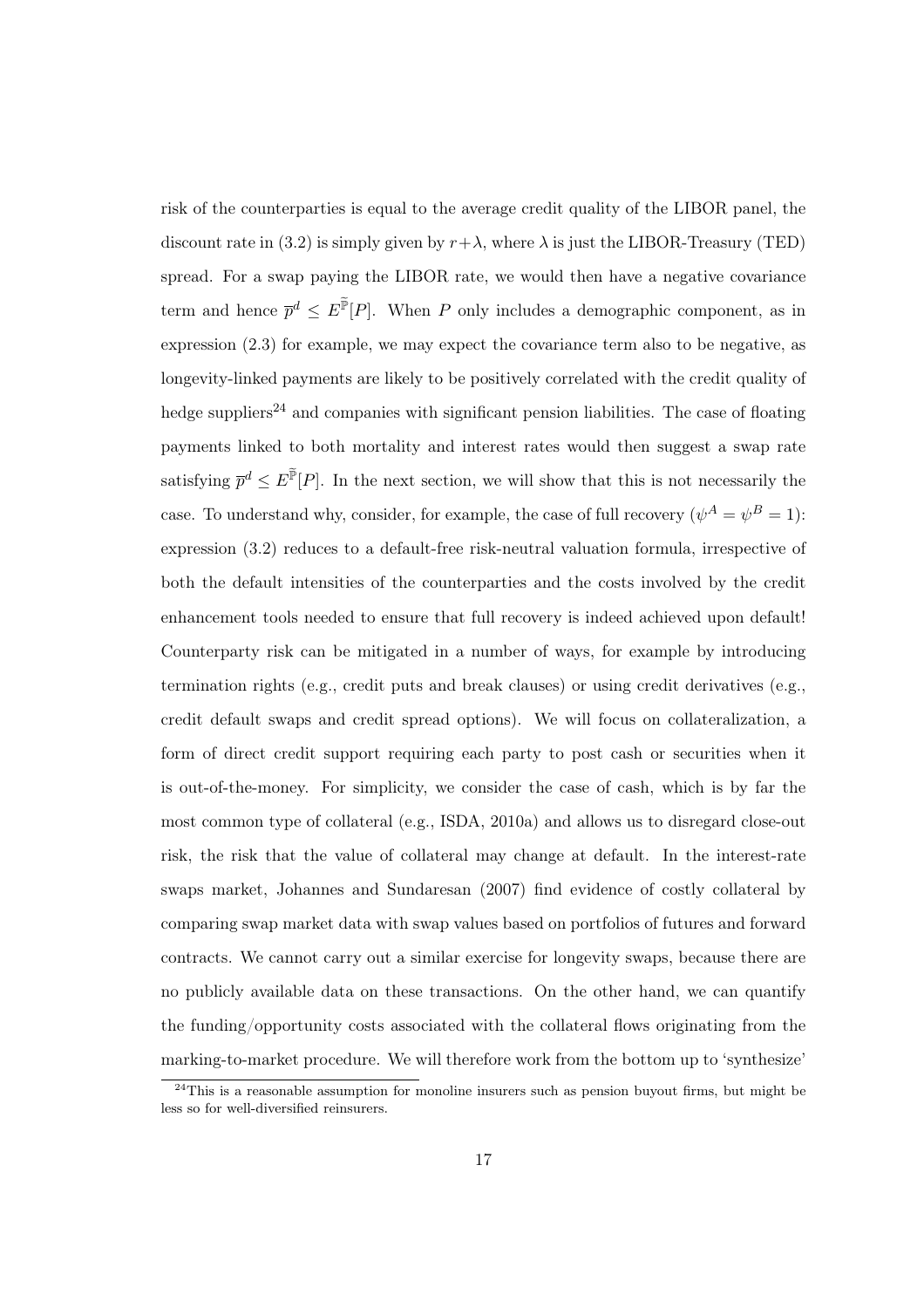the dynamics of collateral costs for a representative longevity-linked liability.

### 4 Collateralization

Collateral agreements reflect the amount of acceptable credit exposure that each party agrees to take on. We will consider simple collateral rules capturing the main features of the problem. Formally, let us introduce the pre-default collateral process<sup>25</sup>  $(C_t)_{t>0}$ , which indicates how much cash,  $C_t$ , to post at each time t prior to default in response to changes in market conditions, including, in particular, the MTM value of the swap (we provide explicit examples below). Again, we develop our analysis from the point of view of the hedger, so that  $C_t > 0$  ( $C_t < 0$ ) means that party A is holding (posting) collateral. Using the notation  $a^+ := \max(a, 0)$  and  $a^- := \max(-a, 0)$ , the recovery rules take the following form:

- On the event  $\{\tau^A \leq \min(\tau^B, T)\}\$  (hedger's default), party B (the hedge supplier) recovers any collateral received by the hedger an instant prior to default,  $C_{\tau^A_-}^-$ , and pays the full MTM value of the swap to party A if  $S_{\tau^A_-} \geq 0$ . The net flow to party A is then  $S_{\tau^A-}^+ - C_{\tau^A-}^-$ .
- On the event  $\{\tau^B \leq \min(\tau^A, T)\}\$  (hedge supplier's default), party A (the hedger) pays the full MTM value of the swap to party B if  $S_{\tau B-} < 0$ , and recovers any collateral received by B an instant prior to default,  $C_{\tau B}^{+}$ . The net flow to party A can then be written as  $-S_{\tau B}^- + C_{\tau B}^+$ .
- Whenever the nondefaulting counterparty, say  $A$ , is out-of-the-money, payment of the full MTM value of the swap is accomplished by party A recovering the extra amount  $(S_{\tau-} - C_{\tau-})^+$  in case of overcollateralization, or by party A paying the extra amount  $(C_{\tau-} - S_{\tau-})^+$  in case of undercollateralization. In case of full

<sup>&</sup>lt;sup>25</sup>In other words, the actual collateral process supporting the transaction is  $(1_{\{\tau>t\}}C_t)_{t\geq0}$ ; hence, we are not concerned with the value taken by  $C_t$  after default.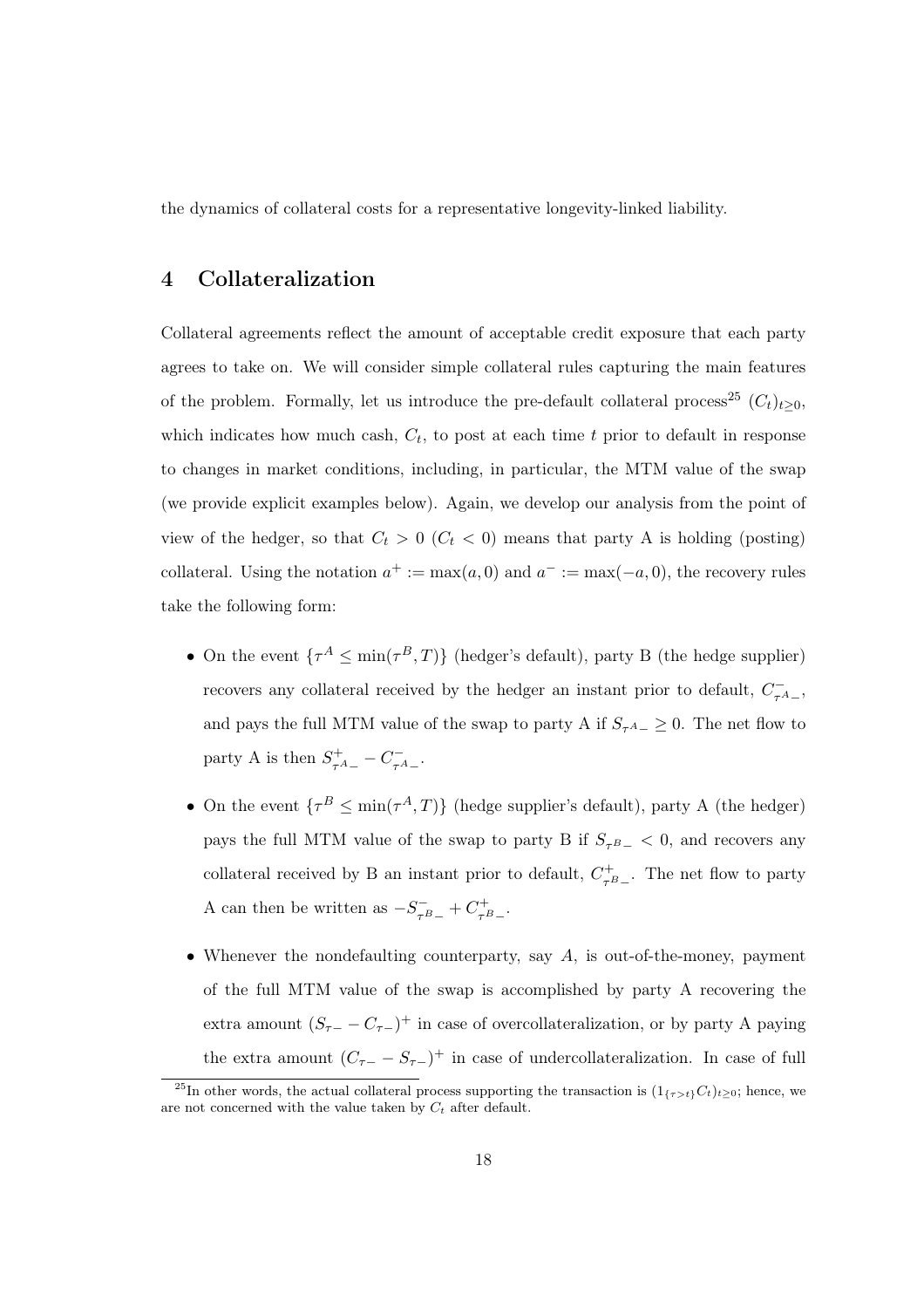collateralization, party A simply loses any collateral posted with B.

To obtain neater results, it is convenient to express the collateral before default of either party as a fraction of the MTM value of the swap,

$$
C_t = \left( c_t^B 1_{\{S_{t-} \ge 0\}} + c_t^A 1_{\{S_{t-} < 0\}} \right) S_{t-},\tag{4.1}
$$

where  $c^A$ ,  $c^B$  are two nonnegative left-continuous processes giving the fraction of the MTM value of the swap that is posted as collateral by party A or B, respectively. Note that representation (4.1) comes at a cost: we cannot encompass the case when collateral is posted by a counterparty at inception (a form of overcollateralization), which may be the case for some transactions. Finally, we introduce a nonnegative continuous process  $(\delta_t)_{t>0}$  representing the yield on collateral, in the sense that holding/posting collateral of amount  $C_t$  yields/costs instantaneously the net amount  $\delta_t C_t$  (after rebate). Instead of capturing simultaneously the perspective of both counterparties with  $\delta$ , it may be convenient to introduce some asymmetry by considering  $\delta_t = \delta_t^A 1_{\{S_{t-} < 0\}} + \delta_t^B 1_{\{S_{t-} \geq 0\}},$ so that  $\delta_t^A$  ( $\delta_t^B$ ) can be interpreted as the cost of posting collateral for party A (B) when it is out-of-the-money. Denoting by  $\bar{p}^c$  the swap rate available in case of collateralization, we can write the MTM value of the swap as in  $(3.1)$ , but with the spread  $\Lambda$  now replaced by (see the appendix for a proof)

$$
\Gamma_t = \lambda_t^A (1 - c_t^A) \mathbf{1}_{\{S_t < 0\}} + \lambda_t^B (1 - c_t^B) \mathbf{1}_{\{S_t \ge 0\}} - \left( \delta_t^A c_t^A \mathbf{1}_{\{S_t < 0\}} + \delta_t^B c_t^B \mathbf{1}_{\{S_t \ge 0\}} \right). \tag{4.2}
$$

In the above expression, we recognize the typical features of valuation formulae for creditrisky securities (e.g., Bielecki and Rutkowski, 2002): the first two terms account for the fractional recovery of the swap MTM value in case of default of the counterparty, the third one for the costs incurred when posting collateral before default. We now examine simple special cases to understand better the role of collateral in shaping swap rates.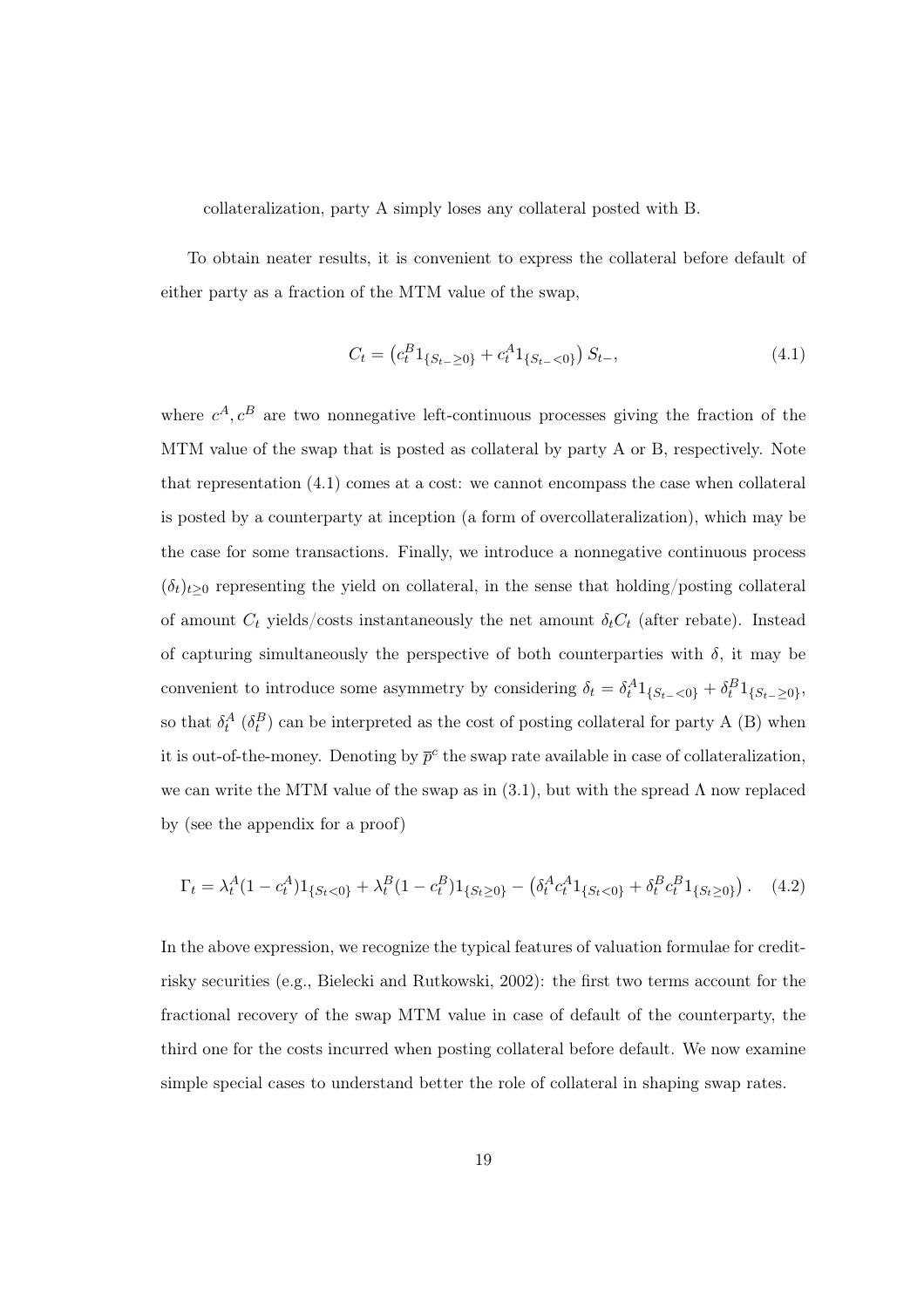### 4.1 Full collateralization

Consider the collateral rule obtained by setting  $c^A = c^B = 1$  and  $\delta^A = \delta^B = \delta$ , meaning that the full MTM value of the swap is received/posted as collateral depending on whether the marking-to-market process results in a positive/negative value for  $S_t$ . As we consider cash collateral, default is immaterial. In contrast with section 3, however, the expression for the swap MTM value does not reduce to the usual default-free, risk-neutral valuation formula in general, unless collateral costs are zero:

$$
\overline{p}^c = E^{\widetilde{\mathbb{P}}}[P] + \frac{\text{Cov}^{\widetilde{\mathbb{P}}}\left(\exp\left(\int_0^T (\delta_t - r_t) dt\right), P\right)}{E^{\widetilde{\mathbb{P}}}\left[\exp\left(\int_0^T (\delta_t - r_t) dt\right)\right]}.
$$
\n(4.3)

If the cost of collateral is positively dependent on interest rates, we expect the swap rate to be higher than  $\bar{p}^d$  in expression (3.2), even if it is only the floating payments that are linked to interest rates, reflecting the fact that (costly) collateralization requires a premium to be paid to the payer of the fixed rate (see Johannes and Sundaresan, 2007). The intuition is that the party paying the floating rate will have to both post collateral and incur higher funding costs when the floating rate increases. As was emphasized in the introduction, in longevity space, the cost of collateral is positively dependent on mortality improvements, but longevity-linked liabilities are more capital intensive in low interest rate environments (due to lower discounting of future cashflows). The combined impact of these two effects is ambiguous, and we may have situations in which  $\overline{p}^c \ge \overline{E}^{\mathbb{P}}[P]$ even if  $E^{\widetilde{\mathbb{P}}}[P] \geq \overline{p}^d$ .

### 4.2 Partial collateralization

According to ISDA (2010a), it is typical for collateral agreements to specify collateral triggers based on the market value of the swap or other relevant variables (credit ratings, credit spreads, etc.) crossing pre-specified threshold levels. The following are relevant (if somewhat stylized) examples that are useful for our case: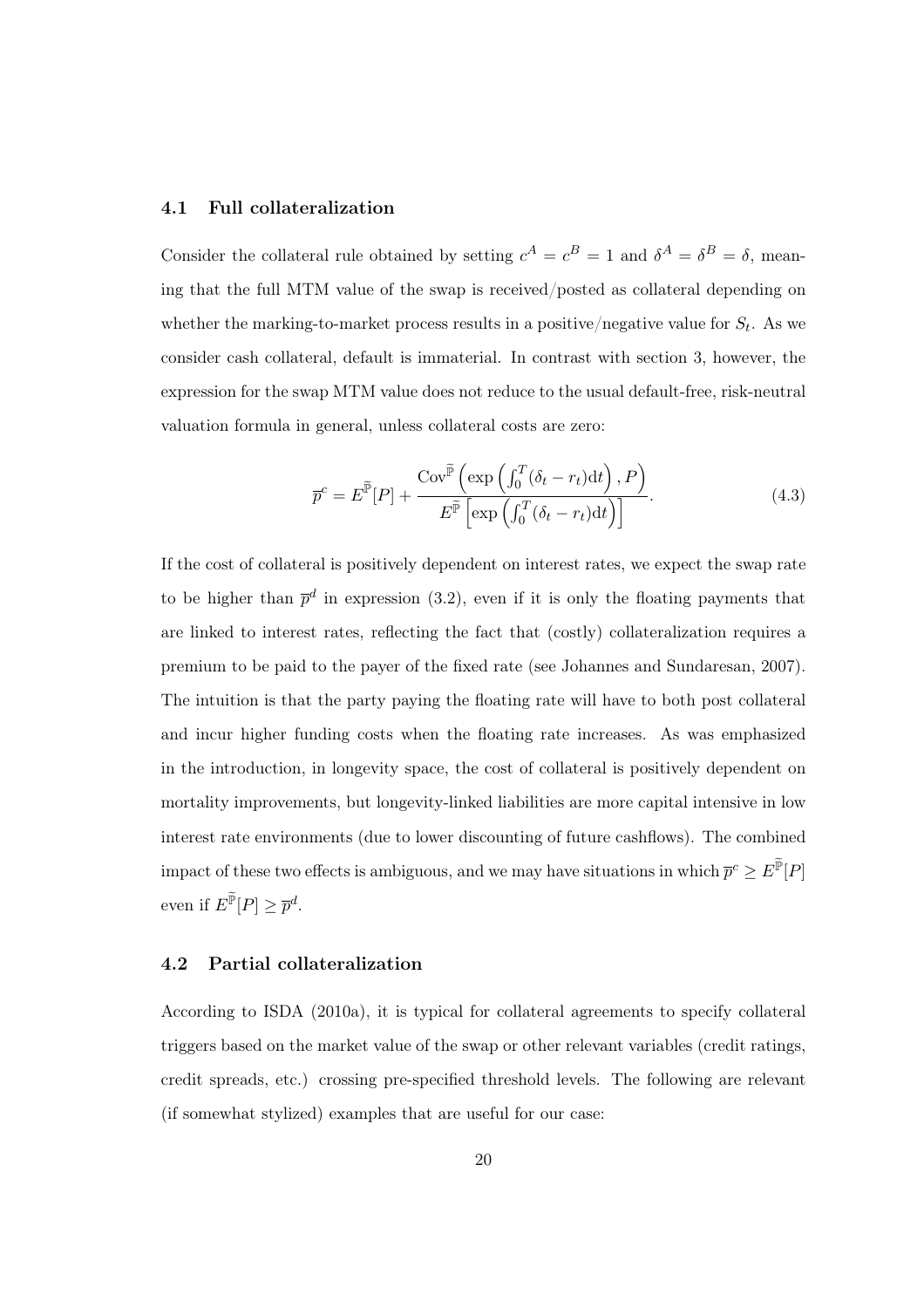- a) Consider the collateral rule obtained by setting  $c_t^B = 1_{\{S_{t-} \geq s(t)\}}$  and  $c_t^A = 1_{\{S_{t-} \leq s(t)\}}$ (for continuous functions  $\underline{s}, \overline{s}$  defined on  $[0, T]$  and satisfying  $\underline{s} \leq \overline{s}$ ), meaning that the hedge supplier (hedger) is required to post full collateral if the swap's MTM value is above (below) the appropriate time-dependent threshold. More general collateral rules can be obtained by setting  $c_t^B = \gamma_t^B 1_{\{S_{t-} \geq s(t)\}}$  and  $c_t^A = \gamma_t^A 1_{\{S_{t-} \leq s(t)\}},$ for suitable processes  $\gamma^A, \gamma^B$  depending on prevailing market conditions, such as the credit standing of the counterparties.
- b) In longevity swaps, however, it is more common to define collateral thresholds in terms of mortality forecasts based on a model agreed at contract inception, and monitor the deaths in the hedger's population instead of the market value of the swap. This is due to both the re-estimation risk affecting any given mortality model and the presence of substantial model risk, which most likely would prevent the counterparties from agreeing on a common model at future dates. We can set  $c_t^B = 1_{\{N_{t-} \leq \alpha(t)\}}$  and  $c_t^A = 1_{\{N_{t-} \geq \beta(t)\}}$ , for continuous functions  $\alpha$  and  $\beta$  satisfying  $0 \leq \alpha \leq \beta \leq n$ , meaning that the hedge supplier (hedger) is required to post full collateral if realized deaths are below (above) the relevant threshold.
- c) For an index-based swap, it may be more convenient to work with the mortality intensity  $\mu^I$  of the reference population (see section 2) and set  $c_t^B = 1_{\{ \int_0^t \mu_s^I ds \le a(t) \}}$ and  $c_t^A = 1_{\{ \int_0^t \mu_s^I ds \ge b(t) \}}$  for (say) continuous functions  $a, b$  satisfying  $0 \le a \le$ b. This means that collateral posting is triggered at each time  $t$  if the realized value of the longevity index,  $\exp(-\int_0^t \mu_s^I ds)$ , falls outside the open interval  $(\exp(-b(t)), \exp(-a(t))).$
- d) As was emphasized in section 2.1, the severity of counterparty risk depends on the credit quality of the counterparties. This is why collateralization agreements may set collateral thresholds that explicitly depend on credit ratings or CDS spreads. A simple example of this practice can be obtained as a special case of (a) by setting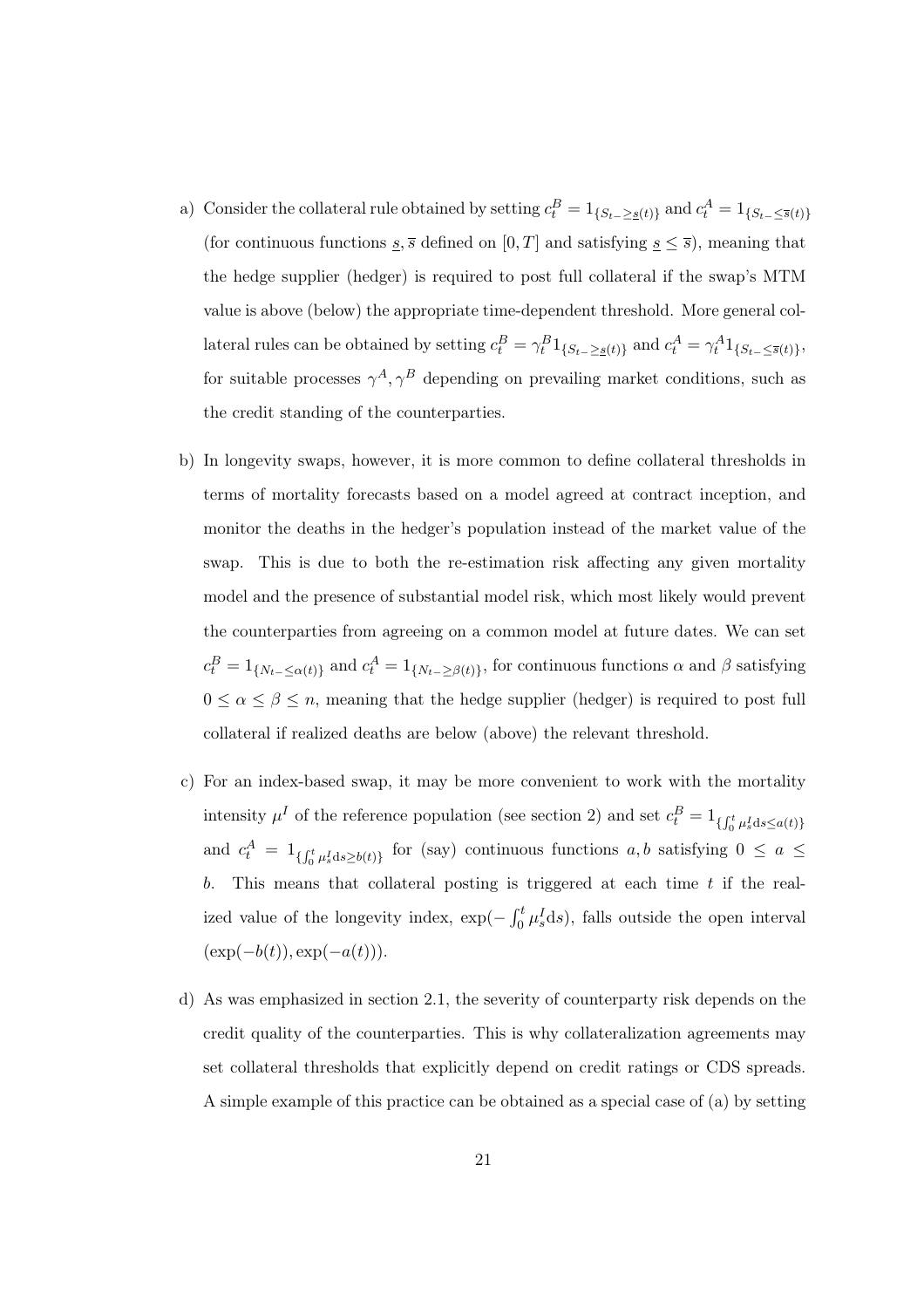$c_t^B = 1_{\{N_t = \leq \alpha(t)\}\cup\{\lambda_t^B \geq \lambda\}},\ c_t^A = 1_{\{N_t = \geq \beta(t)\}\cup\{\lambda_t^A \geq \lambda\}},\$  meaning that, at each time t, the hedger (hedge supplier) receives collateral when either realized deaths fall below the level  $\alpha(t)$  (respectively  $\beta(t)$ ) or the hedge supplier's (respectively hedger's) default intensity overshoots a given threshold  $\underline{\lambda} \geq 0$ . Note that both  $c^A$  and  $c^B$  can be non zero at the same time (for example on the event  $\{N_{t-} \leq \alpha(t)\} \cap \{\lambda_t^A \geq \underline{\lambda}\}\)$ , but expression (4.1) ensures that only the party out-of-the-money will have to post collateral.

### 4.3 Computing the swap rate

The recursive nature of swap valuation formulae in the case of bilateral and asymmetric counterparty risk has already been noted by Duffie and Huang (1996). By modeling the recovery rates and the difference in counterparties' credit spreads in reduced form, however, they could use a simple iterative procedure to determine swap rates.<sup>26</sup> Here, we explicitly allow for the impact of collateral and the marking-to-market process in the pricing functional, and hence need a different approach. Working in a Markov setting, we let X denote the state variable process and use a Least-Squares Monte Carlo approach. Exploiting the properties of the doubly stochastic setup (see the appendix), we do not model death/default times explicitly, but just rely on the mortality/default intensities (see algorithm 2 in Bacinello *et al.*, 2010, for example). The procedure involves the following steps:

*Step 1*. For an arbitrary fixed swap rate  $\overline{p}_i^c$ , generate M simulated paths of X under  $\widetilde{\mathbb{P}}$  along the time grid  $\mathcal{T} := \{0 < t_1, t_2, \ldots, t_n = T\}$ . Denote by  $S_{t_j}^{m,i}$  $t_j^{m,i}$  the MTM value of the swap and by  $f_{t_i}^{i,m}$  $t_j^{i,m}$  the cashflows originating from the swap (collateral flows and swap payments) at time  $t_j$  on path m and for given swap rate  $\overline{p}_i^c$ .

*Step 2*. Compute recursively the value of the swap at time  $t_j$  (for  $j = n-1, \ldots, 0$ ) with  $t_0 = 0$ ) as  $S_{t_j}^{m,i} = \beta_j^* \cdot e(X_{t_j}^m)$ , where  $e(x) := (e_1(x), \ldots, e_H(x))^{\mathsf{T}}$  and  $\{e_1, \ldots, e_H\}$ 

<sup>&</sup>lt;sup>26</sup>Johannes and Sundaresan (2007) sidestep recursivity issues by considering full collateralization and symmetric default risk and collateral costs.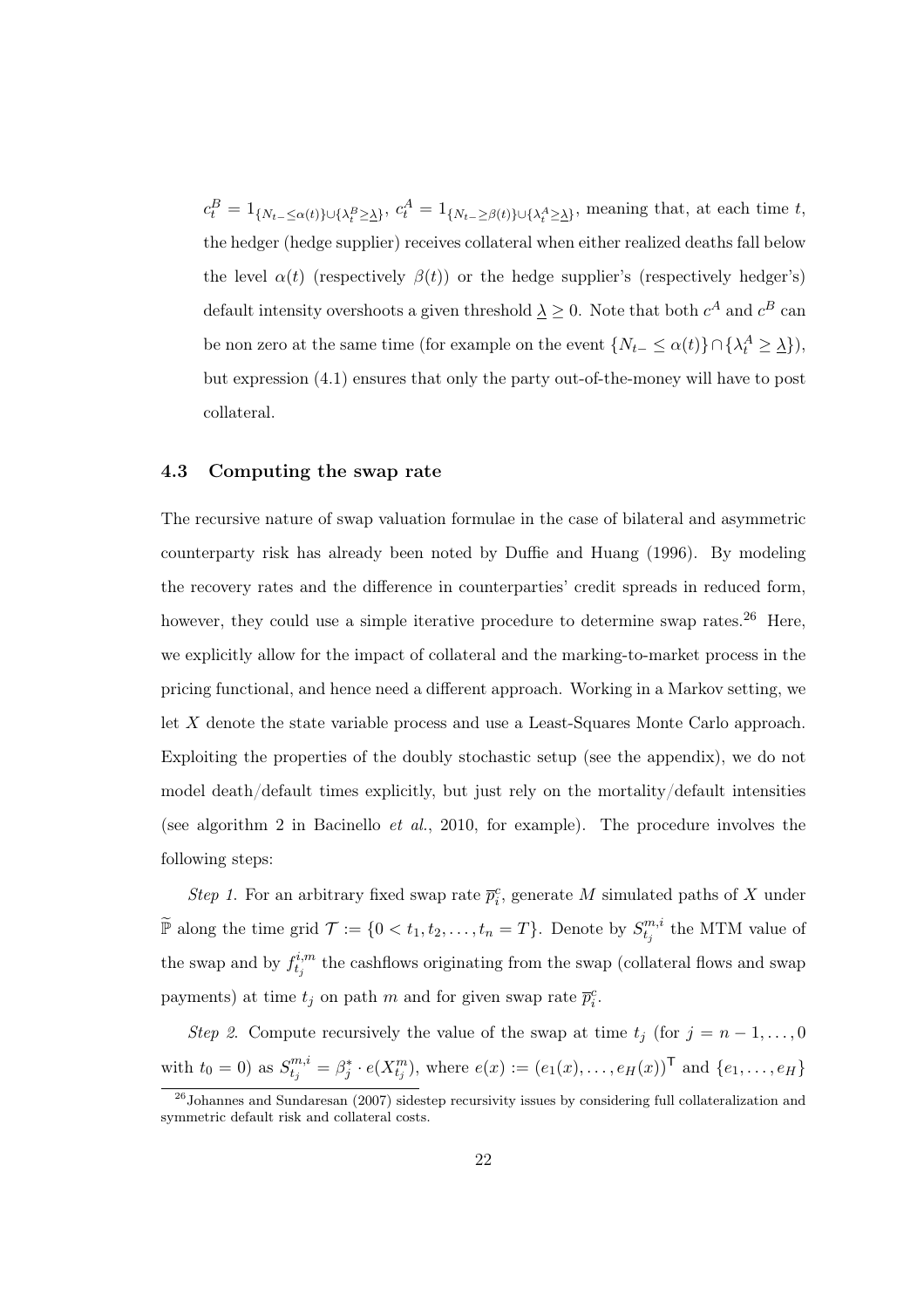is a finite set of functions taken from a suitable basis, and  $\beta_j^*$  is given by

$$
\beta_j^* = \arg \min_{\beta_j \in \mathbb{R}^H} \sum_{m=1}^M \left( S_{t_{j+1}}^{i,m} + f_{t_{j+1}}^{i,m} - \beta_j \cdot e(X_{t_j}^m) \right).
$$

At each time  $t_j$ , use  $S_{t_i}^{m,i}$  $t_j^{m,i}$  to check whether the collateral thresholds are triggered and determine the corresponding amount of collateral and associated costs.

*Step 3*. Iterate the above procedure over different values for  $\overline{p}_i^c$  until a candidate swap rate  $\bar{p}_{i^*}^c$  is found, such that the initial price of the swap,  $\frac{1}{M} \sum_{m=1}^{M} S_{t_0}^{m,i^*}$  $t_0^{m,i}$ , is close enough to zero. Set  $\overline{p}^c = \overline{p}_{i^*}^c$ .

Of course, the procedure relies on knowledge of the dynamics of the state variable process under the pricing measure. To this end, in the next section, we outline a calibration approach based on the joint use of fixed-income data and funding costs / capital requirements for longevity-linked liabilities.

### 5 Examples

We use a continuous-time model for the risk-free yield curve, the LIBOR and mortality rates, as well as for the cost of collateral. The credit risk of party B (the hedge supplier) is assumed to be equal to the average credit quality of the LIBOR panel, so that the TED spread would be party B's default intensity if there were zero recovery upon default (see section 3). We then set  $\lambda^A = \lambda^B + \Delta$  and consider two cases: party A is either of the same credit quality as party B  $(\Delta = 0)$  or is more credit-risky  $(\Delta > 0)$ .

We consider a Markov setting, and describe the evolution of uncertainty by a sixdimensional state variable vector  $X$  with the Gaussian dynamics reported in appendix  $B$ . The first four components are: the short rate,  $r = X^{(1)}$ , assumed to revert to the longrun central tendency factor  $X^{(2)}$ , representing the slope of the risk-free yield curve; the TED spread  $X^{(3)}$ , so that the LIBOR rate is given by  $X^{(1)} + X^{(3)}$ ; and the net yield on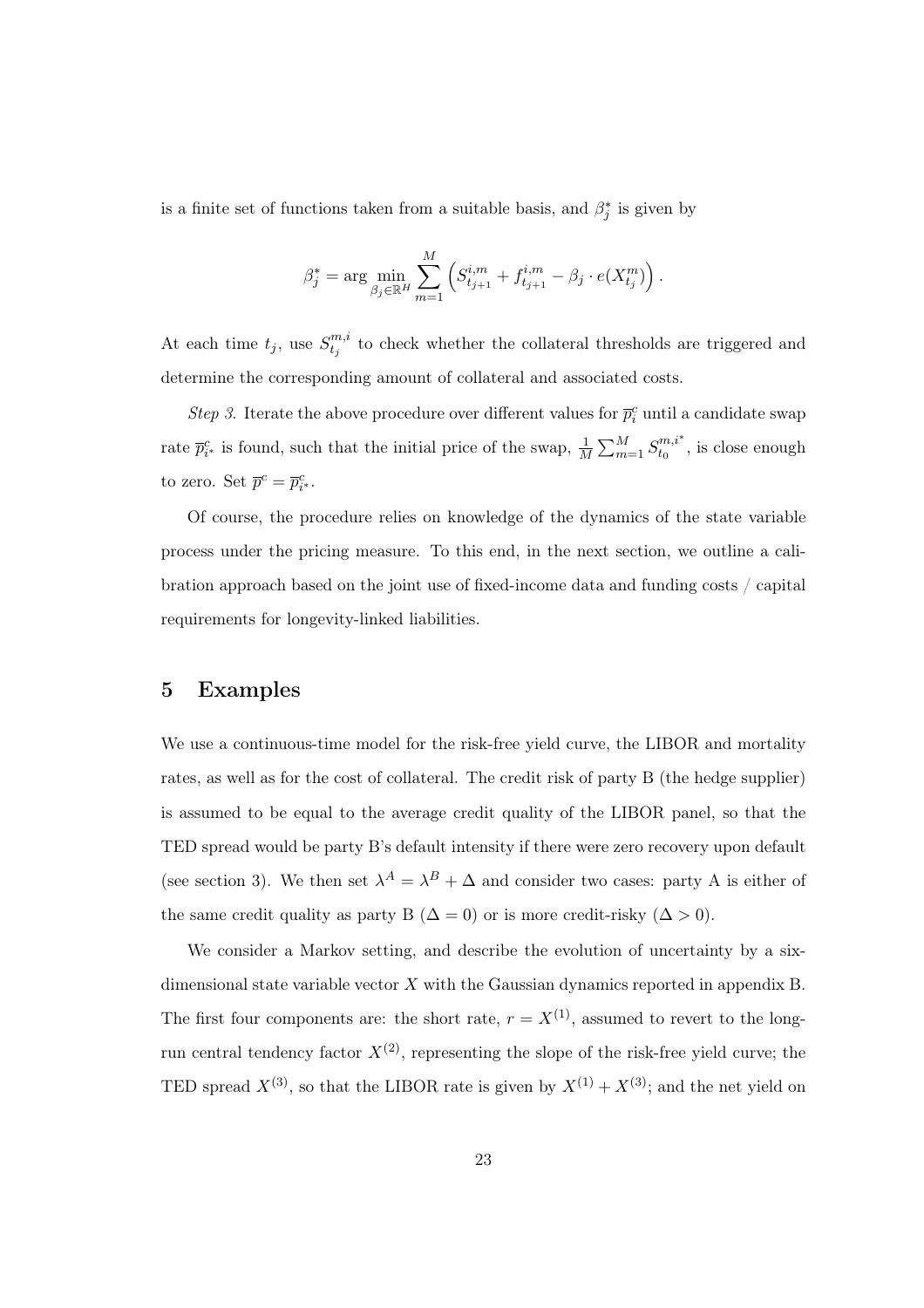collateral in the interest-rate swap market,  $X^{(4)}$ . The remaining two components describe the yield on collateral attached to longevity risk business,  $X^{(5)}$ , and the log-intensity of mortality of a given population,  $\log \mu = X^{(6)}$ . Under the assumption of independence between the interest rate and mortality rates, we can estimate separately the dynamics of the two groups of factors  $(X^{(1)}, X^{(2)}, X^{(3)}, X^{(4)})$  and  $X^{(6)}$ . For the first group, we rely on the estimates of Johannes and Sundaresan (2007), who use weekly Treasury and swap data from 1990 to 2002 to obtain the parameter values reported in table 2. For the intensity  $\exp(X_t^{(6)})$  $t^{(0)}$ , we use a continuous-time version of the Lee-Carter model; see appendix B for details. As we do not have any publicly available transaction data from the longevity swap market to proxy  $X^{(5)}$ , we use information on credit markets (funding costs) and regulatory requirements (capital charges). In particular, as a first example, we focus on funding costs and simply take  $\delta^B = X^{(3)}$  and  $\delta^A = X^{(3)} + \Delta$ , meaning that net collateral costs coincide with each party's borrowing rate net of the risk-free rate (assuming it is rebated). In the case of asymmetric default risk, we consider values of 100 and 200 basis points for ∆. In a second example, discussed in detail below, we focus on the opportunity cost of selling additional longevity protection and simulate the capital charges arising from holding a representative longevity-linked liability to estimate the dynamics of  $X^{(5)}$ . In both cases, we compute the longevity swap rates for a 25-year swap written on a population of 10,000 US males aged 65 at the beginning of 2008.

### $<$  Table 2 about here  $>$

In figure 3, we plot the swap curves obtained for different collateralization rules against the percentiles of survival rate improvements based on Lee-Carter forecasts. We see that margins are positive and increasing with payment maturity in the case of symmetric default risk, for both uncollateralized and fully collateralized transactions. As soon as we introduce asymmetry in default risk  $(\Delta > 0)$ , however, margins widen in the case of no collateralization, reflecting the fact that the hedger needs to pay an additional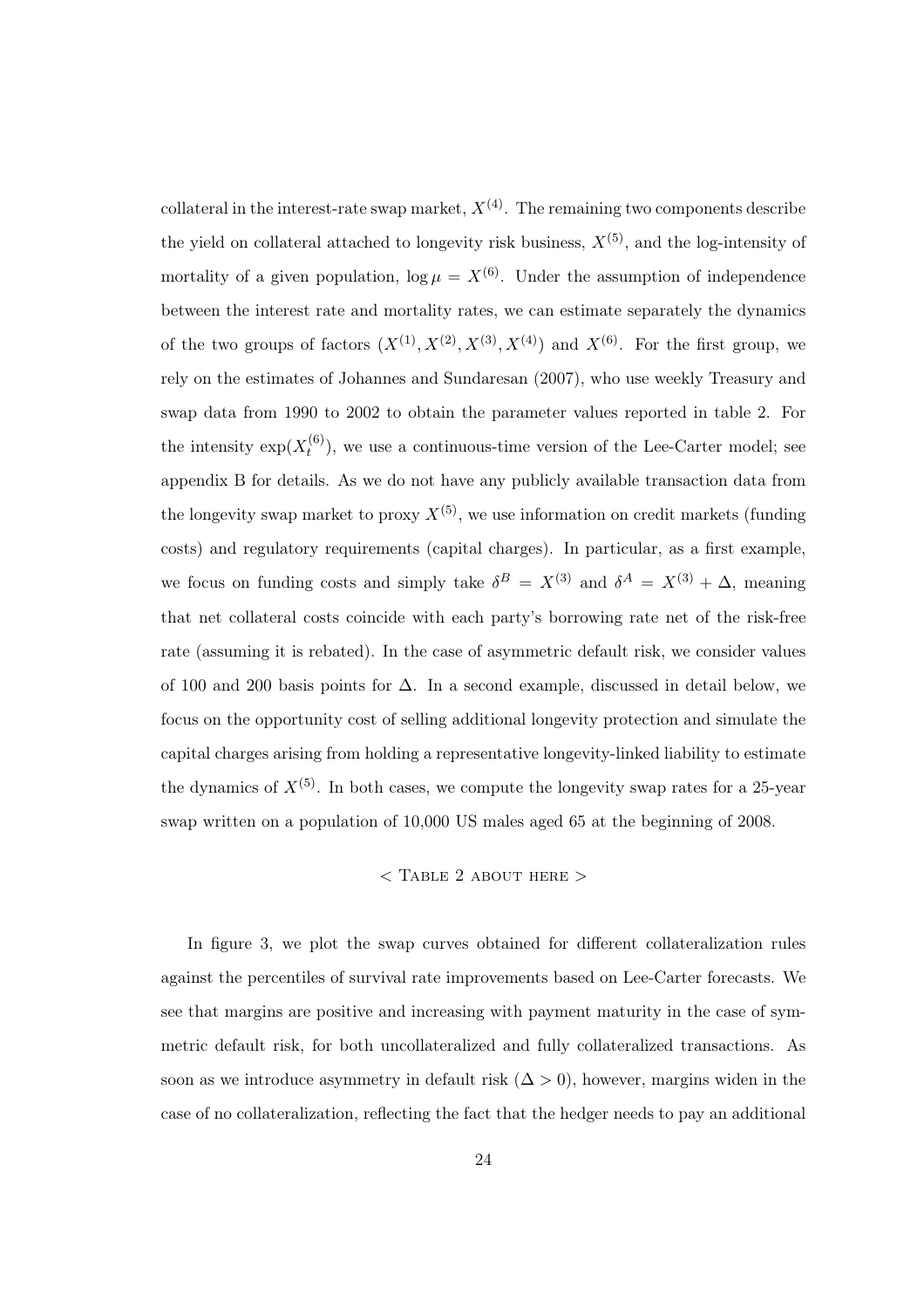premium on account of its higher credit risk. In the case of full collateralization, the hedge supplier benefits from the negative dependence between funding costs and collateral amounts discussed before: equilibrium swap rates are pushed lower and produce a negative margin on best estimate swap rates. In figure 4, we examine the swap margins induced by one-sided collateralization in the case of asymmetric default risk. When only the hedge supplier has to post full collateral, swap rates are higher than best estimate survival probabilities, meaning that the hedger has to compensate the hedge supplier for bearing both the cost of risk mitigation and the hedger's default risk. The opposite is true when it is the hedger who has to post full collateral when out-of-the money. In this case, swap margins are clearly negative, and decreasing in payment maturity. These effects are amplified when the asymmetry in counterparties' credit quality is greater, as can be seen from the swap spreads reported in table 3 for some key maturities and collateralization rules.

Plotting the swap rate *margins* against best estimate mortality improvements allows one to interpret the swap rates as outputs of a pricing functional based on adjustments to a reference mortality model (which is common practice in longevity space). On the other hand, longevity swap *spreads* are easier to compare with those emerging in other transactions. In table 4, we make a comparison with the interest-rate swap spreads implied by our parameterization of the state vector  $(X^{(1)}, X^{(2)}, X^{(3)}, X^{(4)})$ . In particular, we report the difference between interest-rate futures prices (obtained by considering full collateralization and setting the cost of collateral equal to the risk-free rate) and interest-rate swap rates for collateralized transactions with collateral costs equal to the funding costs of the counterparties. Spreads are negative, in line with the intuition that interest rate risk leads to a discount for the payer of the fixed rate, as discussed in the introduction, and are of a magnitude consistent with the findings of Johannes and Sundaresan (2007). The results show that longevity swap spreads are comparable with, and often much smaller in absoulte value than, those found in the interest-rate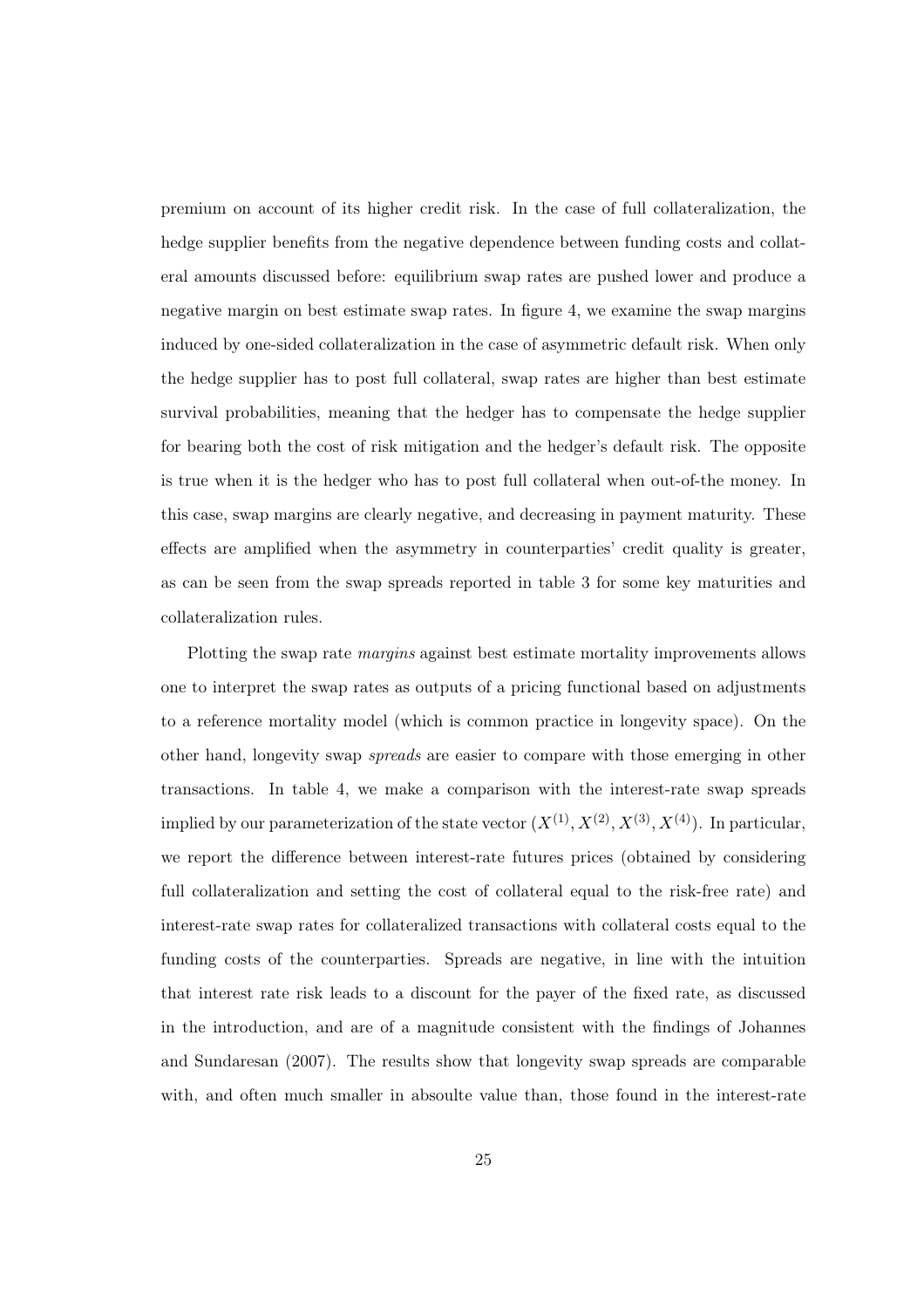swap market. For example, in the case of bilateral full collateralization, longevity swap rates for 15- to 25-year maturities embed a spread substantially smaller than that of interest-rate swaps of corresponding maturity. In the case of one-sided collateralization on the hedger's side, in interest-rate swap rates we find a discount (negative spread) that turns into a premium (positive spread) of comparable size in the corresponding longevity swap, due to the additional and opposite effect of longevity risk on swap rates. Our findings are robust to the choice of maturity, collateralization rules, and counterparty credit quality, and are mainly driven by the fact that interest rate risk and longevity risk impact longevity swap margins in opposite directions, thus diluting the overall effect of collateralization on longevity swap rates.

 $<$  Table 3 about here  $>$ 

 $<$  TABLE 4 ABOUT HERE  $>$ 

 $<$  FIGURE 3 ABOUT HERE  $>$ 

### $<$  FIGURE 4 ABOUT HERE  $>$

In a second example, we 'synthesize' the dynamics of  $X^{(5)}$  by using information on regulatory requirements to quantify the capital charges accruing to the counterparties during the life of the swap. In particular, we use the following bottom-up procedure:

*Step 1:* We simulate several paths of the factors  $X^{(1)}, \ldots, X^{(4)}$  and  $X^{(6)}$  along a time grid  $\hat{\mathcal{T}} := \{t_1, t_2, \ldots, t_k\}$  (with  $t_k = \hat{\mathcal{T}} > t_1 > 0$ ) and under the pricing measure  $\tilde{\mathbb{P}}$ . Again, for our example, we focus on the baseline case of  $\tilde{p}_T = p_T$ , and hence assume the  $\widetilde{\mathbb{P}}$ -dynamics of  $X^{(6)}$  to be the same as under the physical measure.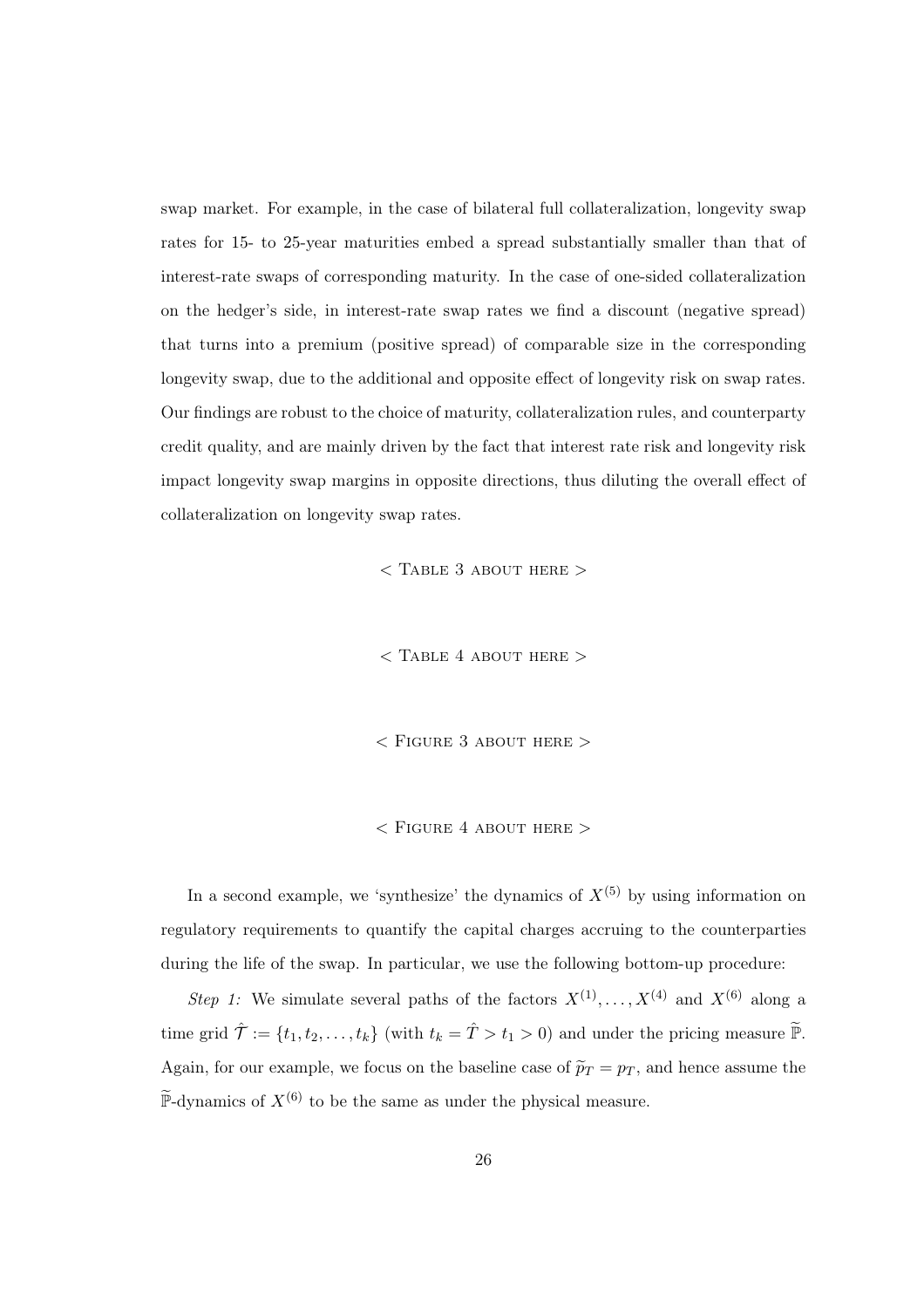*Step 2:* The paths simulated in the previous step are used to compute, at each date  $t \in \hat{\mathcal{T}}$ , the regulatory capital needed by an insurer to hold the liability  $n - N_{t+\overline{\mathcal{T}}},$ where  $\overline{T}$  <  $\hat{T}$  is a representative maturity proxying the average duration of longevitylinked liabilities in the longevity swap market. We use  $\overline{T} = 15$  and  $\hat{T} = 40$  (years) for our example. To compute the capital requirements, we use the Solvency II framework, which is based on the 99.5% value-at-risk of the net assets over a one-year horizon. For simplicity, we assume holders of longevity exposures to be invested in cash. The distribution of the one-year-ahead market-consistent value of the liability usually requires nested simulation, unless a simplified approach is adopted. In our setting, marketconsistent discount factors can be computed analytically based on the one-year-ahead simulated realizations. We use a Least-Squares Monte Carlo approach (see section 4.3) to determine the expected number of survivors.<sup>27</sup>

*Step 3:* We use the simulated capital charges obtained in the previous step to compute the gains/costs incurred to reduce/increase capital at each time step along each simulated path. We assume that capital charges are funded at the counterparties' funding cost, plus a spread of  $6\%^{28}$  to reflect the opportunity cost of diverting to an individual liability funds that could be used to support insurance business at aggregate level. The simulated realizations of the opportunity cost of capital are used to estimate the dynamics of  $X^{(5)}$ reported in the appendix. The parameter estimates are included in table 2.

In the case of symmetric collateralization, we find results comparable with those obtained by using the counterparties' funding costs for the process  $\delta$ . However, figure 5 shows that margins increase (decrease) considerably when one-sided collateralization on the hedge supplier's (hedger's) side is considered. This is because the party required to post collateral explicitly takes into account tail events in computing collateral costs, whereas in figure 4 funding costs where computed on the basis of the market value of

<sup>&</sup>lt;sup>27</sup>See Stevens *et al.* (2010a) for other approximation methods in the context of Lee-Carter forecasts. <sup>28</sup>This is a reasonable, conservative value for the cost of internal capital: anecdotal evidence suggests

that this cost may be twice as large for longevity swap dealers.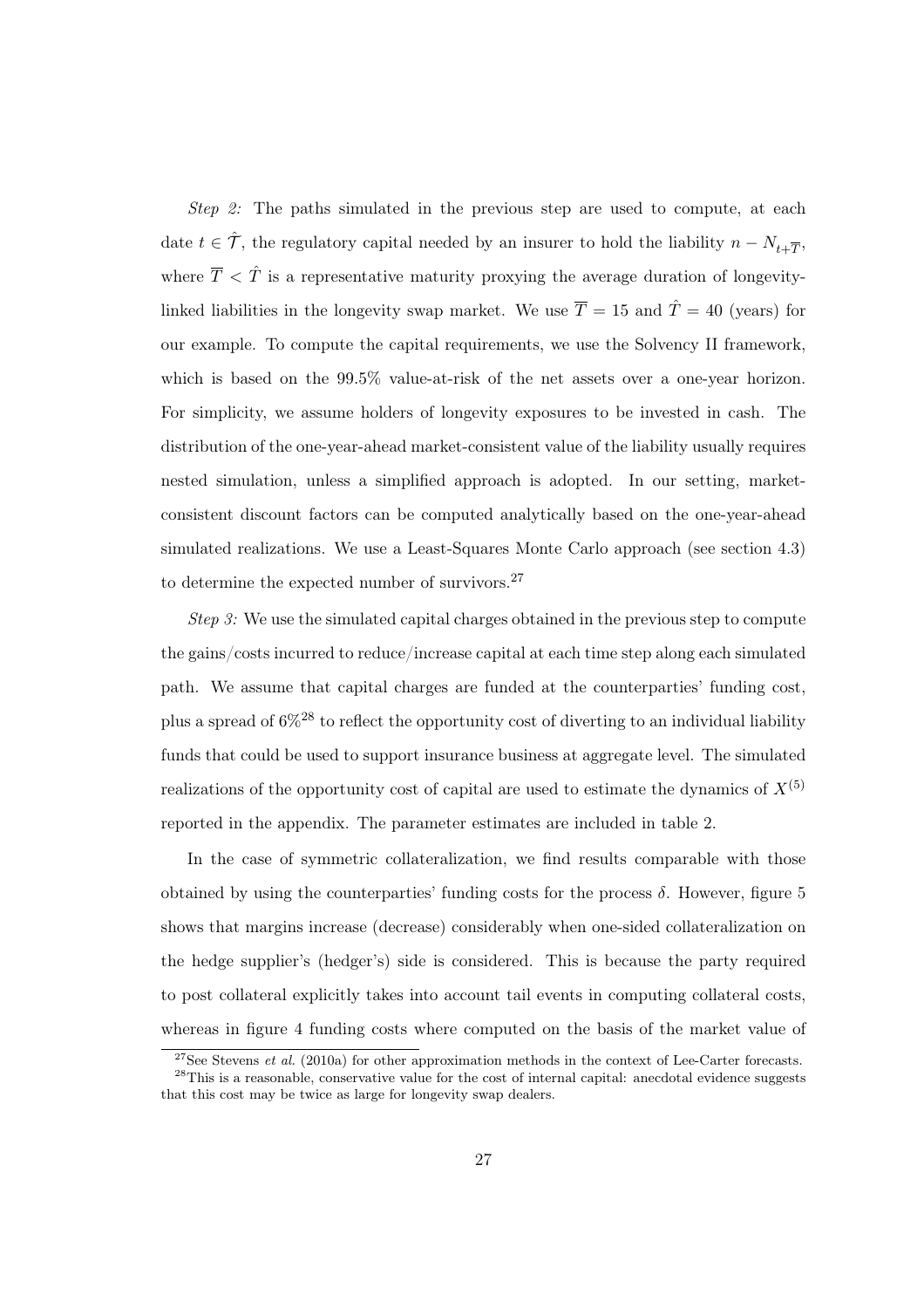the longevity swap.

Finally, we study the sensitivity of longevity swap spreads to the volatility of the net collateral cost  $X^{(5)}$ . To close off the interest-rate risk channel, we fix the factors  $X^{(1)}, X^{(2)}$  equal to their long-run means. Table 5 reports the results obtained for different values of the volatility parameter  $\sigma_5$  in the case of symmetric default risk and bilateral full collateralization. We see that spreads increase dramatically for large values of the volatility parameter, but are comparable with those found in the previous examples for reasonable volatility levels (i.e., below 5%).

 $<$  TABLE 4 ABOUT HERE  $>$ 

 $<$  FIGURE 5 ABOUT HERE  $>$ 

### 6 Conclusion

In this study, we have provided a framework for understanding and quantifying the cost of bilateral default risk and collateral strategies on longevity risk solutions. The results address the concerns aired by potential hedgers regarding how to measure the trade-off between the hedge effectiveness of longevity-linked instruments and the counterparty risk they involve. We have described a methodology for pricing longevity swaps that explicitly takes into account the dynamics of the marking-to-market process, the collateral flows it generates, and the costs associated with the posting of collateral. We have shown how collateral strategies can mitigate if not eliminate counterparty risk, but inevitably introduce an extra cost that must be borne by the hedge supplier or by the hedger, depending on whether it is longevity risk or interest rate risk that has a stronger impact on the cost of collateral. Our most significant and useful finding is that the overall cost of the collateralization strategies in the longevity swap market is comparable with, and often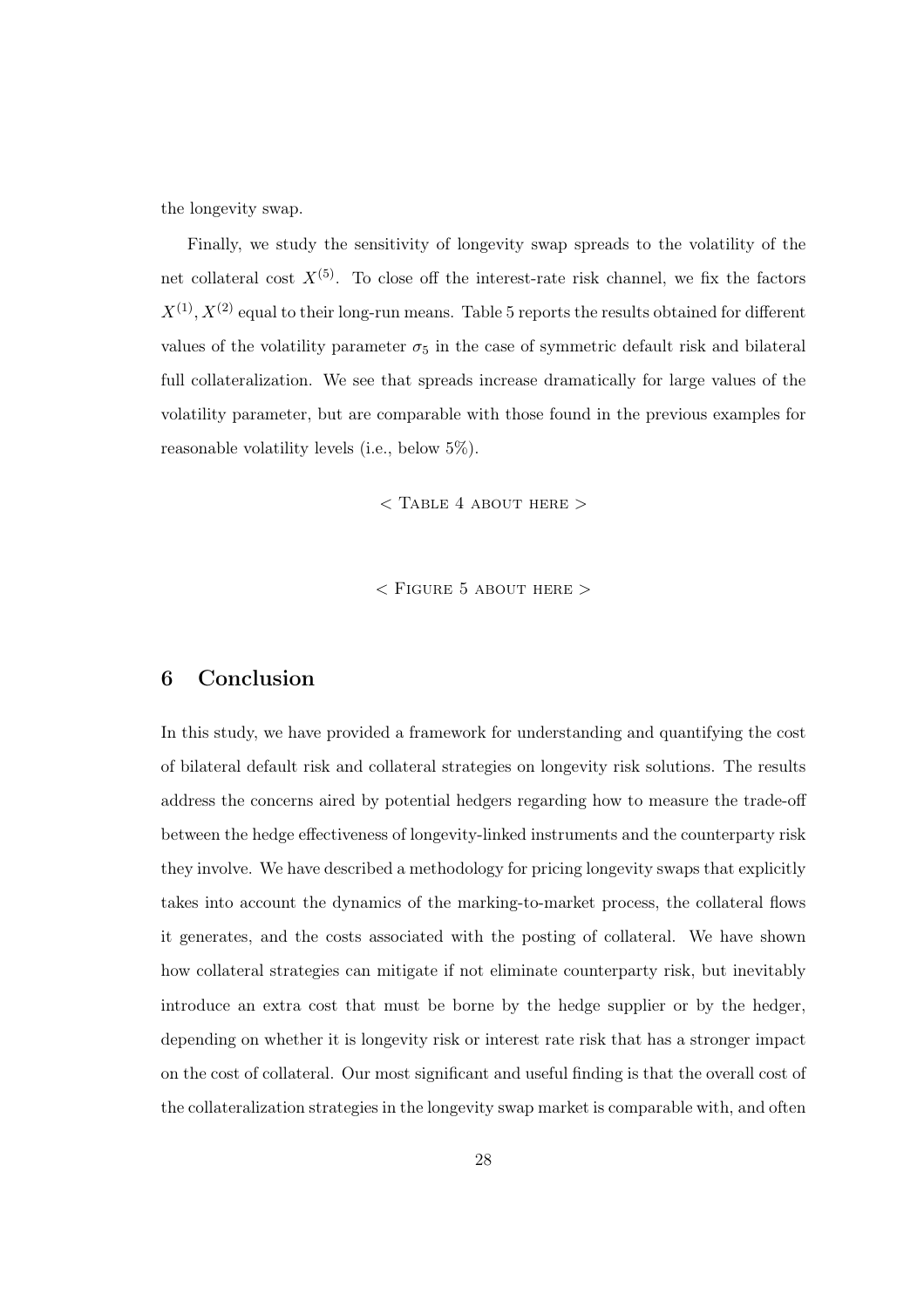smaller than, that found in the much more liquid interest-rate swap market. Hence, there is no reason to suppose that counterparty risk will provide an insurmountable barrier to the further development of the longevity swap market. Our analysis accordingly provides a robust framework for comparing the costs of credit enhancement in bespoke longevity swaps with the benefits offered by competing solutions such as securitization and indexed swaps.

### References

Assefa, S., T. R. Bielecki, S. Crépey and M. Jeanblan (2010). CVA computation for counterparty risk assessment in credit portfolios. In T. Bielecki, D. Brigo and F. Patras (eds.), *Recent Advancements in the Theory and Practice of Credit Derivatives*. Bloomberg Press.

Bacinello, A., E. Biffis and P. Millossovich (2010). Regression-based algorithms for life insurance contracts with surrender guarantees. *Quantitative Finance*, vol. 10:1077–1090. Basel II (2006). *International Convergence of Capital Measurement and Capital Standards: A Revised Framework*. Basel Committee on Banking Supervision.

Bauer, D., F. Benth and R. Kiesel (2010a). Modeling the forward surface of mortality. Tech. rep., Georgia State University.

Bauer, D., D. Bergmann and A. Reuss (2010b). Solvency II and nested simulations - A Least-Squares Monte Carlo approach. Tech. rep., University of Ulm and Georgia State University.

Bielecki, T. and M. Rutkowski (2002). *Credit Risk: Modeling, Valuation and Hedging*. Springer.

Biffis, E. and D. Blake (2010a). Securitizing and tranching longevity exposures. *Insurance: Mathematics & Economics*, vol. 46(1):186–197.

Biffis, E. and D. Blake (2010b). Mortality-linked securities and derivatives. In M. Bertoc-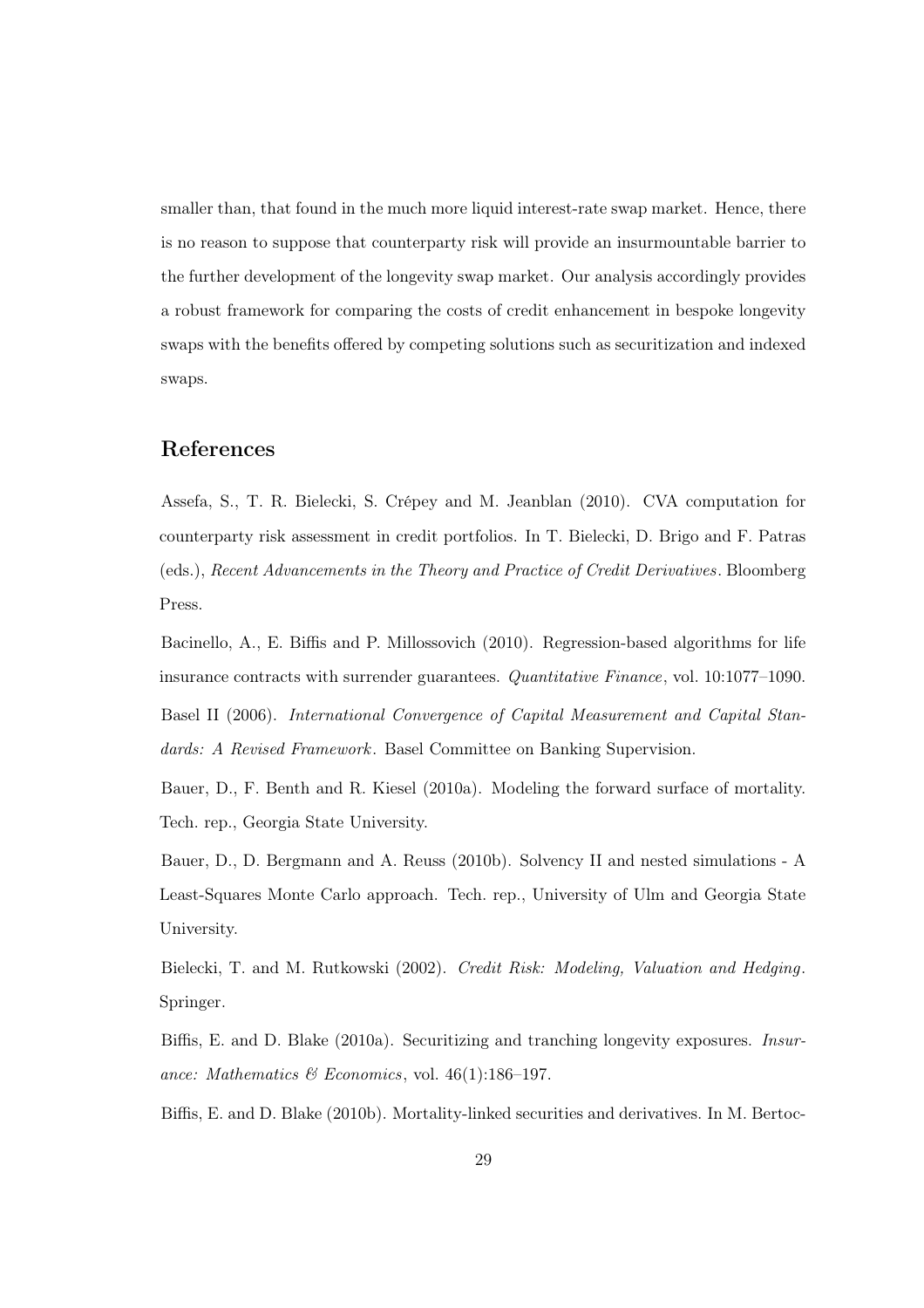chi, S. Schwartz and W. Ziemba (eds.), *Optimizing the Aging, Retirement and Pensions Dilemma*. John Wiley & Sons.

Biffis, E., M. Denuit and P. Devolder (2010). Stochastic mortality under measure changes. *Scandinavian Actuarial Journal*, vol. 2010:284–311.

Brigo, D. and A. Capponi (2009). Bilateral counterparty risk valuation with stochastic dynamical models and application to CDSs. Tech. rep., King's College London and California Institute of Technology.

Brigo, D., A. Pallavicini and V. Papatheodorou (2011). Collateral margining in arbitragefree counterparty valuation adjustment including re-hypothecation and netting. Tech. rep., King's College London.

Cairns, A., D. Blake, K. Dowd, G. Coughlan, D. Epstein, A. Ong and I. Balevich (2009). A quantitative comparison of stochastic mortality models using data from England  $\&$ Wales and the United States. *North American Actuarial Journal*, vol. 13(1):1–35.

Cairns, A., D. Blake, K. Dowd, G. Coughlan, D. Epstein and M. Khalaf-Allah (2011). Mortality density forecasts: An analysis of six stochastic mortality models. *Insurance: Mathematics & Economics*, vol. 48:355–367.

CEIOPS (2009). SCR standard formula: Further advice on the counterparty default risk module. Tech. rep., Committee of European Insurance and Occupational Pension Supervisors' Consultation Paper no. 51.

Chen, H. and J. Cummins (2010). Longevity bond premiums: The extreme value approach and risk cubic pricing. *Insurance: Mathematics & Economics*, vol. 46(1):150–161.

Coughlan, G., M. Khalaf-Allah, Y. Ye, S. Kumar, A. Cairns, D. Blake and K. Dowd (2011). Longevity hedging 101: A framework for longevity basis risk analysis and hedge effectiveness. Tech. rep., to appear in *North American Actuarial Journal*.

Cox, S., Y. Lin and H. Pedersen (2010). Mortality risk modeling: Applications to insurance securitization. *Insurance: Mathematics & Economics*, vol. 46(1):242–253.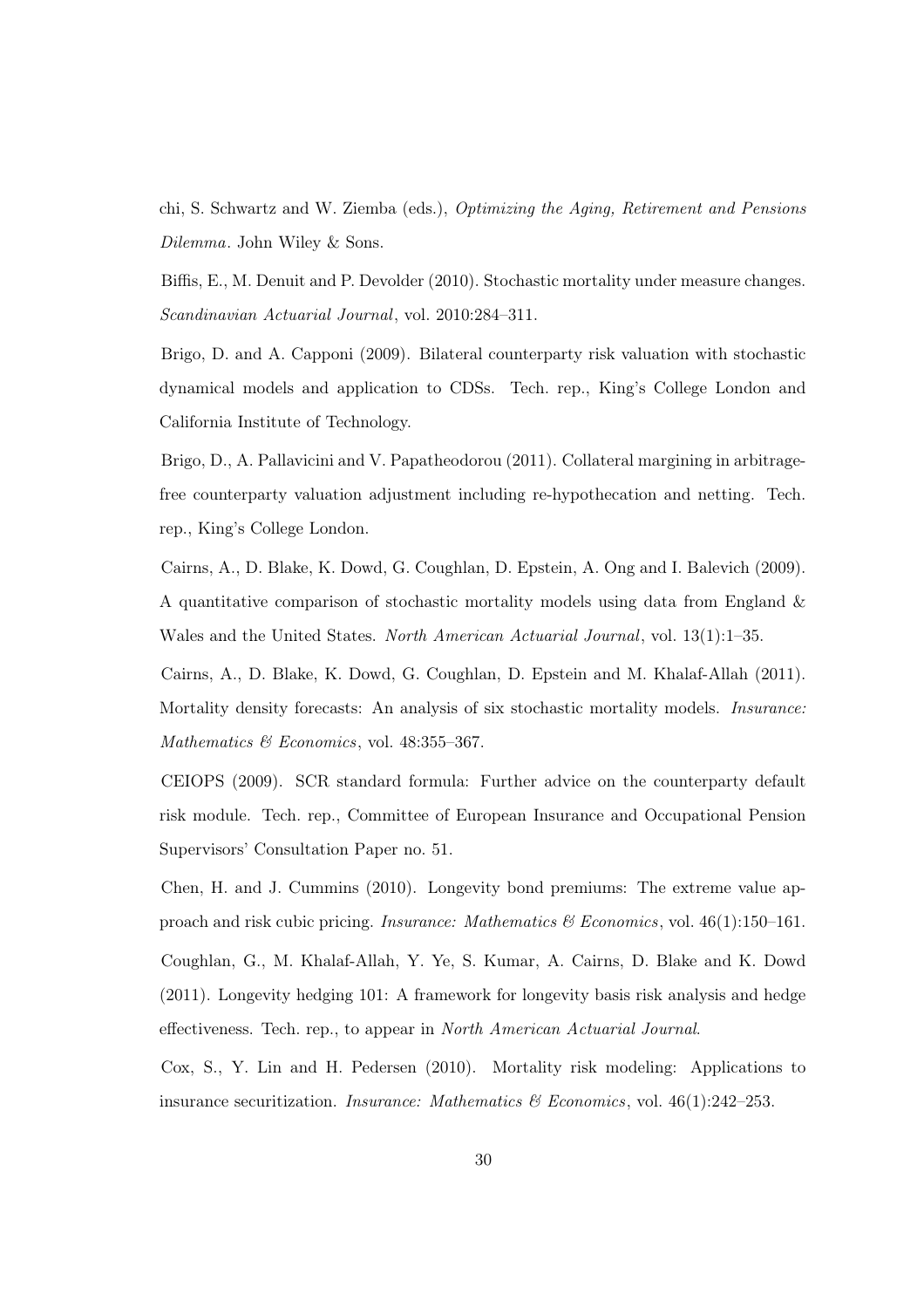Cummins, J. and P. Trainar (2009). Securitization, insurance, and reinsurance. *Journal of Risk and Insurance*, vol. 76(3):463–492.

Dowd, K., D. Blake, A. Cairns and P. Dawson (2006). Survivor swaps. *Journal of Risk and Insurance*, vol. 73(1):1–17.

Dowd, K., A. Cairns, D. Blake, G. Coughlan, D. Epstein and M. Khalaf-Allah (2010a). Backtesting stochastic mortality models: An ex-post evaluation of multi-period-ahead density forecasts. *North American Actuarial Journal*, vol. 14(3):281–298.

Dowd, K., A. Cairns, D. Blake, G. Coughlan, D. Epstein and M. Khalaf-Allah (2010b). Evaluating the goodness of fit of stochastic mortality models. *Insurance: Mathematics & Economics*, vol. 47:255–265.

Duffie, D. and M. Huang (1996). Swap rates and credit quality. *Journal of Finance*, vol. 51(3):921–949.

Girosi, F. and G. King (2008). *Demographic Forecasting*. Princeton University Press. Glassermann, P. (2004). *Monte Carlo Methods in Financial Engineering*. Springer.

Inkmann, J. and D. Blake (2010). Managing financially distressed pension plans in the interest of beneficiaries. Tech. rep., Pensions Institute Discusson Paper PI-0709.

ISDA (1994). *Credit Support Annex* . International Swaps and Derivatives Association.

ISDA (2009). *Big Bang Protocol*. International Swaps and Derivatives Association.

ISDA (2010a). *Market Review of OTC Derivative Bilateral Collateralization Practices*. International Swaps and Derivatives Association.

ISDA (2010b). *2010 Margin Survey*. International Swaps and Derivatives Association.

Johannes, M. and S. Sundaresan (2007). The impact of collateralization on swap rates. *Journal of Finance*, vol. 62(1):383–410.

Lakdawalla, D. and G. Zanjani (2007). Catastrophe bonds, reinsurance, and the optimal collateralization of risk transfer. Tech. rep., RAND Corporation and Federal Reserve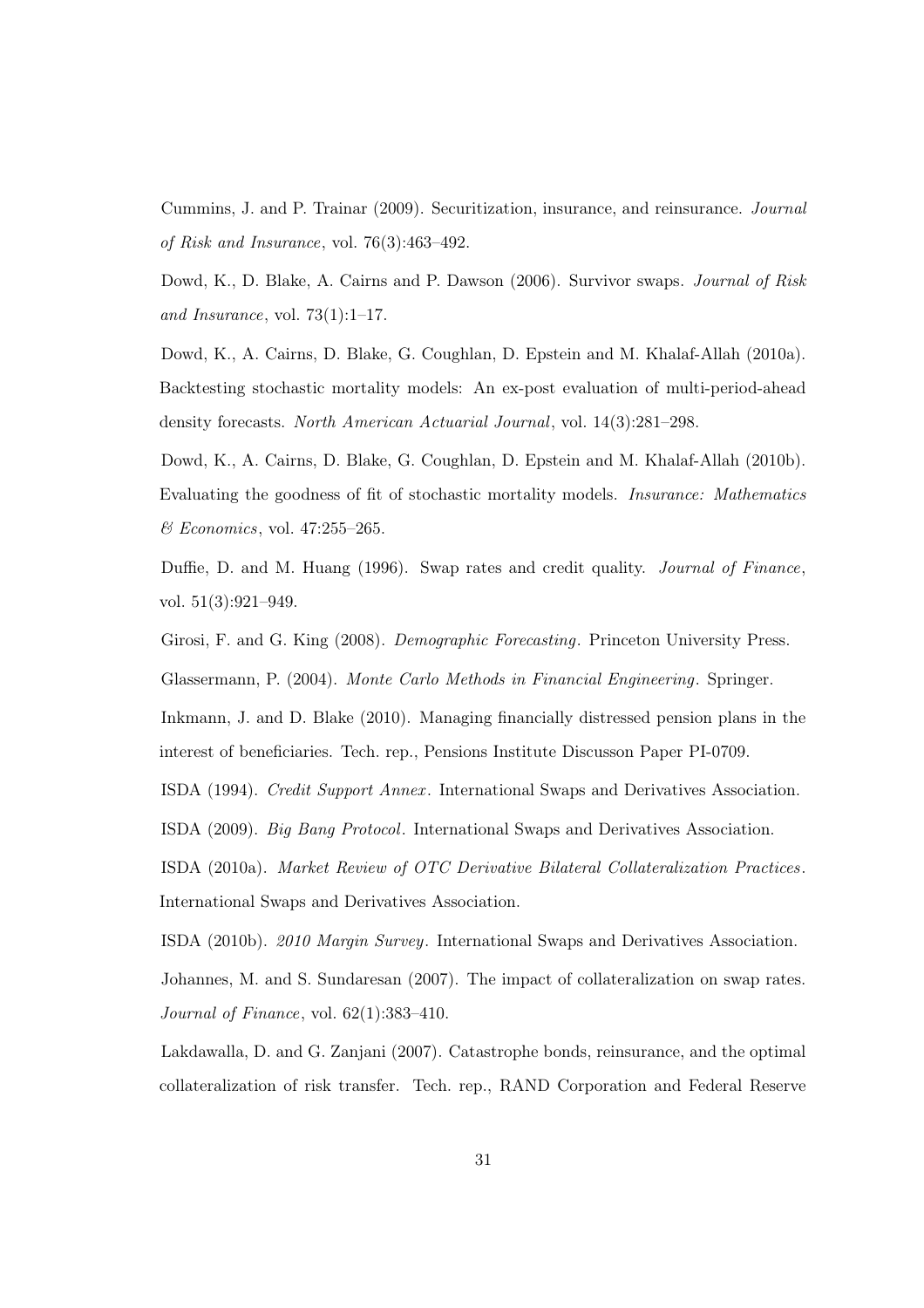Bank of New York.

Ludkovski, M. and V. Young (2008). Indifference pricing of pure endowments and life annuities under stochastic hazard and interest rates. *Insurance: Mathematics and Economics*, vol. 42(1):14–30.

Pitacco, E., M. Denuit, S. Haberman and A. Olivieri (2009). *Modelling Longevity Dynamics for Pensions and Annuity Business*. Oxford University Press.

Salhi, Y. and S. Loisel (2010). Joint modeling of portfolio experienced and national mortality: A co-integration based approach. Tech. rep., ISFA Lyon.

Stevens, R., A. De Waegenaere and B. Melenberg (2010a). Calculating capital requirements for longevity risk in life insurance products: Using an internal model in line with Solvency II. Tech. rep., Tilburg University.

Stevens, R., A. De Waegenaere and B. Melenberg (2010b). Longevity risk and hedge effects in a portfolio of life insurance products with investment risk. Tech. rep., Tilburg University.

The Actuarial Profession (2005). *Allowing for the Sponsor Covenant in Actuarial Advice*. Sponsor Covenant Working Party Final Report.

The Pensions Regulator (2009). *Scheme Funding and the Employer Covenant*. www. thepensionsregulator.gov.uk/docs/employer-covenant-statement-june-2009. pdf.

### A Details on the setup

We take as given a filtered probability space  $(\Omega, \mathcal{F}, (\mathcal{F}_t)_{t\in[0,T]}, \mathbb{P})$ , and model the death times in a population of  $n$  individuals (annuitants or pensioners) as stopping times  $\tau^1, \ldots, \tau^n$ . This means that at each time t the information carried by  $\mathcal{F}_t$  allows us to state whether each individual has died or not. The hedger's liability is given by the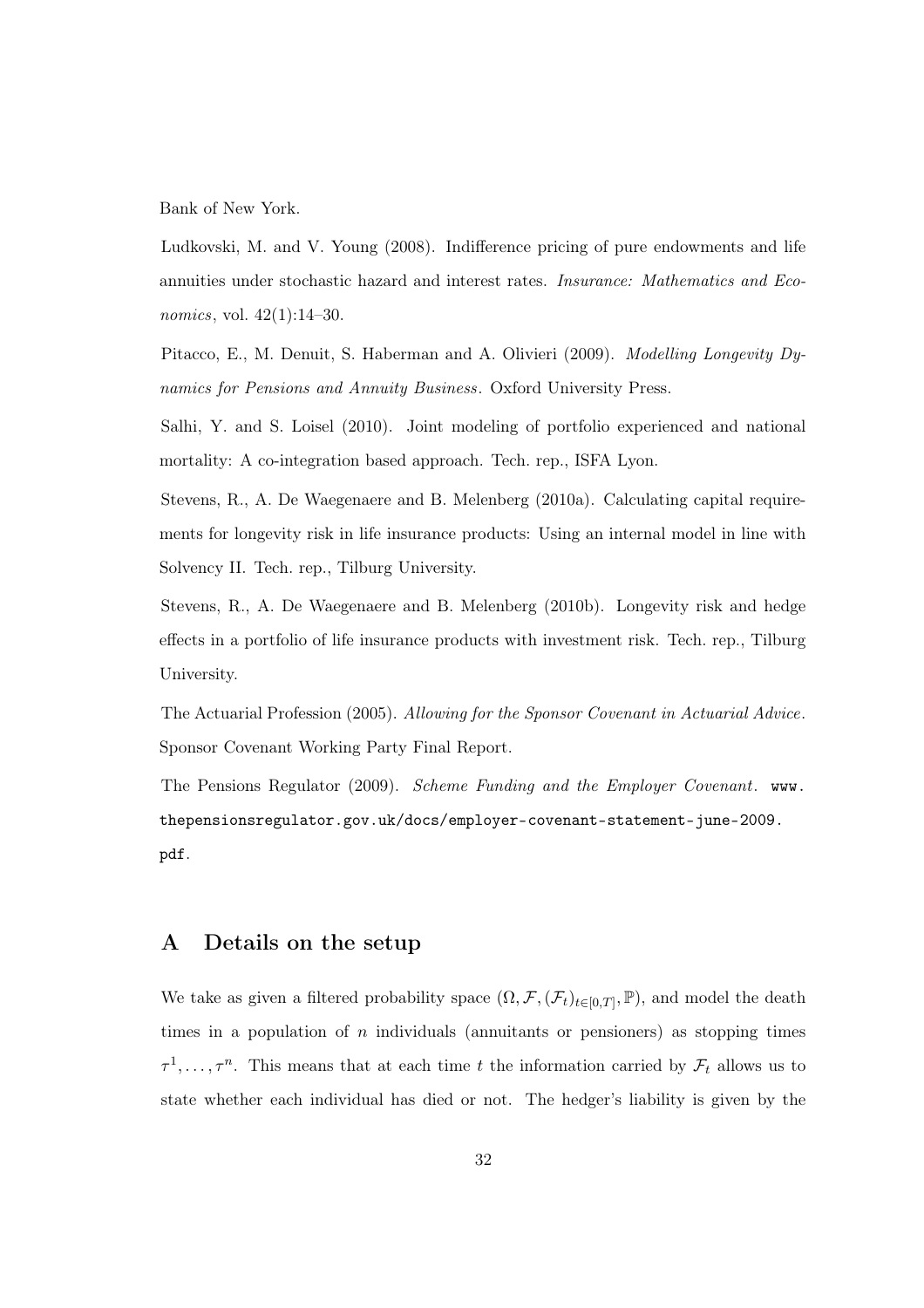random variable  $\sum_{i=1}^{n} 1_{\{\tau^i > T\}}$ , which can be equivalently written as  $n - \sum_{i=1}^{n} 1_{\{\tau^i \le T\}} =$  $n - N_T$  (recall that the indicator function  $1_H$  takes the value of unity if the event H is true, zero otherwise). We assume that death times coincide with the first jumps of  $n$ conditionally Poisson processes with common random intensity of mortality  $(\mu_t)_{t\geq 0}$  under both  $\mathbb P$  and an equivalent martingale measure  $\tilde{\mathbb P}$  (see Biffis *et al.*, 2010, for details). The expected number of survivors over  $[0, T]$  under the two measures can then be expressed as  $E^{\mathbb{P}}\left[\sum_{i=1}^{n}1_{\{\tau^{i}>\mathcal{T}\}}\right]=np_T$  and  $E^{\tilde{\mathbb{P}}}\left[\sum_{i=1}^{n}1_{\{\tau^{i}>\mathcal{T}\}}\right]=n\tilde{p}_T$ , with  $p_T$  and  $\tilde{p}_T$  given by the expectation (2.1) computed under the relevant probability measure.

Consider any stopping time  $\tau^i$  satisfying the above assumptions, an integrable random variable  $Y \in \mathcal{F}_T$  and a bounded process  $(X_t)_{t \in [0,T]}$  such that each  $X_t$  is measurable with respect to  $\mathcal{F}_{t-}$ , the information available up to, but not including, time t. Then a security paying Y at time T in case  $\tau^i > T$  and  $X_{\tau^i}$  at time  $\tau^i$  in case  $\tau^i \leq T$  has time-zero price

$$
E^{\widetilde{\mathbb{P}}}\left[\int_0^T \exp\left(-\int_0^s (r_t+\mu_t)dt\right)X_s\mu_s\mathrm{d}s + \exp\left(-\int_0^T (r_t+\mu_t)\mathrm{d}t\right)Y\right].
$$

Consider now two stopping times  $\tau^i, \tau^j$ , with intensities  $\mu^i, \mu^j$ , jointly satisfying the above assumptions (i.e., they are the first jump times of the components of a bivariate conditionally Poisson process). A security paying Y at time  $T$  in case neither stopping time has occurred (i.e.,  $\min(\tau^i, \tau^j) > T$ ) and  $X_t$  in case the first occurrence is at time  $t \in (0,T]$  (i.e.,  $t = \min(\tau^i, \tau^j)$ ) has time-zero price given by the same formula, with  $\mu_t$ replaced by  $\mu_t^i + \mu_t^j$  $\mu_t^j$ . This follows from the fact that the stopping time  $\min(\tau^i, \tau^j)$  is the first jump time of a conditionally Poisson process with intensity  $(\mu_t^i + \mu_t^j)$  $_{t}^{y})_{t\geq0}$  (e.g., Bielecki and Rutkowski, 2002). The expressions presented in sections 2-4 all follow from these simple results.

**Proof of expression** (4.2). Let  $(\delta_t^A, \delta_t^B)_{t \geq 0}$  denote the opportunity costs of collateral for the two parties, meaning that holding collateral of amount  $C<sub>t</sub>$  provides an instantaneous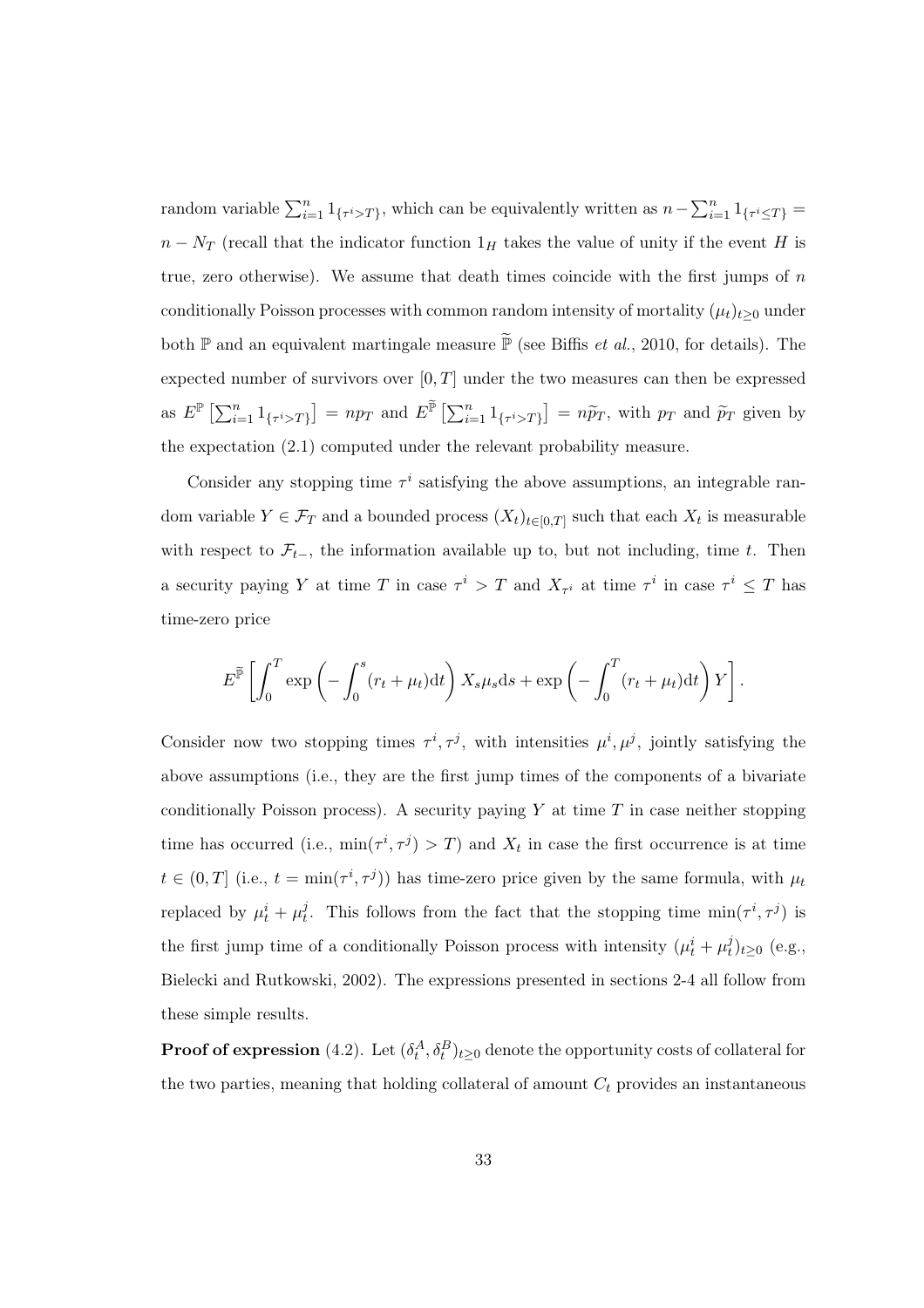yield equal to  $\delta_t^B C_t^+ - \delta_t^A C_t^-$  (we use the notation  $a^+ := \max(a, 0), a^- := -\min(a, 0)$ ). We assume that collateral is bounded and  $C_t$  is measurable with respect to  $\mathcal{F}_{t-}$  for all  $t \in [0, T]$ . Parties A and B are assumed to have death (default) times satisfying the properties reviewed above, in particular having intensities  $\lambda^A$ ,  $\lambda^B$ . Recalling the recovery rules described in section 4, we can then write:

$$
S_0 = E^{\widetilde{\mathbb{P}}}\left[\exp\left(-\int_0^T (r_t + \lambda_t^A + \lambda_t^B) dt\right) \left(P - \overline{p}^d\right)\right] + E^{\widetilde{\mathbb{P}}}\left[\int_0^T \exp\left(-\int_0^s (r_t + \lambda_t^A + \lambda_t^B) dt\right) \left(\lambda_s^A (S_s^+ - C_s^-) + \lambda_s^B (C_s^+ - S_s^-)\right) ds\right] + E^{\widetilde{\mathbb{P}}}\left[\int_0^T \exp\left(-\int_0^s (r_t + \lambda_t^A + \lambda_t^B) dt\right) \left(\delta_s^B C_s^+ - \delta_s^A C_s^-\right) ds\right].
$$

Using representation (4.1), the amount recovered by the nondefaulting counterparty at time  $\tau = \min(\tau^A, \tau^B) \le T$  is

$$
1_{\{\tau=\tau^A\}}S_{\tau-}(c_{\tau}^A1_{\{S_{\tau-}<0\}}+1_{\{S_{\tau-}\geq 0\}})+1_{\{\tau=\tau^B\}}S_{\tau-}(c_{\tau}^B1_{\{S_{\tau-}\geq 0\}}+1_{\{S_{\tau-}<0\}}),
$$

where we see that  $c^A$ ,  $c^B$  replace the recovery rates  $\psi^A$ ,  $\psi^B$  introduced in section 3. We can then write

$$
S_0 = E^{\tilde{\mathbb{P}}}\left[\exp\left(-\int_0^T (r_t + \lambda_t^A + \lambda_t^B) dt\right) \left(P - \overline{p}^d\right)\right]
$$
  
+ 
$$
E^{\tilde{\mathbb{P}}}\left[\int_0^T \exp\left(-\int_0^s (r_t + \lambda_t^A + \lambda_t^B) dt\right) \left(\lambda_s^A + (\lambda_s^B + \delta_s^B)c_s^B\right) S_s^+ - (\lambda_s^B + (\lambda_s^A + \delta_s^A)c_s^A)S_s^-\right) ds\right]
$$
  
= 
$$
E^{\tilde{\mathbb{P}}}\left[\exp\left(-\int_0^T (r_t + \Gamma_t) dt\right) \left(P - \overline{p}^d\right)\right],
$$

which is nothing other than the usual risk-neutral valuation formula for a security with terminal payoff  $S_T = P - \bar{p}^d$  paying continuously a dividend equal to a fraction

$$
(\lambda_s^A + (\lambda_s^B + \delta_s^B)c_s^B)1_{\{S_t - \ge 0\}} + (\lambda_s^B + (\lambda_s^A + \delta_s^A)c_s^A)1_{\{S_t - \le 0\}}
$$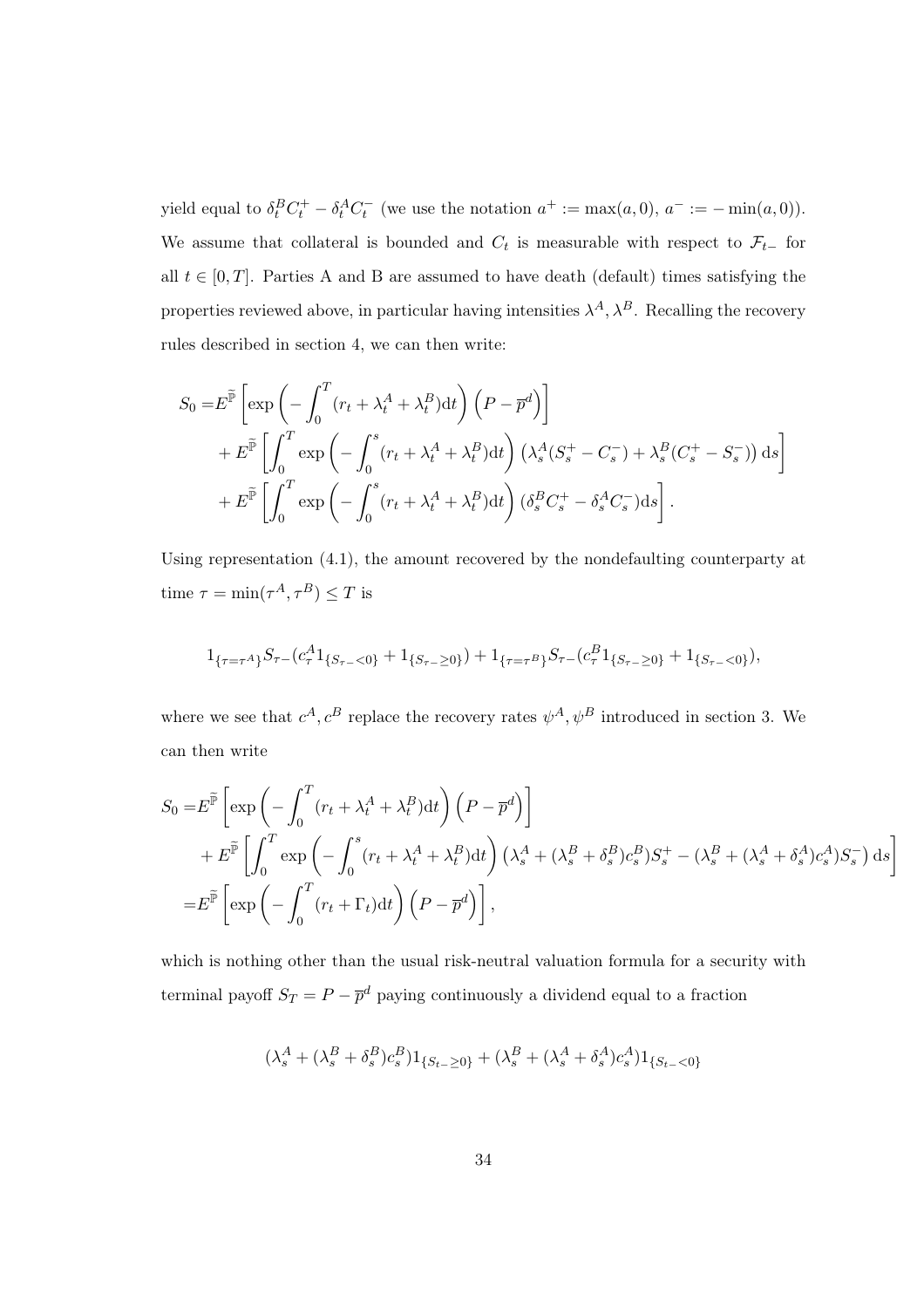of the security's market value an instant before each  $t \in [0, T]$ . Subtracting the dividend rate from  $\lambda^A + \lambda^B$  and rearranging terms we obtain expression (4.2) for  $\Gamma$ .

### B Details on the numerical examples

The numerical examples are based on a six-dimensional state variable process  $X =$  $(X^{(1)}, \ldots, X^{(6)})^{\mathsf{T}}$  having  $\widetilde{\mathbb{P}}$ -dynamics

$$
dX_t^{(1)} = (k_1(X_t^{(2)} - X_t^{(1)}) - \eta^1) dt + \sigma_1 dW_t^1
$$
  
\n
$$
dX_t^{(2)} = (k_2(\theta_2 - X_t^{(2)}) - \eta^2) dt + \sigma_2 dW_t^2
$$
  
\n
$$
dX_t^{(3)} = (\kappa_3(\theta_3 - X_t^{(3)}) + \kappa_{3,1}(X_t^{(1)} - \theta_2) + \kappa_{3,4}(X_t^{(4)} - \theta_4) - \eta_3) dt + \sigma_3 dW_t^3
$$
  
\n
$$
dX_t^{(4)} = (\kappa_4(\theta_4 - X_t^{(4)}) + \kappa_{4,1}(X_t^{(1)} - \theta_2) + \kappa_{4,2}(X_t^{(2)} - \theta_2) - \eta_4) dt + \sigma_4 dW_t^4
$$
  
\n
$$
dX_t^{(5)} = (\kappa_5(\theta_5 - X_t^{(5)}) + \kappa_{5,1}(X_t^{(1)} - \theta_2) + \kappa_{5,2}(X_t^{(2)} - \theta_2) + \kappa_{5,3}(X_t^{(3)} - \theta_3) + \kappa_{5,4}(X_t^{(4)} - \theta_4) + \kappa_{5,6}(X_t^{(6)} - E_0[X_t^{(6)}]) - \eta_5) dt + \sigma_5 dW_t^5
$$
  
\n
$$
dX_t^{(6)} = (A(t) + B(t)(X_t^{(6)} - a(t))) dt + \sigma_6(t) dW_t^6,
$$

where  $W = (W^1, \ldots, W^6)^{\mathsf{T}}$  is a standard  $\widetilde{\mathbb{P}}$ -Brownian motion, the constants  $\eta^i$  represent market prices of risk and the functions  $A(\cdot), B(\cdot), \sigma_6(\cdot)$  are defined below. The P-dynamics are obtained by removing the market prices of risk from the drifts of the relevant factors and replacing the innovations with the corresponding P-Brownian innovations. We assume that  $X^{(6)}$  has the same dynamics under the physical and the pricing probability measures, consistent with our baseline case of a swap rate equal to  $p_T$  for each T in the absence of collateral. The Brownian innovations are uncorrelated, with the exception of the pair  $W^1, W^2$ , whose instantaneous correlation is denoted by  $\rho_{1,2}$ .

For the first four factors, we use data from Johannes and Sundaresan (2007) who rely on a two-stage maximum likelihood procedure based on weekly data sampled on Wednesdays, from 1990 to 2002, and set the long-run mean of  $X^{(3)}$  equal to the aver-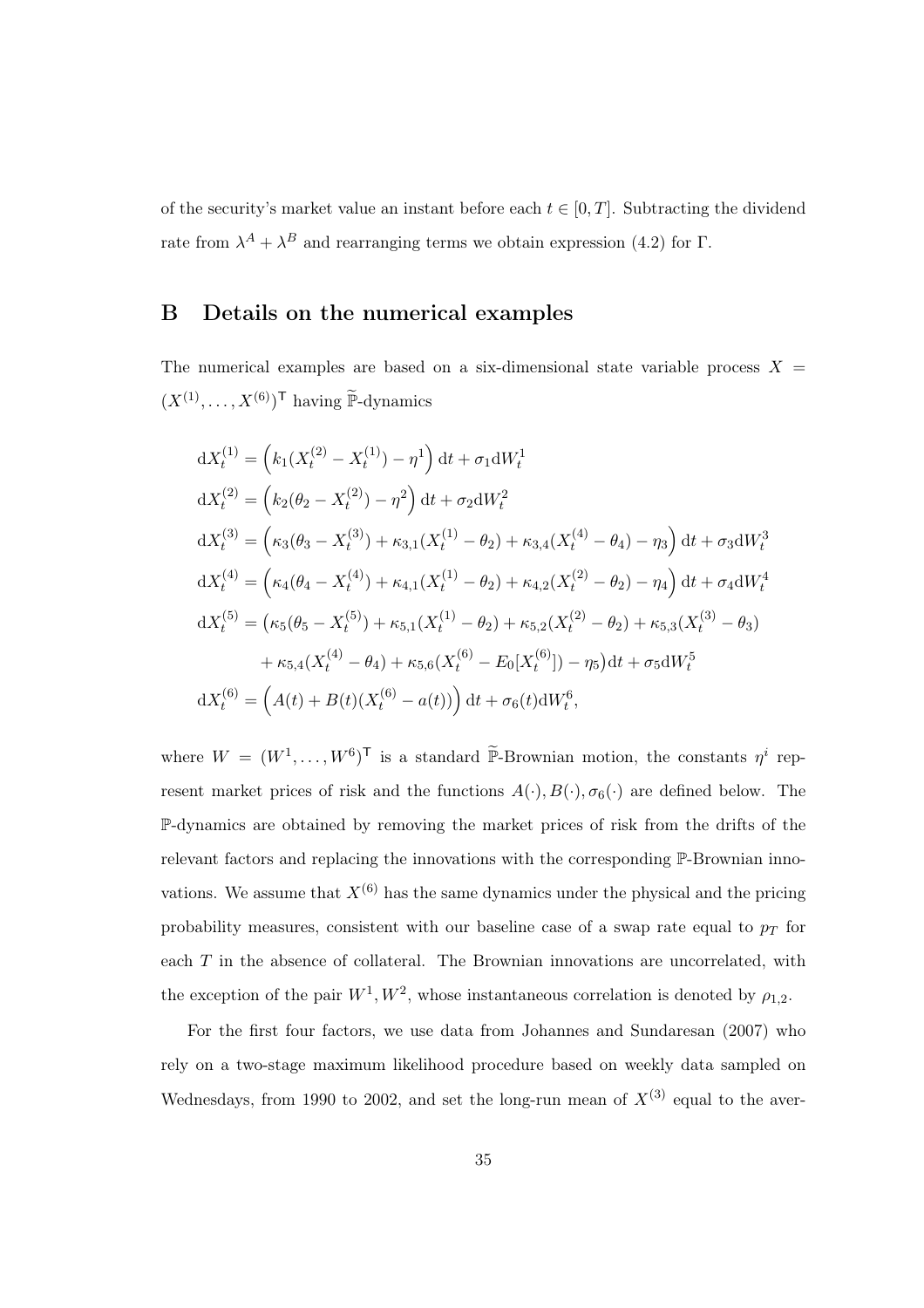age of the 3-month TED spread over the sampling period. For the log-intensity  $X^{(6)}$ , we use the mortality model described below, and assume that the Brownian component  $W^6$  is uncorrelated with the other ones. The intensity of mortality is modeled using a continuous-time version of the Lee-Carter model (see Biffis *et al.*, 2010). We first use the annual central death rates  ${m_{y,s}}$  for US and UK males from the Human Mortality Database to estimate the model  $m_{y,s} = \exp(\alpha(y) + \beta(y)K_s)$  for dates  $s = 1961, 1962, \ldots, 2007$  and ages  $y = 20, 21, \ldots, 89$  with Singular Value Decomposition. The resulting estimates for K are then fitted with the process  $K_{s+1} = \delta_K K_s + \sigma_K \varepsilon$ , with  $\varepsilon \sim N(0, 1)$ . For fixed age  $x = 65$ , the estimates for  $\{\hat{\alpha}(x+h), \hat{\beta}(x+h)\}_{h=0,1,...}$ are interpolated with differentiable functions  $a(t)$ ,  $b(t)$ . The functions A, B,  $\sigma_6$  are finally obtained by setting  $A(t) = a'(t) + b(t)\delta_K$ ,  $B(t) = b'(t)b(t)^{-1}$  and  $\sigma_6(t) = b(t)\sigma_K$ . The expectation appearing in the drift of  $X^{(5)}$  ensures that the longevity capital charges react to departures of realized mortality from the term structure of survival rates estimated at inception.

To estimate the dynamics of  $X^{(5)}$ , the component of collateral costs related to longevity risk, we implement the procedure discussed in section 5, setting the duration  $\overline{T}$  of the representative liability equal to 15. We simulate forward all of the other state variables, and at each time step we compute the opportunity cost of capital arising from the capital charges accruing to the hedge supplier based on the simulated mortality and market conditions. We assume that funding occurs at the LIBOR rate plus a fixed spread of 6%, a reasonable value for the cost of internal capital. To obtain the net cost of collateral, we take into account the rebate of the risk-free rate. We estimate the dynamics of  $X^{(5)}$  on each simulated path. We set the parameter  $\theta_5$  equal to the average of  $X^{(5)}$ along the simulated path. The parameter estimates are computed for each simulated path and then averaged across all simulations. The estimates are reported in table 2.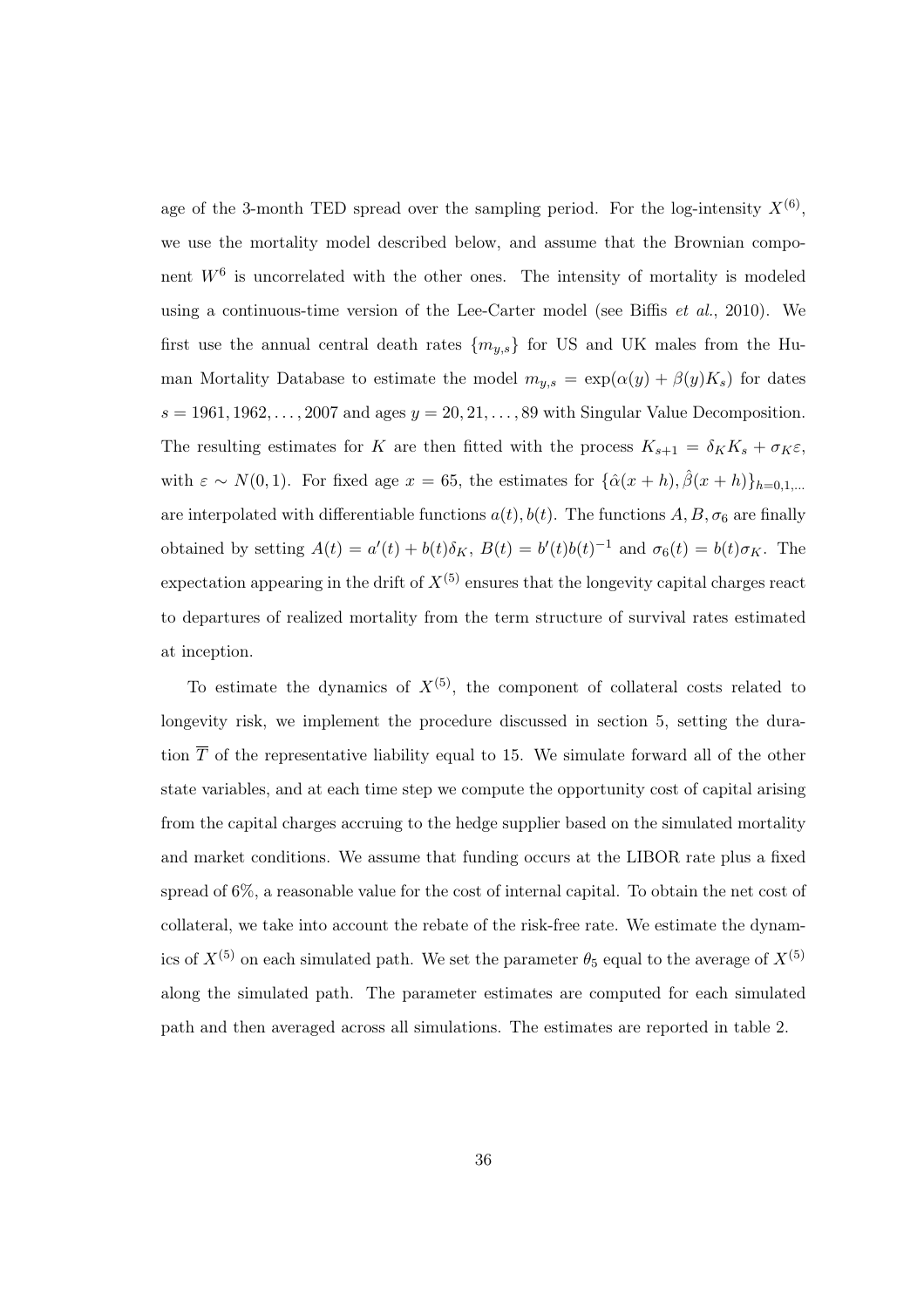| Date     | Hedger         | <b>Size</b>         | Term (yrs) | <b>Type</b> | Interm./supplier       |
|----------|----------------|---------------------|------------|-------------|------------------------|
| Jan $08$ | Lucida         | Not disclosed       | 10         | indexed     | JP Morgan              |
|          |                |                     |            |             | ILS funds              |
| Jul 2008 | Canada Life    | GBP 500m            | 40         | bespoke     | JP Morgan              |
|          |                |                     |            |             | ILS funds              |
| Feb 2009 | Abbey Life     | GBP 1.5bn           | run-off    | bespoke     | Deutsche Bank          |
|          |                |                     |            |             | ILS funds / Partner Re |
| Mar 2009 | Aviva          | GBP <sub>475m</sub> | 10         | bespoke     | Royal Bank             |
|          |                |                     |            |             | of Scotland            |
| Jun 2009 | <b>Babcock</b> | GBP 750m            | 50         | bespoke     | Credit Suisse          |
|          | International  |                     |            |             | Pacific Life Re        |
| Jul 2009 | <b>RSA</b>     | GBP 1.9bn           | run-off    | bespoke     | Goldman Sachs          |
|          |                |                     |            |             | (Rothesay Life)        |
| Dec 2009 | Berkshire      | GBP 750m            | run-off    | bespoke     | Swiss Re               |
|          | Council        |                     |            |             |                        |
| Feb 2010 | <b>BMW UK</b>  | GBP 3bn             | run-off    | bespoke     | Deutsche Bank          |
|          |                |                     |            |             | Paternoster            |
| Dec 2010 | Swiss Re       | $USD\,50m$          | 8          | indexed     | ILS funds              |
|          | (Kortis bond)  |                     |            |             |                        |
| Feb 2011 | Pall (UK)      | GBP 70m             | 10         | indexed     | JP Morgan              |
|          | Pension Fund   |                     |            |             |                        |

# C Tables and figures

Table 1: Publicly announced longevity swap transactions 2008-2011.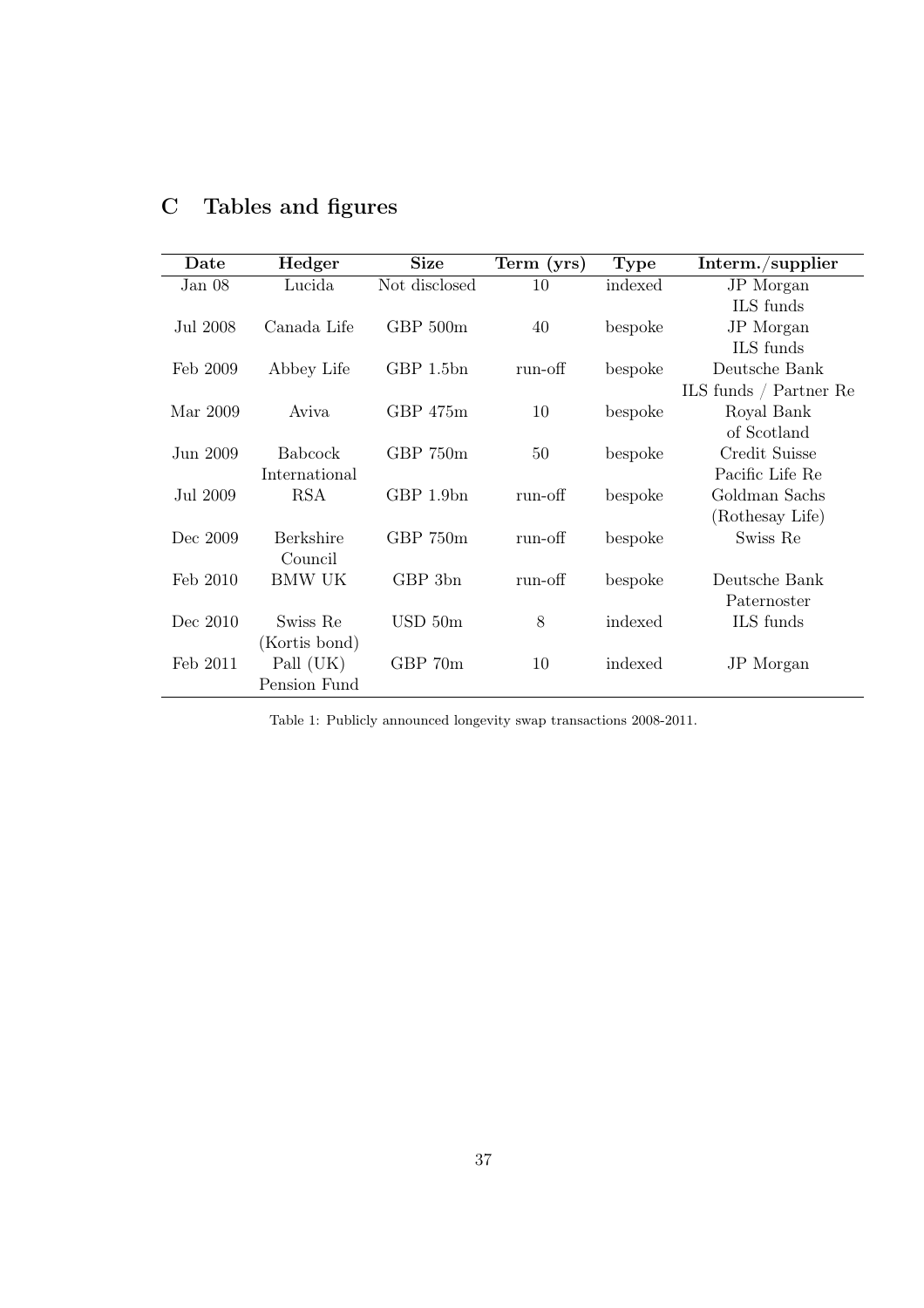| $\kappa_1$     | 0.969    | $\eta_1$       | $-0.053$ | $\sigma_1$   | 0.008 | UK                    |          |
|----------------|----------|----------------|----------|--------------|-------|-----------------------|----------|
| $\kappa$ 2     | 0.832    | $\eta_3$       | $-0.014$ | $\sigma_2$   | 0.155 | $\delta_K$            | $-0.888$ |
| $\kappa_3$     | 1.669    | $\eta_4$       | 0.007    | $\sigma_3$   | 0.009 | $\sigma$ <sub>K</sub> | 1.156    |
| $\kappa_4$     | 0.045    | $\eta_5$       | 0.055    | $\sigma_4$   | 0.010 | <b>US</b>             |          |
| $\kappa_5$     | 0.990    | $\kappa_{5,1}$ | 0.147    | $\sigma_{5}$ | 0.690 | $\delta_K$            | $-0.761$ |
| $\kappa_{3,1}$ | $-0.163$ | $\kappa_{5,2}$ | 1.340    | $\theta_2$   | 0.046 | $\sigma_K$            | 1.078    |
| $\kappa_{4,1}$ | 0.114    | $\kappa_{5,3}$ | 2.509    | $\theta_3$   | 0.003 |                       |          |
| $\kappa_{3,4}$ | 0.804    | $\kappa_{5,4}$ | $-0.133$ | $\theta_4$   | 0.007 |                       |          |
| $\kappa_{4,2}$ | $-0.038$ | $\kappa_{5.6}$ | $-0.002$ | $\theta_5$   | 0.115 | $\rho_{1,2}$          | $-0.036$ |

Table 2: Parameter values for the dynamics of X given in Appendix B. The estimates for  $X^{(5)}$  are based on the assumption that capital increases are funded by counterparties at 6% plus the LIBOR rate.

|                                   | Maturity       | $c^A = 0$ | $c^A$<br>$= 0$ | $c^A = 1$ | $c^A=1$  |
|-----------------------------------|----------------|-----------|----------------|-----------|----------|
|                                   | payment        | $c^B=0$   | $c^B=1$        | $c^B=0$   | $c^B=1$  |
|                                   | $_{\rm (vrs)}$ | (bps)     | (bps)          | (bps)     | (bps)    |
| $\lambda^{A,B}$<br>$=\lambda$ .   | 15             | 0.03      | 11.34          | $-11.76$  | 0.05     |
| $\delta^{A,B} = \delta,$          | 20             | 1.11      | 19.93          | $-17.94$  | 0.86     |
| $\delta = \lambda$                | 25             | 1.50      | 21.25          | $-18.35$  | 1.24     |
| $\lambda^A = \lambda^B + \Delta,$ | 15             | 5.45      | 16.79          | $-17.29$  | $-5.84$  |
| $\delta^i = \lambda^i$ ,          | 20             | 10.16     | 28.95          | $-27.08$  | $-8.23$  |
| $\Delta=0.01$                     | 25             | 10.96     | 30.75          | $-27.76$  | $-9.19$  |
| $\lambda^A = \lambda^B + \Delta.$ | 15             | 11.30     | 22.29          | $-22.90$  | $-11.25$ |
| $\delta^i = \lambda^i$ .          | 20             | 19.26     | 38.06          | $-36.16$  | $-17.42$ |
| $\Delta=0.02$                     | 25             | 19.46     | 40.27          | $-37.02$  | $-18.38$ |

Table 3: Second example in section 5: swap spreads  $\bar{p}_{T_i}^c - p_{T_i}$  (in basis points) for different collateralization rules, maturities and credit spread  $\Delta \in \{0, 0.01, 0.02\}$ . The LSMC procedure uses 5000 paths over a quarterly grid with polynomial basis functions of order 3, and is repeated for 100 seeds.

|                                   |          |                | <b>IRSs</b>  |          |         | longevity swaps |         |
|-----------------------------------|----------|----------------|--------------|----------|---------|-----------------|---------|
|                                   | Maturity | $c^A=0$        | $=1$         |          | $c^A=0$ | $=1$            | $c^A=1$ |
|                                   | payment  | $c^B = 1$      | $c^B=0$      | $c^B=1$  | $c^B=1$ | $c^B=0$         | $c^B=1$ |
|                                   | (vrs)    | $_{\rm (bps)}$ | $_{\rm bps}$ | (bps)    | (bps)   | (bps)           | (bps)   |
| $\lambda^{A,B}$<br>$= \lambda$ .  | 15       | $-7.96$        | $-44.97$     | $-52.86$ | 11.34   | $-11.76$        | 0.05    |
| $\delta^{A,B} = \delta.$          | 20       | $-12.68$       | $-42.64$     | $-56.22$ | 19.93   | $-17.94$        | 0.86    |
| $\delta = \lambda$                | 25       | $-17.94$       | $-40.98$     | $-58.92$ | 21.25   | $-18.35$        | 1.24    |
| $\lambda^A = \lambda^B + \Delta.$ | 15       | $-8.00$        | $-67.87$     | $-75.23$ | 16.79   | $-17.29$        | $-5.84$ |
| $\delta^i = \lambda^i$ .          | 20       | $-12.65$       | $-63.84$     | -77.42   | 28.95   | $-27.08$        | $-8.23$ |
| $\Delta = 0.01$                   | 25       | $-17.65$       | $-60.63$     | -77.64   | 30.75   | $-27.76$        | $-9.19$ |

Table 4: Second example in section 5: comparison of interest-rate swaps (IRSs) with longevity swaps. The IRS spreads represent the difference betweeen the futures prices (the opportunity cost of collateral coincides with the risk-free rate for both parties) and the swap rate for the collateralized IRS (for different collateralization rules, maturities, and credit risk).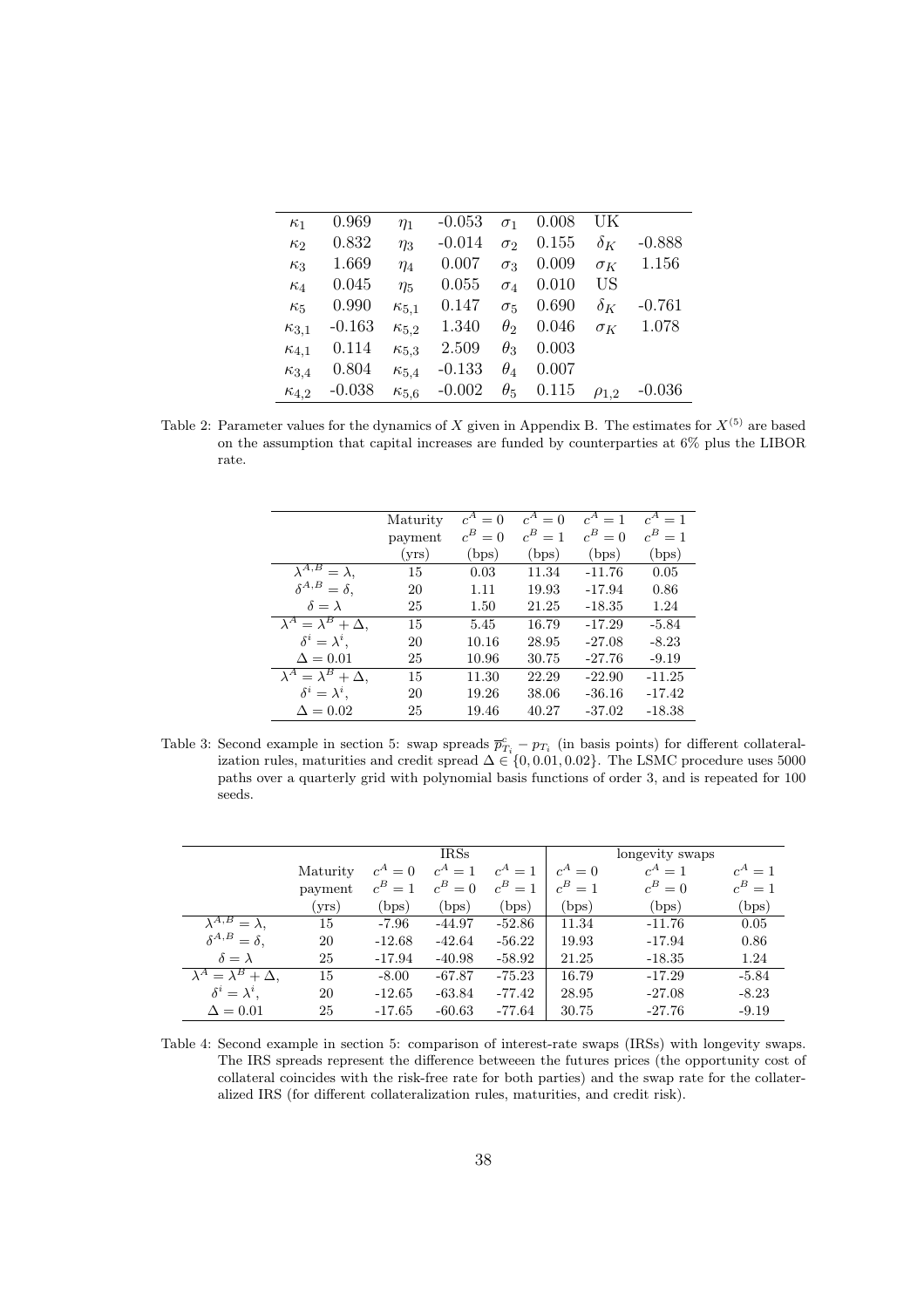| $\sigma_5$ | $p_{25}$ | $\overline{n}^c$ | spread (bps) |
|------------|----------|------------------|--------------|
| 0.0005     | 0.201425 | 0.201469         | 2.15         |
| 0.0100     | 0.201425 | 0.201822         | 19.68        |
| 0.0150     | 0.201425 | 0.202009         | 28.96        |
| 0.0200     | 0.201425 | 0.202196         | 38.26        |
| 0.1000     | 0.201425 | 0.205237         | 189.24       |
| 0.1500     | 0.201425 | 0.207184         | 285.90       |

Table 5: Sensitivity with respect to parameter  $\sigma_5$ : we compute 25-year swap rates and spreads (in basis points) under full collateralization by setting  $X^{(1)}, X^{(2)}$  equal to their long run means. The baseline estimated parameter values for the dynamics of  $X^{(5)}$  are  $\theta_5 = 0.000254$ ,  $\kappa_5 = 1.005073$ ,  $\sigma_5 = 0.000542, \eta_5 = 0.000269, \kappa_{53} = 0.003648, \kappa_{54} = 0.000018, \kappa_{56} = 0.000261.$ 



Figure 1: Survival curves computed at the beginning of each year  $t = 1980, \ldots, 2004$  for England & Wales males aged  $65 + t - 1980$  in year t. Forecasts are based on the Lee-Carter model using the latest Human Mortality Database data available at the beginning of each year t.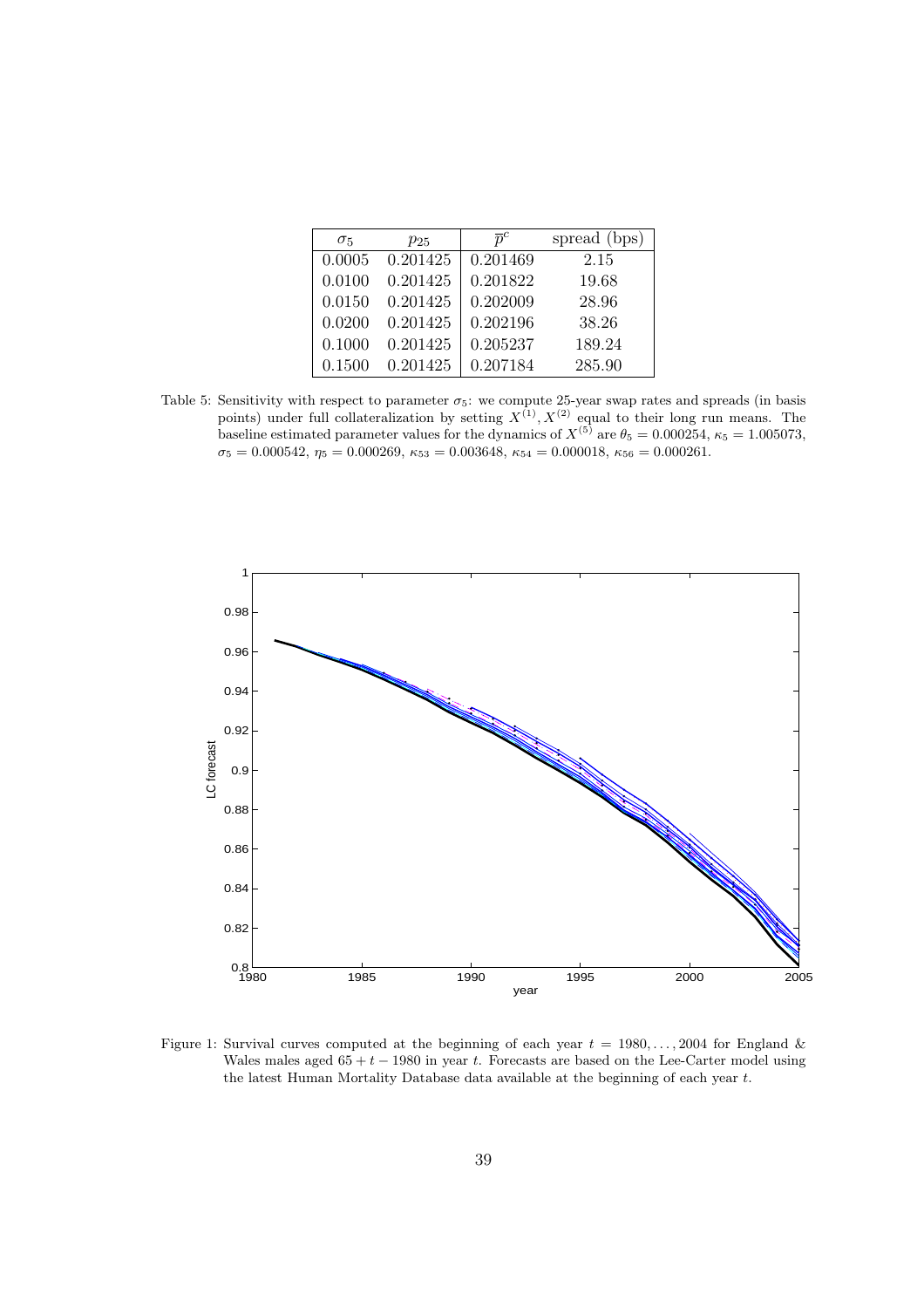

Figure 2: Mark-to-market value of the longevity swap (MTM) and stream of cashflows with no credit risk (CFs), and with counterparty B's credit spreads widening by 25 and 50 basis points over 1988-2005.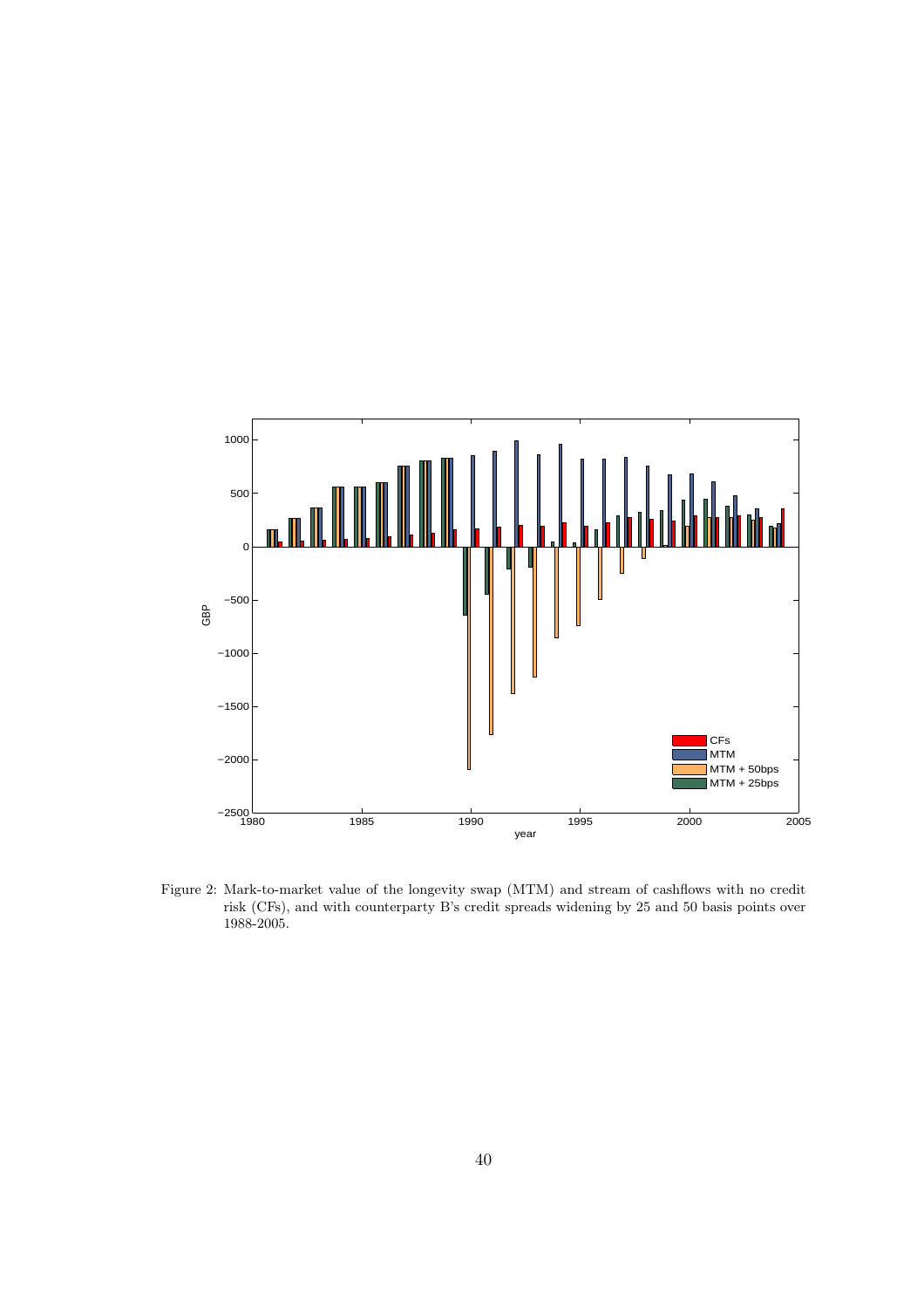

Figure 3: Swap margins  $\bar{p}_{T_i}^c / p_{T_i} - 1$  computed for different maturities  $\{T_i\}$  and collateral rules, with  $\delta^A = \lambda^A$  and  $\delta^B = \lambda^B$ : no collateral (squares), full collateralization (circles);  $\lambda^A = \lambda^B + \Delta$ , with  $\Delta = 0$  (dashed lines) and  $\Delta = 0.01$  (solid lines). The underlying is a cohort of 10,000 US males aged 65 at the beginning of 2008. Swap rates are plotted against the percentiles of improvements in survival rates based on Lee-Carter forecasts.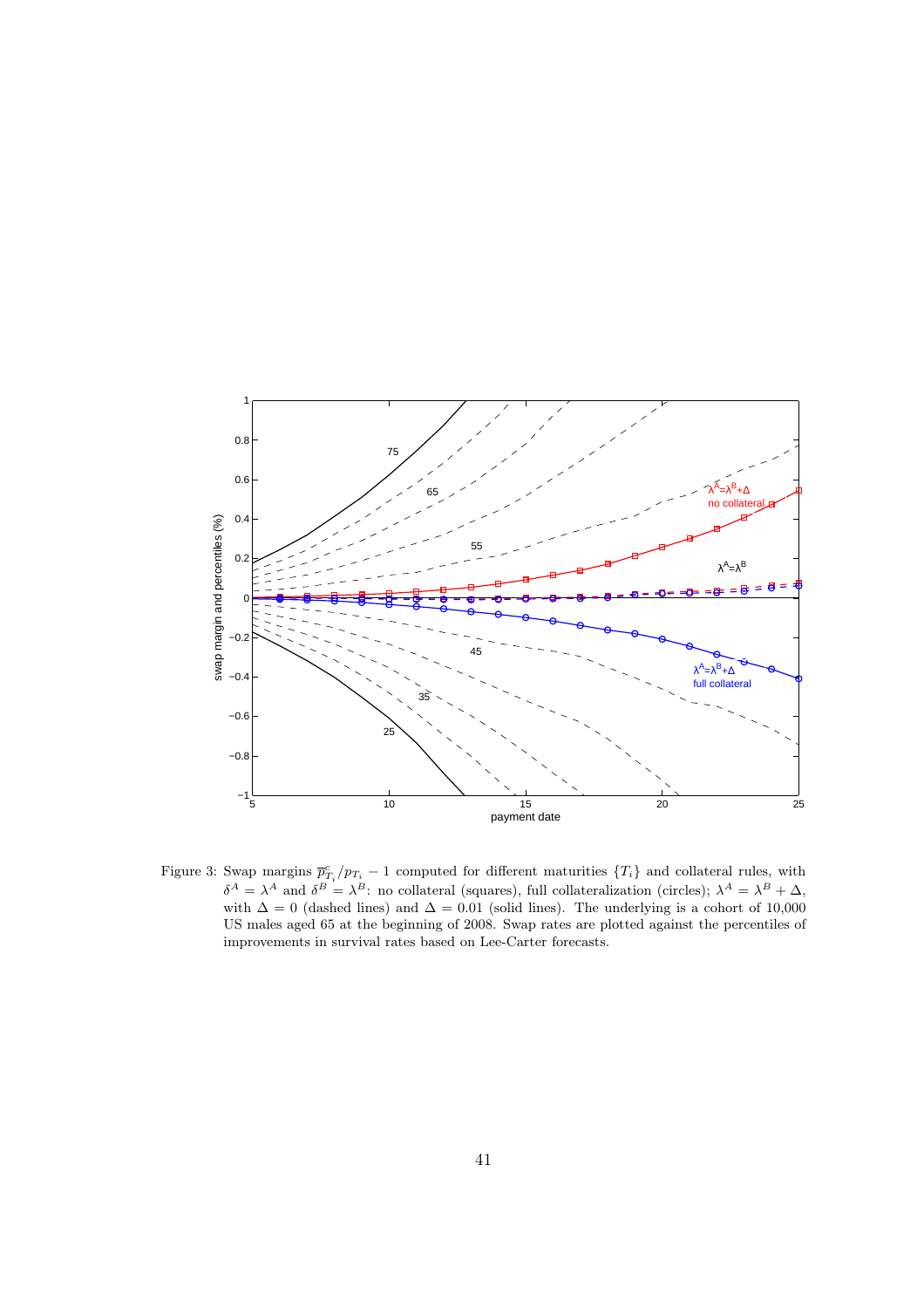

Figure 4: Swap margins  $\bar{p}_{T_i}^c / p_{T_i} - 1$  computed for different maturities  $\{T_i\}$  and collateral rules, with  $\delta^A = \lambda^A = \lambda^B + 0.01$  and  $\delta^B = \lambda^B$ : no collateral (squares), full collateralization (circles), full collateral posted only by party A (stars) or party B (diamonds). The underlying is a cohort of 10,000 US males aged 65 at the beginning of 2008. Swap rates are plotted against the percentiles of improvements in survival rates based on Lee-Carter forecasts.